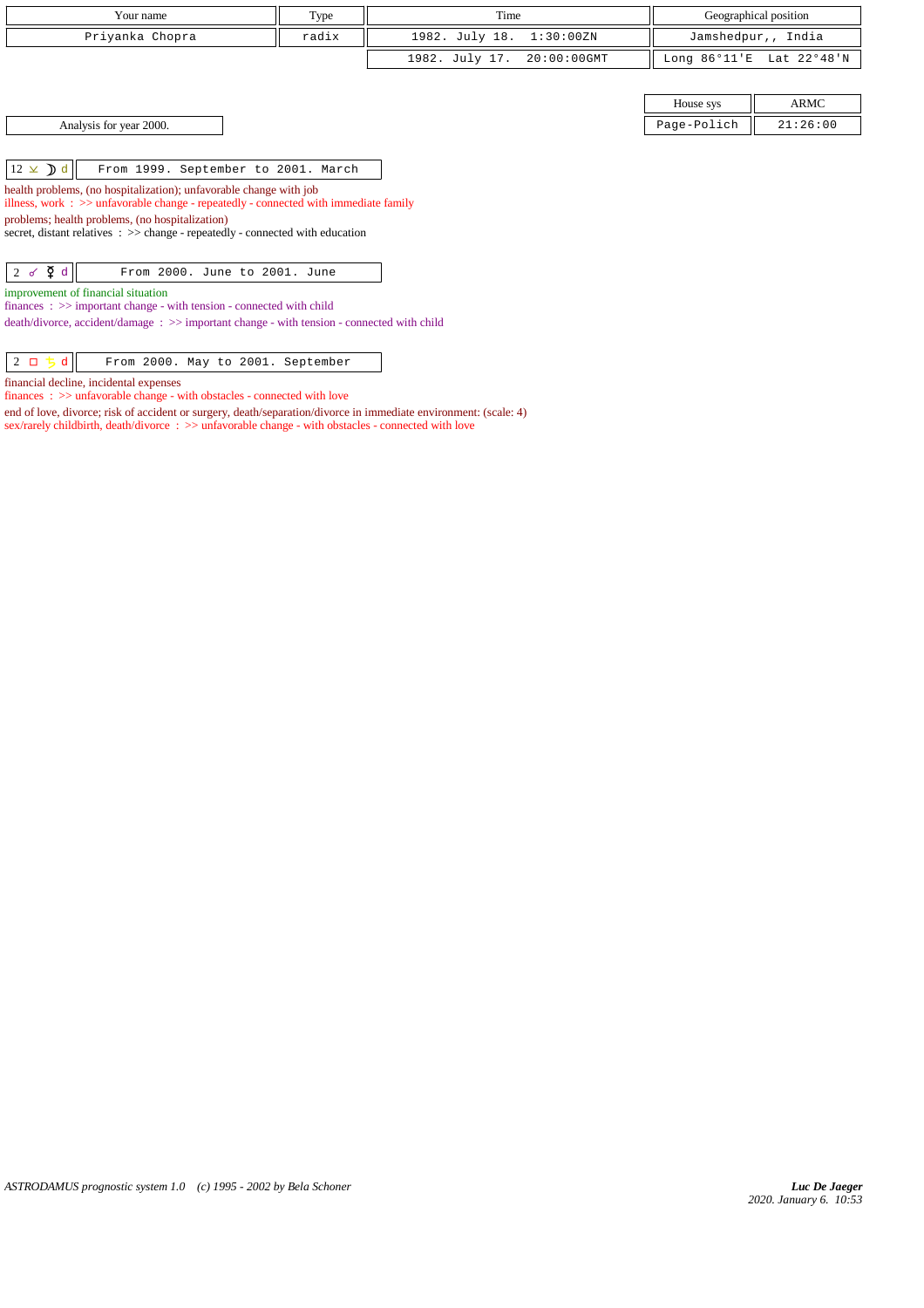| Your name                                                                                                                                                                         | Type  | Time                             |                        | Geographical position |
|-----------------------------------------------------------------------------------------------------------------------------------------------------------------------------------|-------|----------------------------------|------------------------|-----------------------|
| Priyanka Chopra                                                                                                                                                                   | radix | 1982. July 18.<br>1:30:00ZN      |                        | Jamshedpur,, India    |
|                                                                                                                                                                                   |       | 1982. July 17.<br>$20:00:00$ GMT | Long $86^{\circ}11$ 'E | Lat 22°48'N           |
|                                                                                                                                                                                   |       |                                  |                        |                       |
|                                                                                                                                                                                   |       |                                  | House sys              | ARMC                  |
| Analysis for year 2001.                                                                                                                                                           |       |                                  | Page-Polich            | 21:26:00              |
|                                                                                                                                                                                   |       |                                  |                        |                       |
| $MC \Box 4 c$<br>From 2000. November to 2001. November                                                                                                                            |       |                                  |                        |                       |
| (public) assault affecting life style; end of job; illness of parents                                                                                                             |       |                                  |                        |                       |
| influential, authority $\therefore$ $\Rightarrow$ unfavorable change - with great luck - connected with illness                                                                   |       |                                  |                        |                       |
| unfavorable real-estate transaction or move; losses; problem with family<br>$death/divorce, accident/damage : >> unfavorable change - with great luck - connected with friend(s)$ |       |                                  |                        |                       |
|                                                                                                                                                                                   |       |                                  |                        |                       |
| Asc $\Delta$ $\sigma$ <sup>d</sup><br>From 2001. March to 2002. March                                                                                                             |       |                                  |                        |                       |
| favorable change related to self                                                                                                                                                  |       |                                  |                        |                       |
| isolation, secret, love, child: $\gg$ favorable change - with dynamics - connected with sex/rarely childbirth                                                                     |       |                                  |                        |                       |
| favorable change with marriage or partnership<br>love, sex/rarely childbirth $\Rightarrow$ favorable change - with dynamics - connected with authority                            |       |                                  |                        |                       |
|                                                                                                                                                                                   |       |                                  |                        |                       |
| $MC \times$ $*$<br>From 2001. March to 2002. March<br>$\mathbf{C}$                                                                                                                |       |                                  |                        |                       |

favorable real-estate transaction or move; joy with family

immediate family, real-estate : >> favorable change - unexpectedly - connected with law improvement in life style; favorable change with job

immediate family, vocation/success : >> favorable change - unexpectedly - connected with law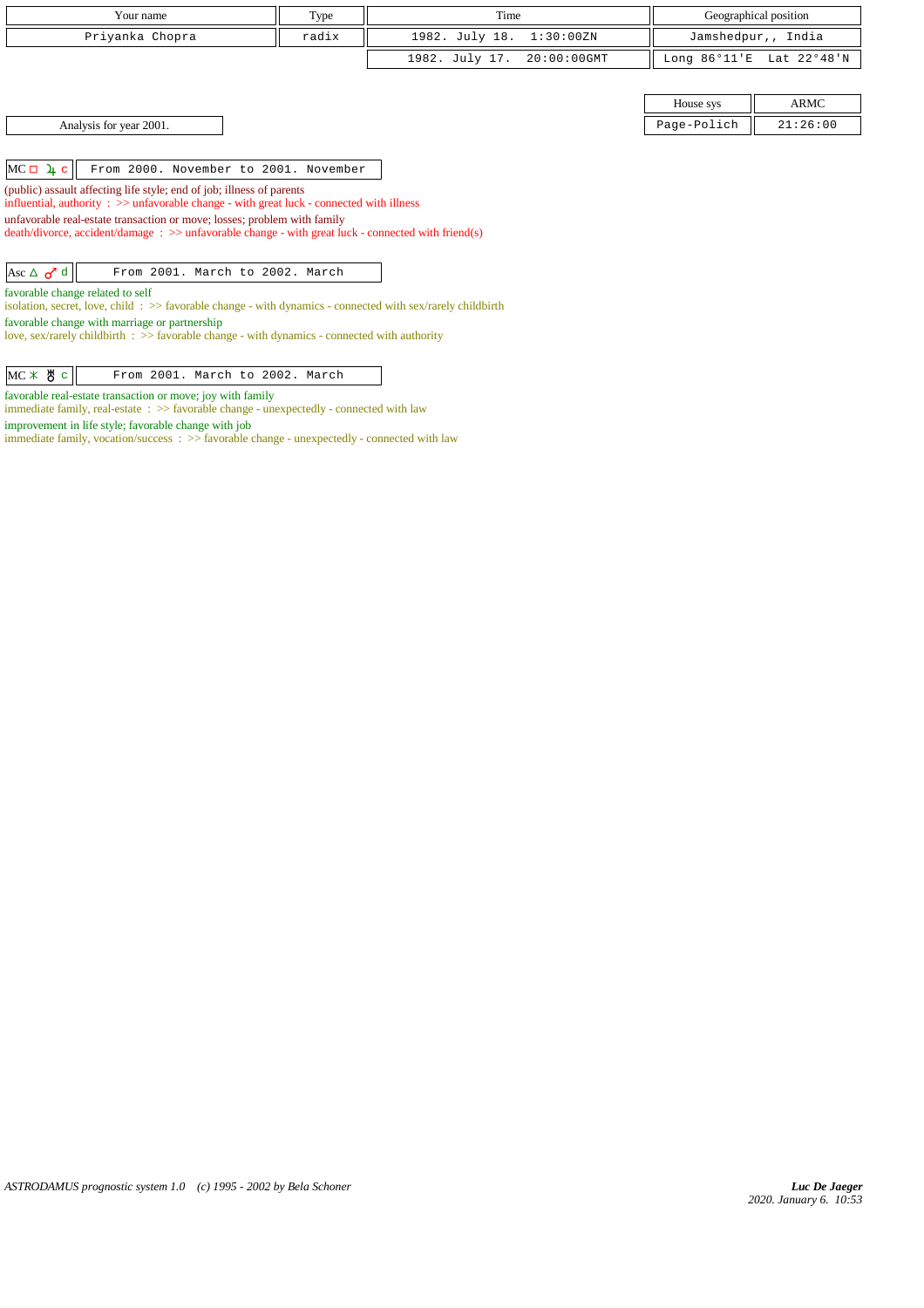| Your name                                                                                                                                     | Type  | Time                       |             | Geographical position    |
|-----------------------------------------------------------------------------------------------------------------------------------------------|-------|----------------------------|-------------|--------------------------|
| Priyanka Chopra                                                                                                                               | radix | 1982. July 18. 1:30:00ZN   |             | Jamshedpur,, India       |
|                                                                                                                                               |       | 1982. July 17. 20:00:00GMT |             | Long 86°11'E Lat 22°48'N |
|                                                                                                                                               |       |                            |             |                          |
|                                                                                                                                               |       |                            | House sys   | ARMC                     |
| Analysis for year 2002.                                                                                                                       |       |                            | Page-Polich | 21:26:00                 |
|                                                                                                                                               |       |                            |             |                          |
| $11 \triangle 4 c$<br>From 2002. January to 2003. January                                                                                     |       |                            |             |                          |
| beginning of new friendship; desire(s), pleasantness<br>desire, friend(s) : $\gg$ favorable change - with great luck - connected with illness |       |                            |             |                          |

beginning of love; joy with child; pleasantness

sex/rarely childbirth, love :  $\gg$  favorable change - with great luck - connected with illness

| Asc $\times$ $\times$ $\circ$ $\circ$ From 2002. January to 2003. July |  |  |  |  |
|------------------------------------------------------------------------|--|--|--|--|
|                                                                        |  |  |  |  |

risk of divorce, end of love; health problem of partner (scale: 1)

education, partner/spouse : >> unfavorable change - repeatedly - connected with immediate family health problems;

immediate family, education, important life events : >> change - repeatedly - connected with travel

| $ 11 \square \text{ } \mathcal{B} \text{ } c $<br>From 2002. April to 2003. April |  |
|-----------------------------------------------------------------------------------|--|
|-----------------------------------------------------------------------------------|--|

separation from friends; desires are fulfilled with great difficulties

friend(s), desire : >> unfavorable change - unexpectedly - connected with law

gynecology problem; end of love; problem with child; unpleasantness love, luck : >> unfavorable change - unexpectedly - connected with law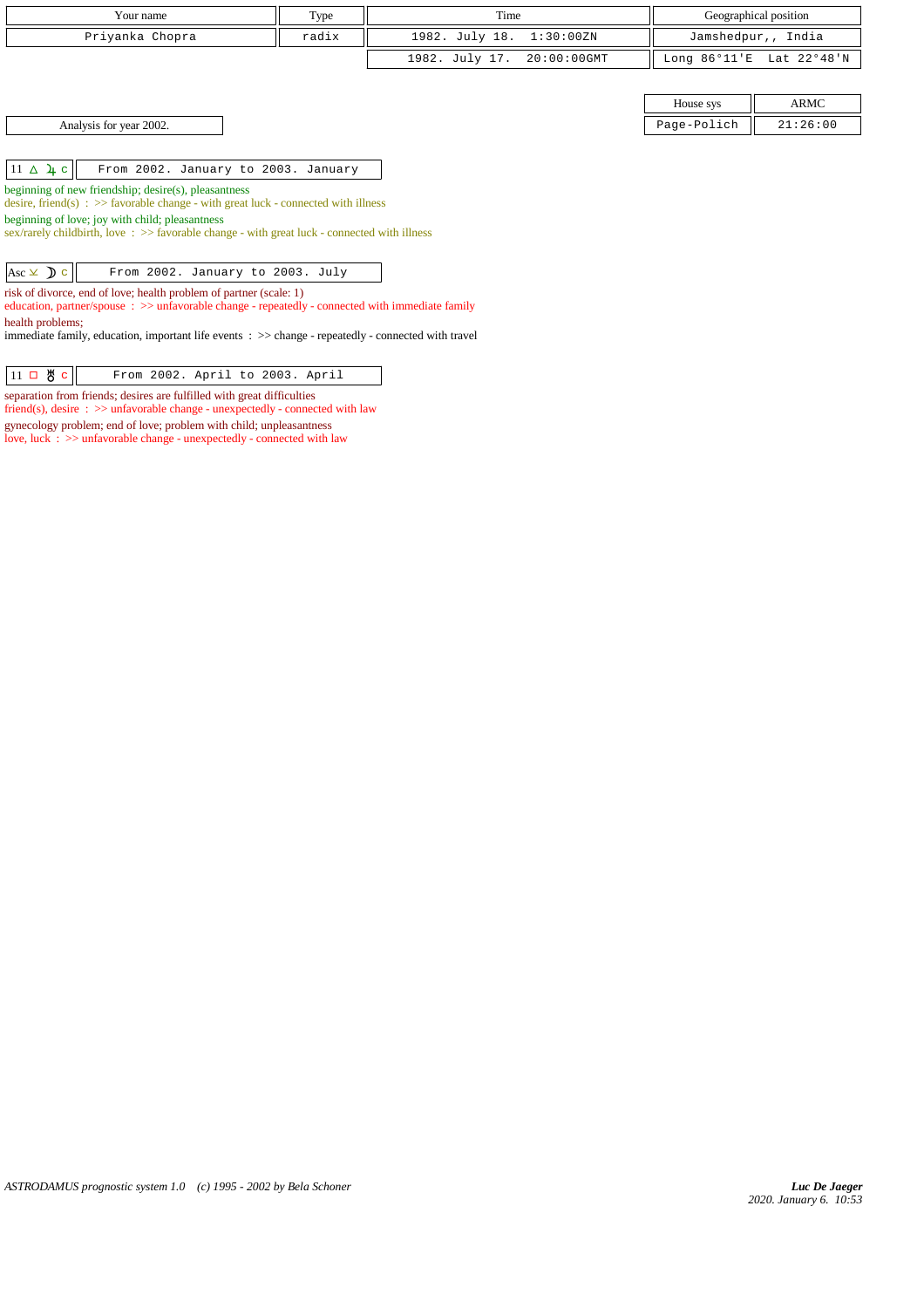| Your name                                                                                                                                                                                                                                                                             | Type  | Time                          |             | Geographical position    |
|---------------------------------------------------------------------------------------------------------------------------------------------------------------------------------------------------------------------------------------------------------------------------------------|-------|-------------------------------|-------------|--------------------------|
| Priyanka Chopra                                                                                                                                                                                                                                                                       | radix | 1982. July 18.<br>1:30:00ZN   |             | Jamshedpur,, India       |
|                                                                                                                                                                                                                                                                                       |       | 1982. July 17.<br>20:00:00GMT |             | Long 86°11'E Lat 22°48'N |
|                                                                                                                                                                                                                                                                                       |       |                               |             |                          |
|                                                                                                                                                                                                                                                                                       |       |                               | House sys   | ARMC                     |
| Analysis for year 2003.                                                                                                                                                                                                                                                               |       |                               | Page-Polich | 21:26:00                 |
|                                                                                                                                                                                                                                                                                       |       |                               |             |                          |
| $12 \times \xi$ d<br>From 2002. November to 2003. November                                                                                                                                                                                                                            |       |                               |             |                          |
| favorable change with job or illness<br>illness, work $\Rightarrow$ Savorable change - with tension - connected with child<br>beginning of secret love (or attempt); resolution of problems<br>isolation, secret $\Rightarrow$ Savorable change - with tension - connected with child |       |                               |             |                          |

 $\boxed{12 \times 5 \text{ d}}$  From 2002. October to 2004. February

problems; health problems, (possible hospitalization)

death/divorce, distant relatives : >> unfavorable change - with obstacles - connected with vocation/success

health problems, (possible hospitalization); unfavorable change with job

illness, work :  $>$  change - with obstacles - connected with love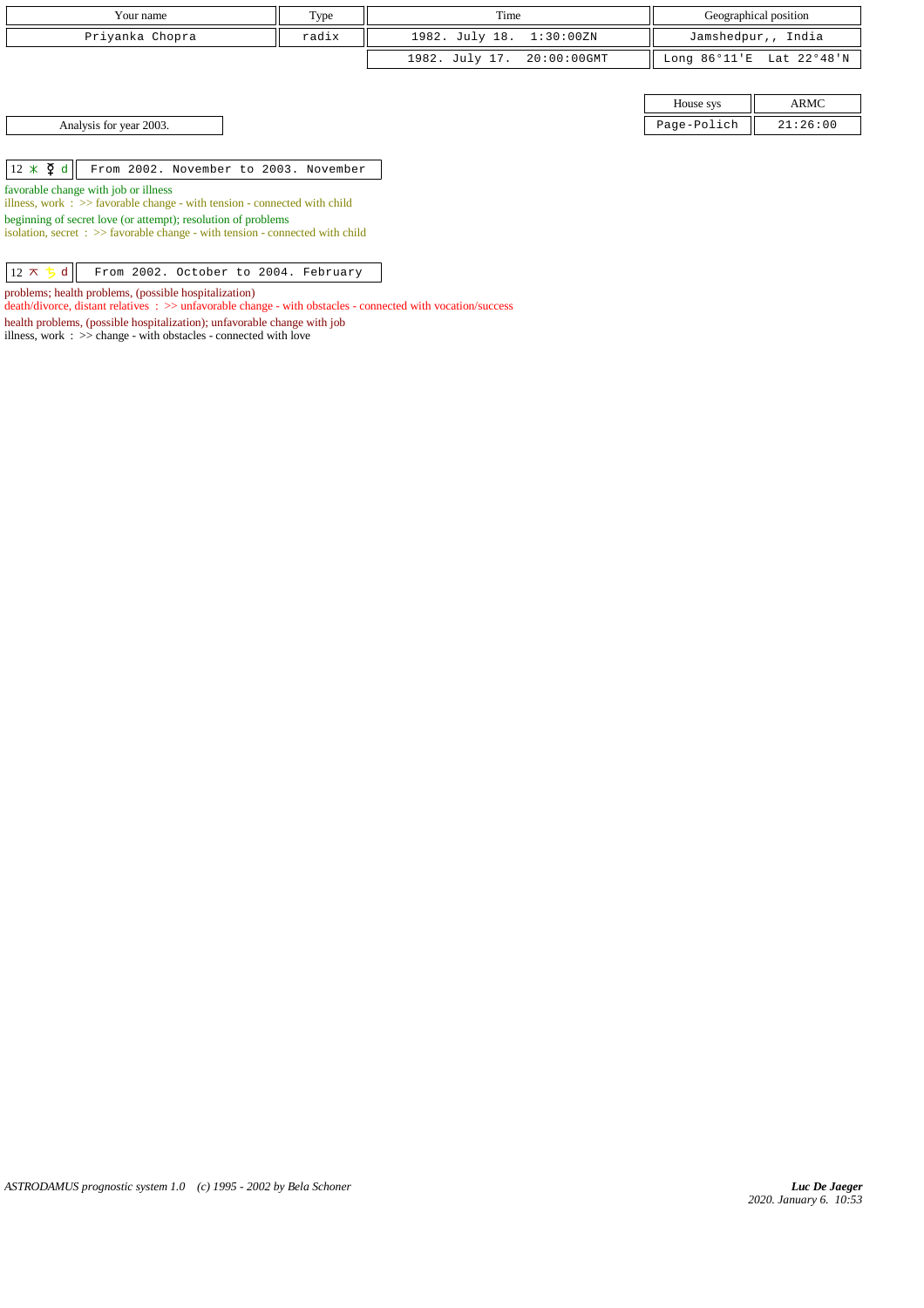| Your name                                                                                                                                                                      | Type  | Time           |                |                        | Geographical position |
|--------------------------------------------------------------------------------------------------------------------------------------------------------------------------------|-------|----------------|----------------|------------------------|-----------------------|
| Priyanka Chopra                                                                                                                                                                | radix | 1982. July 18. | 1:30:00ZN      |                        | Jamshedpur,, India    |
|                                                                                                                                                                                |       | 1982. July 17. | $20:00:00$ GMT | Long $86^{\circ}11$ 'E | Lat 22°48'N           |
|                                                                                                                                                                                |       |                |                |                        |                       |
|                                                                                                                                                                                |       |                |                | House sys              | ARMC                  |
| Analysis for year 2004.                                                                                                                                                        |       |                |                | Page-Polich            | 21:26:00              |
|                                                                                                                                                                                |       |                |                |                        |                       |
| $3 \times D d$<br>From 2003. April to 2004. October                                                                                                                            |       |                |                |                        |                       |
| foreign travel; favorable law procedure                                                                                                                                        |       |                |                |                        |                       |
| foreign countries, authority $\Rightarrow$ 5 > 5 avorable change - repeatedly - connected with immediate family                                                                |       |                |                |                        |                       |
| joy with sibling; domestic travel or examination; favorable communication<br>immediate family, education $\Rightarrow$ > favorable change - repeatedly - connected with travel |       |                |                |                        |                       |
|                                                                                                                                                                                |       |                |                |                        |                       |
| From 2003. September to 2005. March<br>♂<br>$\underline{\Omega}$   $\mathbb{D}$ $\mathbb{C}$                                                                                   |       |                |                |                        |                       |
| events determining long term tendencies:                                                                                                                                       |       |                |                |                        |                       |
| isolation, secret, love, child: $\gg$ important change - with dynamics                                                                                                         |       |                |                |                        |                       |
|                                                                                                                                                                                |       |                |                |                        |                       |
| Asc $\triangle$ <b>P</b> d<br>From 2004. April to 2005. August                                                                                                                 |       |                |                |                        |                       |

*ASTRODAMUS prognostic system 1.0 (c) 1995 - 2002 by Bela Schoner*

favorable change related to self

favorable change with marriage or partnership

love, sex/rarely childbirth :  $\gg$  favorable change - in the extreme - connected with luck

love, sex/rarely childbirth : >> favorable change - in the extreme - connected with luck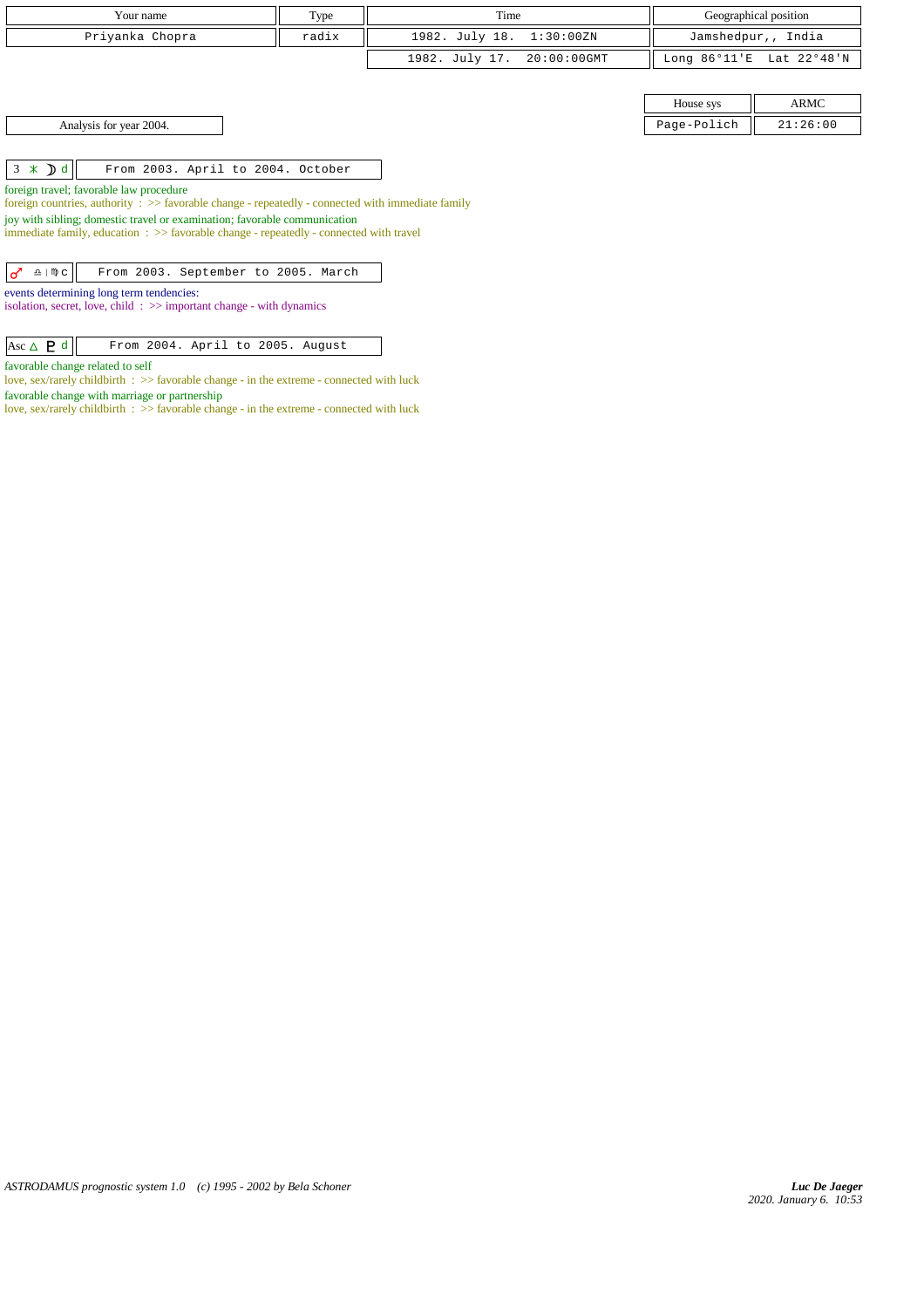| Your name                                                                                                                                                                    | Type  | Time                          |                        | Geographical position |
|------------------------------------------------------------------------------------------------------------------------------------------------------------------------------|-------|-------------------------------|------------------------|-----------------------|
| Priyanka Chopra                                                                                                                                                              | radix | 1982. July 18.<br>1:30:00ZN   |                        | Jamshedpur,, India    |
|                                                                                                                                                                              |       | 1982. July 17.<br>20:00:00GMT | Long $86^{\circ}11$ 'E | Lat 22°48'N           |
|                                                                                                                                                                              |       |                               |                        |                       |
|                                                                                                                                                                              |       |                               | House sys              | <b>ARMC</b>           |
| Analysis for year 2005.                                                                                                                                                      |       |                               | Page-Polich            | 21:26:00              |
|                                                                                                                                                                              |       |                               |                        |                       |
| $3\Delta$ 4 c<br>From 2004. November to 2005. November                                                                                                                       |       |                               |                        |                       |
| joy with sibling; domestic travel or examination; favorable communication                                                                                                    |       |                               |                        |                       |
| education, travel $\Rightarrow$ Savorable change - with great luck - connected with illness<br>foreign travel; favorable law procedure                                       |       |                               |                        |                       |
| law, foreign countries $\Rightarrow$ > favorable change - with great luck - connected with illness                                                                           |       |                               |                        |                       |
|                                                                                                                                                                              |       |                               |                        |                       |
| $3 \times 8$ c<br>From 2005. February to 2006. February                                                                                                                      |       |                               |                        |                       |
| problem with sibling; unfavorable travel; poor school test result; unfavorable communication                                                                                 |       |                               |                        |                       |
| education, immediate family $\Rightarrow$ > $\Rightarrow$ unfavorable change - unexpectedly - connected with law                                                             |       |                               |                        |                       |
| problem with law; unfavorable foreign travel; poor school test results<br>law, foreign countries : >> change - unexpectedly - connected with education                       |       |                               |                        |                       |
|                                                                                                                                                                              |       |                               |                        |                       |
| Asc $\sqrt{4}$ d<br>From 2005. February to 2006. June                                                                                                                        |       |                               |                        |                       |
| favorable change with marriage or partnership                                                                                                                                |       |                               |                        |                       |
| law, education $\Rightarrow$ >> important change - with irregularity - connected with desire                                                                                 |       |                               |                        |                       |
| desire, friend(s), partner/spouse, external environment $\Rightarrow$ important change - with irregularity - connected with law                                              |       |                               |                        |                       |
|                                                                                                                                                                              |       |                               |                        |                       |
| $\text{Asc} \times \text{O}$ d<br>From 2005. January to 2006. July                                                                                                           |       |                               |                        |                       |
| risk of divorce, end of love; health problem of partner (scale: 5)<br>education, love: $\gg$ important change - with positive final result - connected with immediate family |       |                               |                        |                       |
| health problems; risk of accident or surgery, death/separation/divorce in immediate environment: (scale: 5)                                                                  |       |                               |                        |                       |
| real-estate, immediate family, education : >> change - with positive final result - connected with administration                                                            |       |                               |                        |                       |
|                                                                                                                                                                              |       |                               |                        |                       |
| $\sigma$ <sup>d</sup><br>$2$ $\Box$<br>From 2005. June to 2006. June                                                                                                         |       |                               |                        |                       |
| financial decline, incidental expenses<br>$finances : \gg$ unfavorable change - with dynamics - connected with love                                                          |       |                               |                        |                       |

end of love, divorce; risk of accident or surgery, death/separation/divorce in immediate environment: (scale: 8) sex/rarely childbirth, accident/damage :  $>$  unfavorable change - with dynamics - connected with love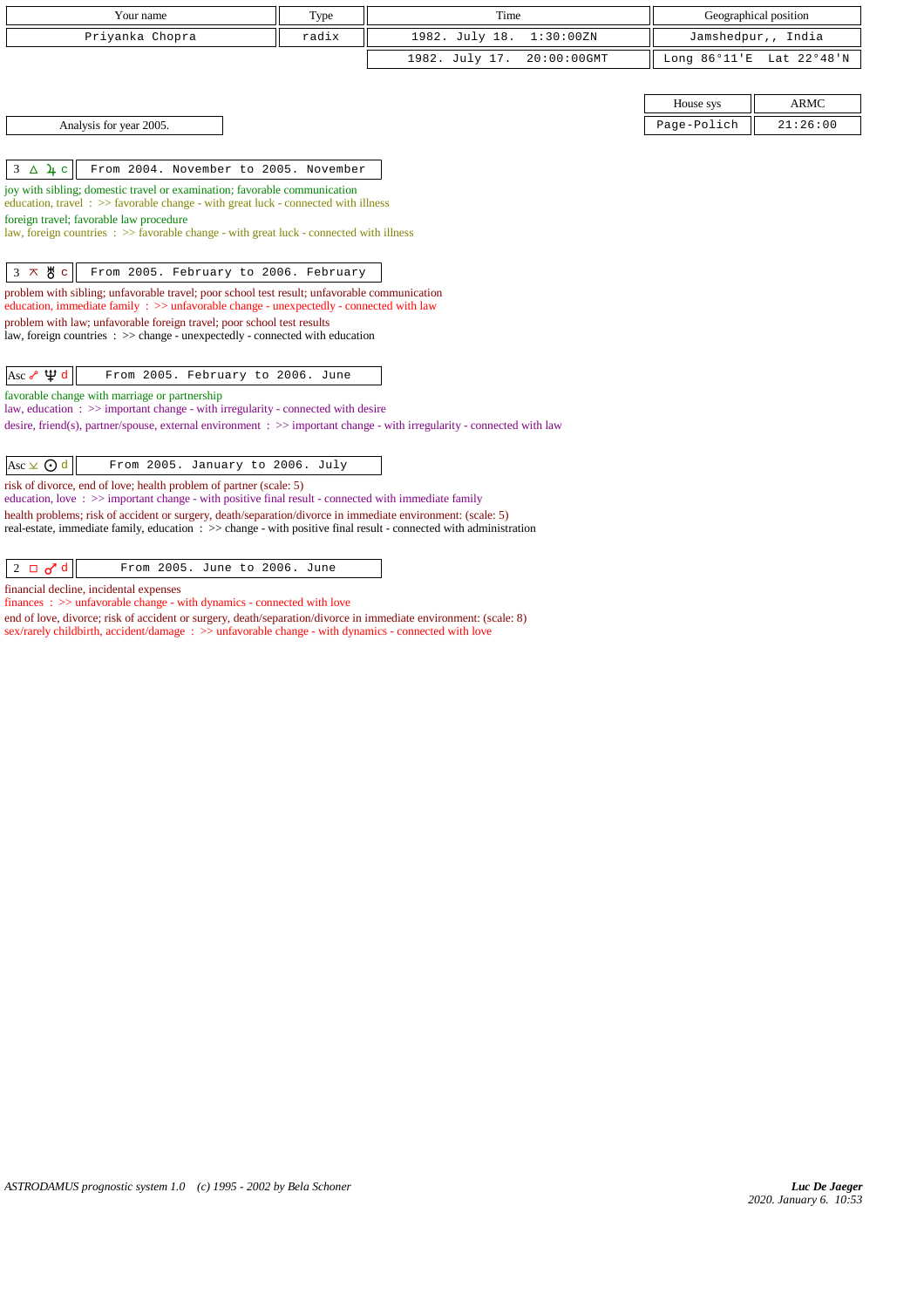| Your name                                                                                                                                                                                                                                                                                                                                                                                                                                                  | Type  | Time                          |                        | Geographical position |
|------------------------------------------------------------------------------------------------------------------------------------------------------------------------------------------------------------------------------------------------------------------------------------------------------------------------------------------------------------------------------------------------------------------------------------------------------------|-------|-------------------------------|------------------------|-----------------------|
| Priyanka Chopra                                                                                                                                                                                                                                                                                                                                                                                                                                            | radix | 1982. July 18.<br>1:30:00ZN   |                        | Jamshedpur,, India    |
|                                                                                                                                                                                                                                                                                                                                                                                                                                                            |       | 20:00:00GMT<br>1982. July 17. | Long $86^{\circ}11$ 'E | Lat 22°48'N           |
|                                                                                                                                                                                                                                                                                                                                                                                                                                                            |       |                               |                        |                       |
|                                                                                                                                                                                                                                                                                                                                                                                                                                                            |       |                               | House sys              | <b>ARMC</b>           |
| Analysis for year 2006.                                                                                                                                                                                                                                                                                                                                                                                                                                    |       |                               | Page-Polich            | 21:26:00              |
|                                                                                                                                                                                                                                                                                                                                                                                                                                                            |       |                               |                        |                       |
| $MC \times 9$ c<br>From 2005. July to 2006. July                                                                                                                                                                                                                                                                                                                                                                                                           |       |                               |                        |                       |
| (public) assault affecting life style; end of job; illness of parents<br>immediate family, authority $\Rightarrow$ > $\Rightarrow$ unfavorable change - with good luck - connected with education                                                                                                                                                                                                                                                          |       |                               |                        |                       |
| unfavorable real-estate transaction or move; losses; problem with family                                                                                                                                                                                                                                                                                                                                                                                   |       |                               |                        |                       |
| immediate family, real-estate : >> change - with good luck - connected with education                                                                                                                                                                                                                                                                                                                                                                      |       |                               |                        |                       |
|                                                                                                                                                                                                                                                                                                                                                                                                                                                            |       |                               |                        |                       |
| $11 \times$ <b>D</b> d<br>From 2006. January to 2007. July                                                                                                                                                                                                                                                                                                                                                                                                 |       |                               |                        |                       |
| beginning of love; joy with child; pleasantness<br>child, love $\Rightarrow$ Solid $\Rightarrow$ Solid $\Rightarrow$ Solid $\Rightarrow$ Solid $\Rightarrow$ Solid $\Rightarrow$ Solid $\Rightarrow$ Solid $\Rightarrow$ Solid $\Rightarrow$ Solid $\Rightarrow$ Solid $\Rightarrow$ Solid $\Rightarrow$ Solid $\Rightarrow$ Solid $\Rightarrow$ Solid $\Rightarrow$ Solid $\Rightarrow$ Solid $\Rightarrow$ Solid $\Rightarrow$ Solid $\Rightarrow$ Solid |       |                               |                        |                       |
| beginning of new friendship; $desire(s)$ , pleasantness                                                                                                                                                                                                                                                                                                                                                                                                    |       |                               |                        |                       |
| desire, friend(s) : $\gg$ favorable change - repeatedly - connected with immediate family                                                                                                                                                                                                                                                                                                                                                                  |       |                               |                        |                       |
| $3 \times \zeta d$<br>From 2006. June to 2007. June                                                                                                                                                                                                                                                                                                                                                                                                        |       |                               |                        |                       |
|                                                                                                                                                                                                                                                                                                                                                                                                                                                            |       |                               |                        |                       |
| problem with law; unfavorable foreign travel; poor school test results<br>foreign countries, law : $\gg$ unfavorable change - with tension - connected with child                                                                                                                                                                                                                                                                                          |       |                               |                        |                       |
| problem with sibling; unfavorable travel; poor school test result; unfavorable communication                                                                                                                                                                                                                                                                                                                                                               |       |                               |                        |                       |
| immediate family, communication $\Rightarrow$ $\Rightarrow$ change - with tension - connected with child                                                                                                                                                                                                                                                                                                                                                   |       |                               |                        |                       |
|                                                                                                                                                                                                                                                                                                                                                                                                                                                            |       |                               |                        |                       |

 $\begin{array}{|c|c|c|c|c|}\n3 & \text{\# } 5 \text{ d} & \text{From 2006. May to 2007. September}\n\end{array}$ 

foreign travel; favorable law procedure

law, foreign countries : >> favorable change - with obstacles - connected with love

joy with sibling; domestic travel or examination; favorable communication

immediate family, communication : >> favorable change - with obstacles - connected with love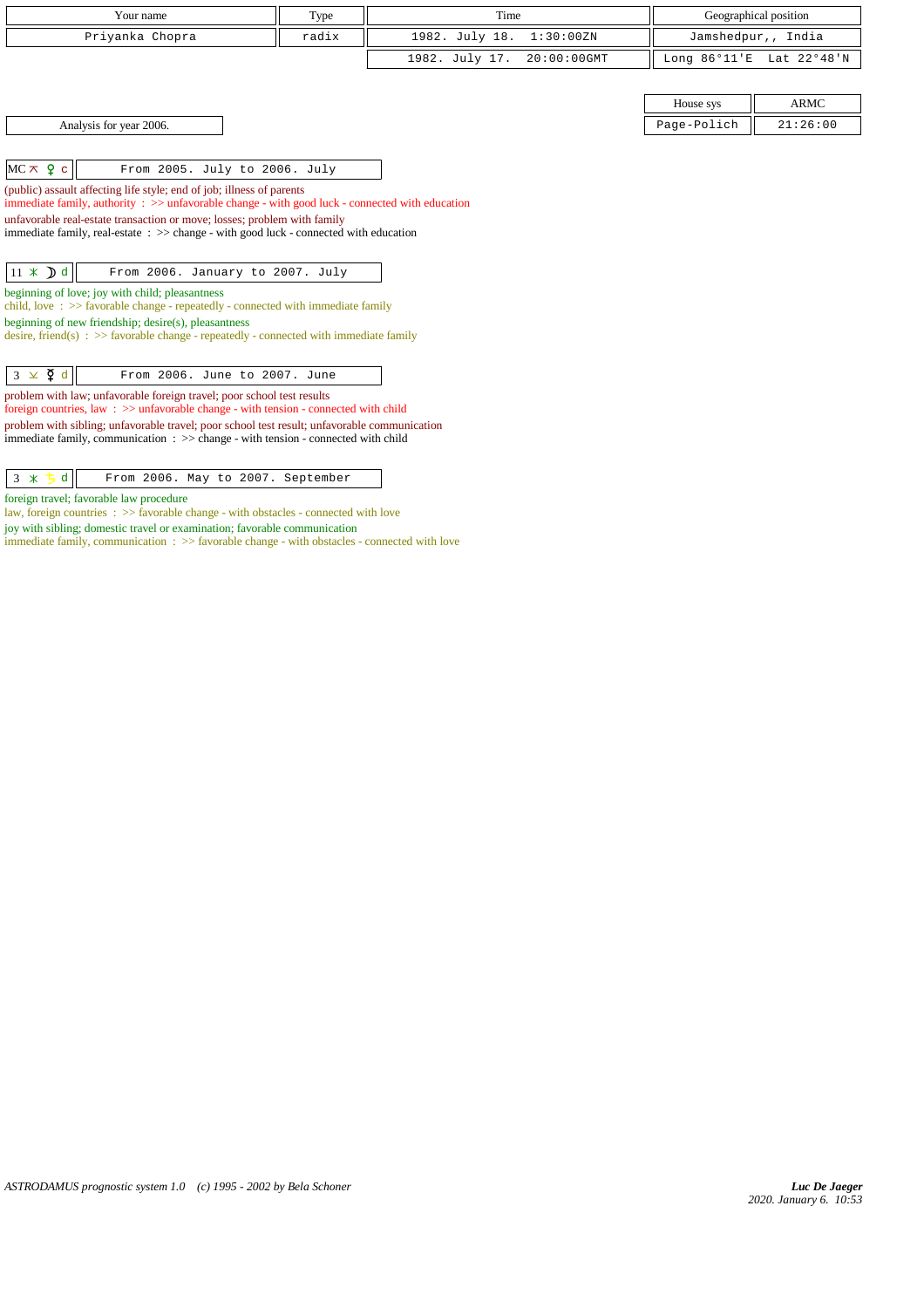| Your name       | Type  | Time                       | Geographical position    |
|-----------------|-------|----------------------------|--------------------------|
| Priyanka Chopra | radix | 1982. July 18. 1:30:00ZN   | Jamshedpur,, India       |
|                 |       | 1982. July 17. 20:00:00GMT | Long 86°11'E Lat 22°48'N |

Analysis for year 2007.

11 c From 2006. September to 2007. September

beginning of new friendship; desire(s), pleasantness

desire, friend(s) : >> favorable change - with good luck - connected with work

beginning of love; joy with child; pleasantness

love, child : >> favorable change - with good luck - connected with work

Asc  $\varphi$  d | From 2007. January to 2008. January

favorable change related to self

work, illness, important life events : >> important change - with good luck - connected with love education, love : >> important change - with good luck - connected with work

| $P = \text{max}$<br>From 2007. January to 2008. July |
|------------------------------------------------------|
|------------------------------------------------------|

events determining long term tendencies:

love, child : >> important change - in the extreme

favorable real-estate transaction or move; joy with family

immediate family, real-estate : >> important change - with positive final result - connected with administration immediate family, vocation/success : >> important change - with positive final result - connected with real-estate

unfavorable real-estate transaction or move; losses; problem with family

real-estate, immediate family : >> unfavorable change - with irregularity - connected with law (public) assault affecting life style; end of job; illness of parents

authority, vocation/success : >> change - with irregularity - connected with law

 $\|MC \Box \nabla d\|$  From 2007. March to 2008. September

(public) assault affecting life style; end of job; illness of parents immediate family, authority : >> unfavorable change - repeatedly - connected with travel

unfavorable real-estate transaction or move; losses; problem with family

immediate family, real-estate : >> unfavorable change - repeatedly - connected with travel

| House sys |             |  |
|-----------|-------------|--|
| Polich    | :26:00<br>. |  |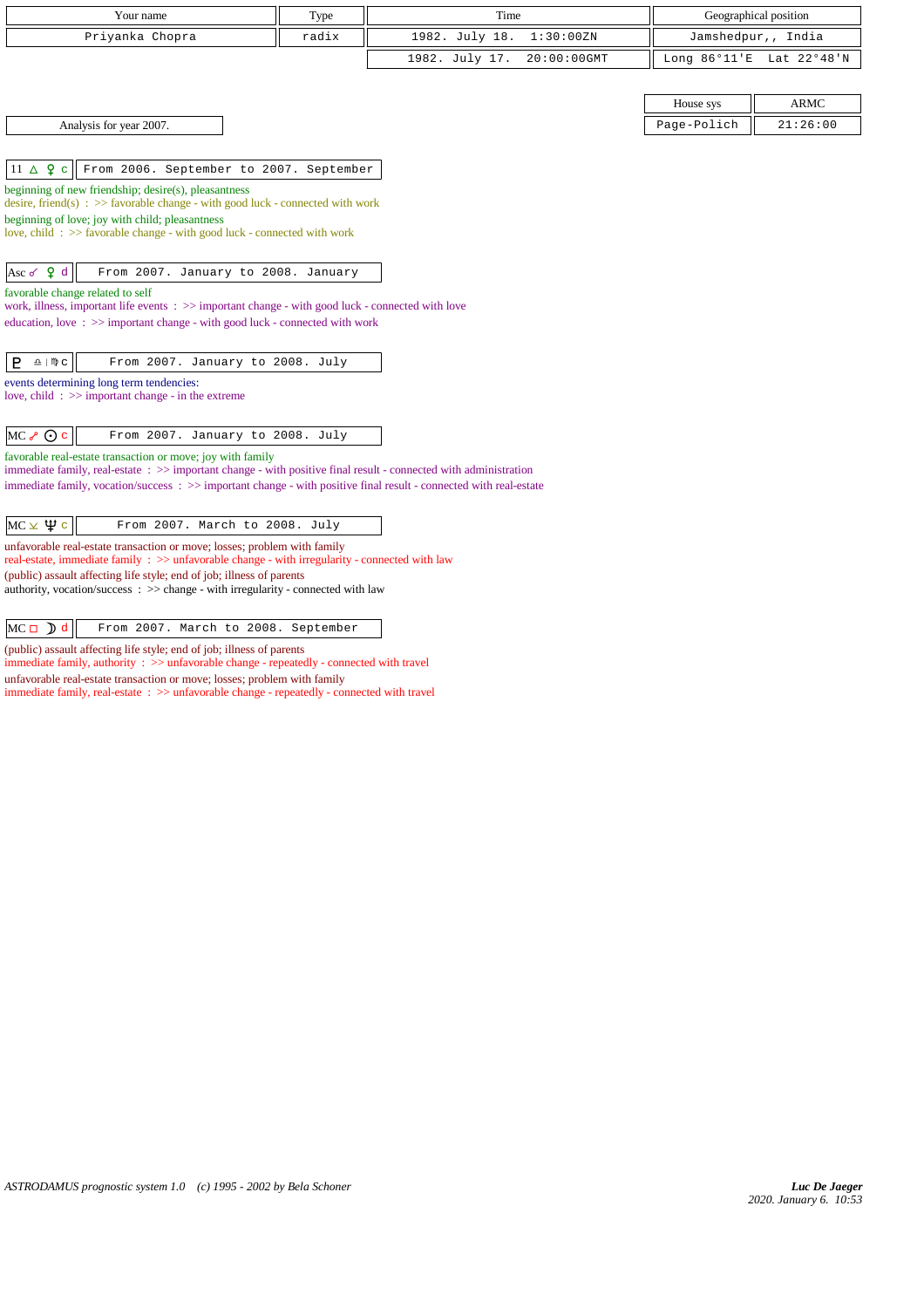| Your name                                                                                                                                                                                             | Type  | Time           |             |                        | Geographical position |
|-------------------------------------------------------------------------------------------------------------------------------------------------------------------------------------------------------|-------|----------------|-------------|------------------------|-----------------------|
| Priyanka Chopra                                                                                                                                                                                       | radix | 1982. July 18. | 1:30:00ZN   | Jamshedpur,, India     |                       |
|                                                                                                                                                                                                       |       | 1982. July 17. | 20:00:00GMT | Long $86^{\circ}11$ 'E | Lat 22°48'N           |
|                                                                                                                                                                                                       |       |                |             |                        |                       |
|                                                                                                                                                                                                       |       |                |             | House sys              | <b>ARMC</b>           |
| Analysis for year 2008.                                                                                                                                                                               |       |                |             | Page-Polich            | 21:26:00              |
|                                                                                                                                                                                                       |       |                |             |                        |                       |
| $12 \times d$ d<br>From 2007. November to 2008. November                                                                                                                                              |       |                |             |                        |                       |
| problems; health problems, (possible hospitalization)<br>death/divorce, isolation: >> unfavorable change - with dynamics - connected with love                                                        |       |                |             |                        |                       |
| health problems, (possible hospitalization); unfavorable change with job                                                                                                                              |       |                |             |                        |                       |
| distant relatives, illness $\Rightarrow$ >> change - with dynamics - connected with love                                                                                                              |       |                |             |                        |                       |
| $\mathfrak{P}$<br>$x \mid M$ c<br>From 2007. October to 2009. April                                                                                                                                   |       |                |             |                        |                       |
| events determining long term tendencies:                                                                                                                                                              |       |                |             |                        |                       |
| desire, friend(s), partner/spouse, external environment $\therefore$ >> important change - with irregularity                                                                                          |       |                |             |                        |                       |
|                                                                                                                                                                                                       |       |                |             |                        |                       |
| $\odot$<br>From 2007. July to 2009. July<br>$\mathfrak{S} \mid \mathbb{I}$ C                                                                                                                          |       |                |             |                        |                       |
| events determining long term tendencies:<br>real-estate, immediate family, education : >> important change - with positive final result                                                               |       |                |             |                        |                       |
|                                                                                                                                                                                                       |       |                |             |                        |                       |
| $MC = P c$<br>From 2007. December to 2009. April                                                                                                                                                      |       |                |             |                        |                       |
| (public) assault affecting life style; end of job; illness of parents                                                                                                                                 |       |                |             |                        |                       |
| authority, vocation/success: >> unfavorable change - in the extreme - connected with love<br>unfavorable real-estate transaction or move; losses; problem with family                                 |       |                |             |                        |                       |
| real-estate, immediate family : >> unfavorable change - in the extreme - connected with love                                                                                                          |       |                |             |                        |                       |
|                                                                                                                                                                                                       |       |                |             |                        |                       |
| $12 \times 4c$<br>From 2008. June to 2009. June                                                                                                                                                       |       |                |             |                        |                       |
| beginning of secret love (or attempt); problems; health problems, (possible hospitalization)<br>$death/divorce, accident/damage : >> unfavorable change - with great luck - connected with friend(s)$ |       |                |             |                        |                       |
| health problems, (possible hospitalization); unfavorable change with job                                                                                                                              |       |                |             |                        |                       |
| illness, work $\Rightarrow$ >> change - with great luck - connected with death/divorce                                                                                                                |       |                |             |                        |                       |
| $11 \times Qc$<br>From 2008. March to 2009. September                                                                                                                                                 |       |                |             |                        |                       |
| separation from friends; desires are fulfilled with great difficulties                                                                                                                                |       |                |             |                        |                       |
| desire, friend(s) : $\gg$ important change - with positive final result - connected with immediate family                                                                                             |       |                |             |                        |                       |
| gynecology problem; end of love; problem with child; unpleasantness<br>love, luck $\div$ $\Rightarrow$ change - with positive final result - connected with immediate family                          |       |                |             |                        |                       |
|                                                                                                                                                                                                       |       |                |             |                        |                       |

beginning of love; joy with child; pleasantness

luck, love : >> favorable change - with irregularity - connected with law beginning of new friendship; desire(s), pleasantness

desire, friend(s) : >> favorable change - with irregularity - connected with law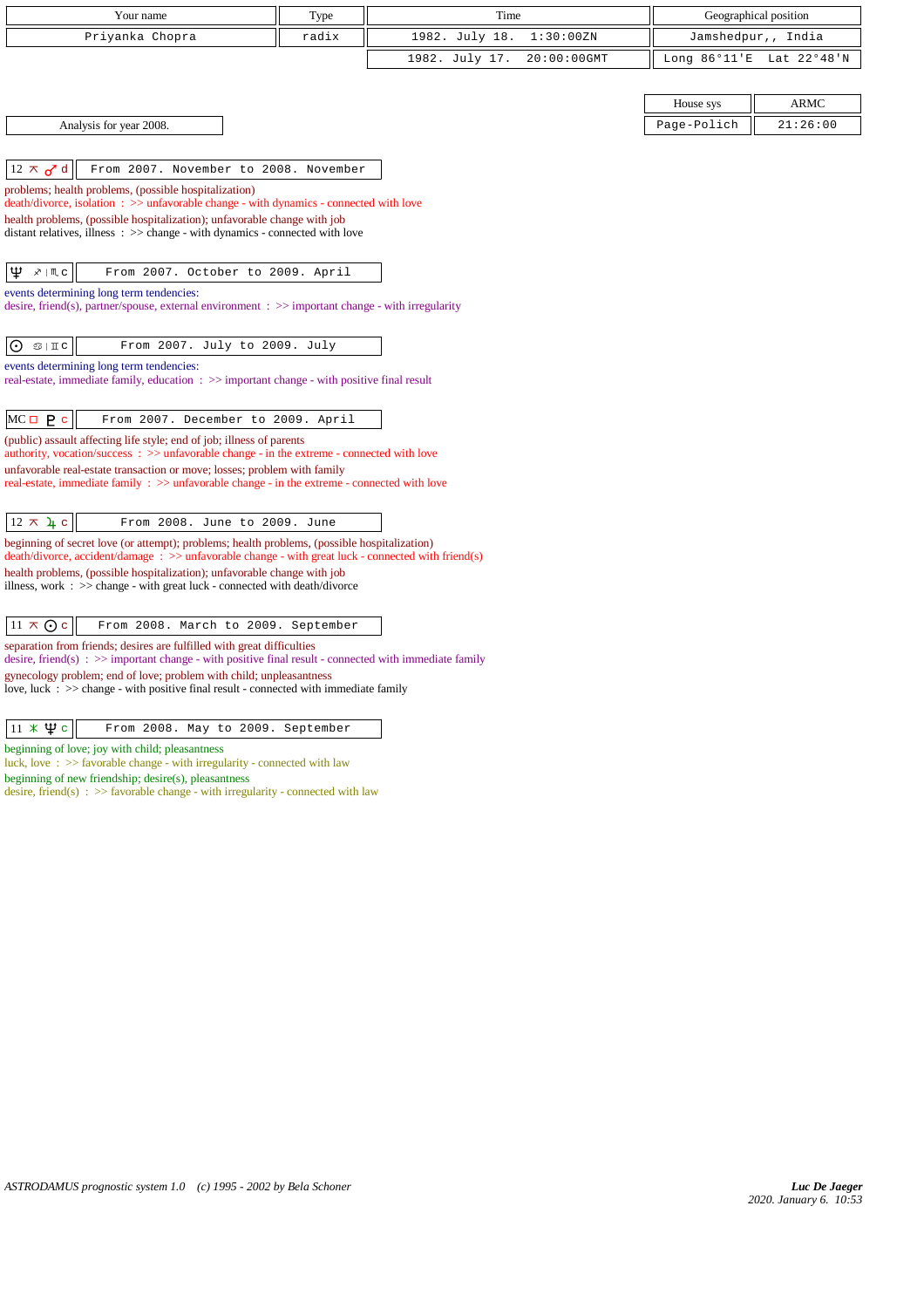| Type<br>Time<br>Your name                                                                                                |       |                               |                        | Geographical position |  |
|--------------------------------------------------------------------------------------------------------------------------|-------|-------------------------------|------------------------|-----------------------|--|
| Priyanka Chopra                                                                                                          | radix | 1982. July 18.<br>1:30:00ZN   |                        | Jamshedpur,, India    |  |
|                                                                                                                          |       | 1982. July 17.<br>20:00:00GMT | Long $86^{\circ}11$ 'E | Lat 22°48'N           |  |
|                                                                                                                          |       |                               |                        |                       |  |
| ARMC<br>House sys                                                                                                        |       |                               |                        |                       |  |
| Analysis for year 2009.                                                                                                  |       |                               | Page-Polich            | 21:26:00              |  |
|                                                                                                                          |       |                               |                        |                       |  |
| $12 \Delta \mathcal{B} c$ From 2008. September to 2009. September                                                        |       |                               |                        |                       |  |
| resolution of problems<br>distant relatives, secret $\therefore$ >> favorable change - unexpectedly - connected with law |       |                               |                        |                       |  |
| favorable change with job or illness                                                                                     |       |                               |                        |                       |  |
| work, distant relatives : >> favorable change - unexpectedly - connected with law                                        |       |                               |                        |                       |  |
| $2 \Box P d$<br>From 2008. August to 2009. December                                                                      |       |                               |                        |                       |  |

*2020. January 6. 10:53 Luc De Jaeger*

financial decline, incidental expenses

end of love, divorce;

finances : >> unfavorable change - in the extreme - connected with love

 $\boxed{11 \Delta \mathbf{P} \cdot \boxed{\mathbf{c}}}$  From 2009. January to 2010. May

 $\left\|11\ \Box \ \Phi\ d\right\|$  From 2009. March to 2010. March separation from friends; desires are fulfilled with great difficulties

11  $\delta$  5 d From 2009. March to 2010. July

 $3 \checkmark$   $2 \checkmark$   $c$  From 2009. June to 2010. June joy with sibling; domestic travel or examination; favorable communication

*ASTRODAMUS prognostic system 1.0 (c) 1995 - 2002 by Bela Schoner*

desire, friend(s) :  $\gg$  unfavorable change - with tension - connected with child gynecology problem; end of love; problem with child; unpleasantness

child, love : >> unfavorable change - with tension - connected with death/divorce

love, luck : >> important change - with obstacles - connected with vocation/success desire, friend(s) :  $\gg$  important change - with obstacles - connected with love

education, immediate family : >> important change - with good luck - connected with work distant relatives, law : >> important change - with good luck - connected with work

desire, friend(s) :  $\gg$  favorable change - in the extreme - connected with love

love, sex/rarely childbirth :  $\gg$  favorable change - in the extreme - connected with luck

beginning of new friendship; desire(s), pleasantness

beginning of love; joy with child; pleasantness

beginning of love; joy with child; pleasantness

sex/rarely childbirth, illness :  $\gg$  unfavorable change - in the extreme - connected with love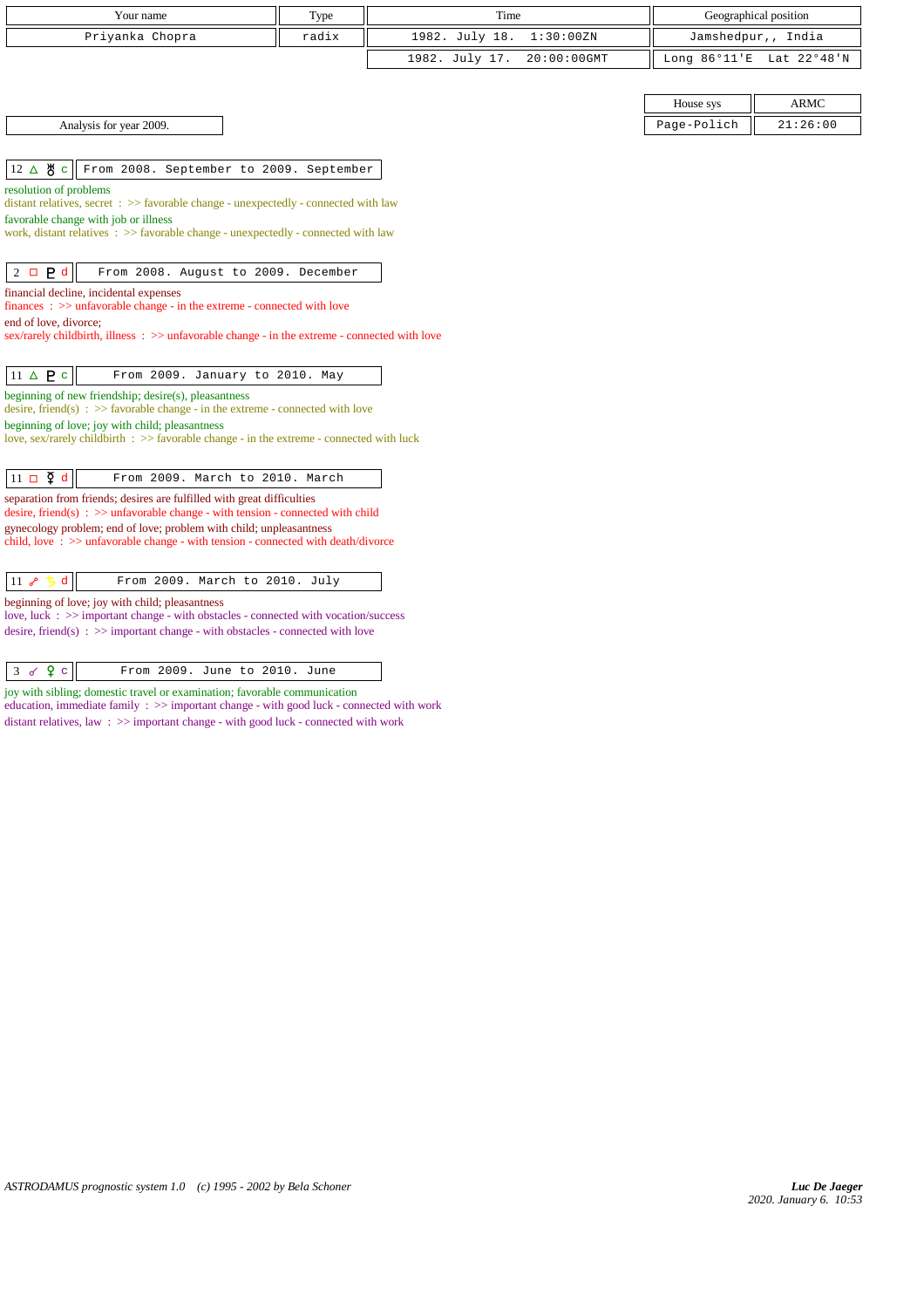| Your name       | Type  | Time                       | Geographical position    |
|-----------------|-------|----------------------------|--------------------------|
| Priyanka Chopra | radix | 1982. July 18. 1:30:00ZN   | Jamshedpur,, India       |
|                 |       | 1982. July 17. 20:00:00GMT | Long 86°11'E Lat 22°48'N |

| Analysis for year 2010. |
|-------------------------|
|-------------------------|

 $\begin{array}{|c|c|c|c|c|}\n\hline\n2 \times \Psi d & \hline\n\end{array}$  From 2009. June to 2010. October

financial decline, incidental expenses finances : >> unfavorable change - with irregularity - connected with law

end of love, divorce;

sex/rarely childbirth, illness : >> change - with irregularity - connected with law

 $\begin{vmatrix} 2 & \checkmark \end{vmatrix}$  From 2009. April to 2010. October

improvement of financial situation

finances : >> important change - with positive final result - connected with immediate family

death/divorce, surgery : >> important change - with positive final result - connected with immediate family

| $\boxed{9}$ II $\forall c$ From 2009. August to 2011. February |
|----------------------------------------------------------------|
|----------------------------------------------------------------|

events determining long term tendencies: work, illness, important life events : >> important change - with good luck

 $MC \triangle \nightharpoonup d$  From 2010. May to 2011. May

improvement in life style; favorable change with job

immediate family, vocation/success : >> favorable change - with tension - connected with child favorable real-estate transaction or move; joy with family

immediate family, real-estate : >> favorable change - with tension - connected with child

 $MC \times 5d$  From 2010. April to 2011. August

(public) assault affecting life style; end of job; illness of parents

vocation/success, immediate family : >> unfavorable change - with obstacles - connected with love unfavorable real-estate transaction or move; losses; problem with family death/divorce, immediate family : >> change - with obstacles - connected with vocation/success

|                            | House sys                                | ARMC     |
|----------------------------|------------------------------------------|----------|
| 2010.<br>Analysis for year | $i \circ h$<br>Page-Pol<br><b>UIIUII</b> | 21:26:00 |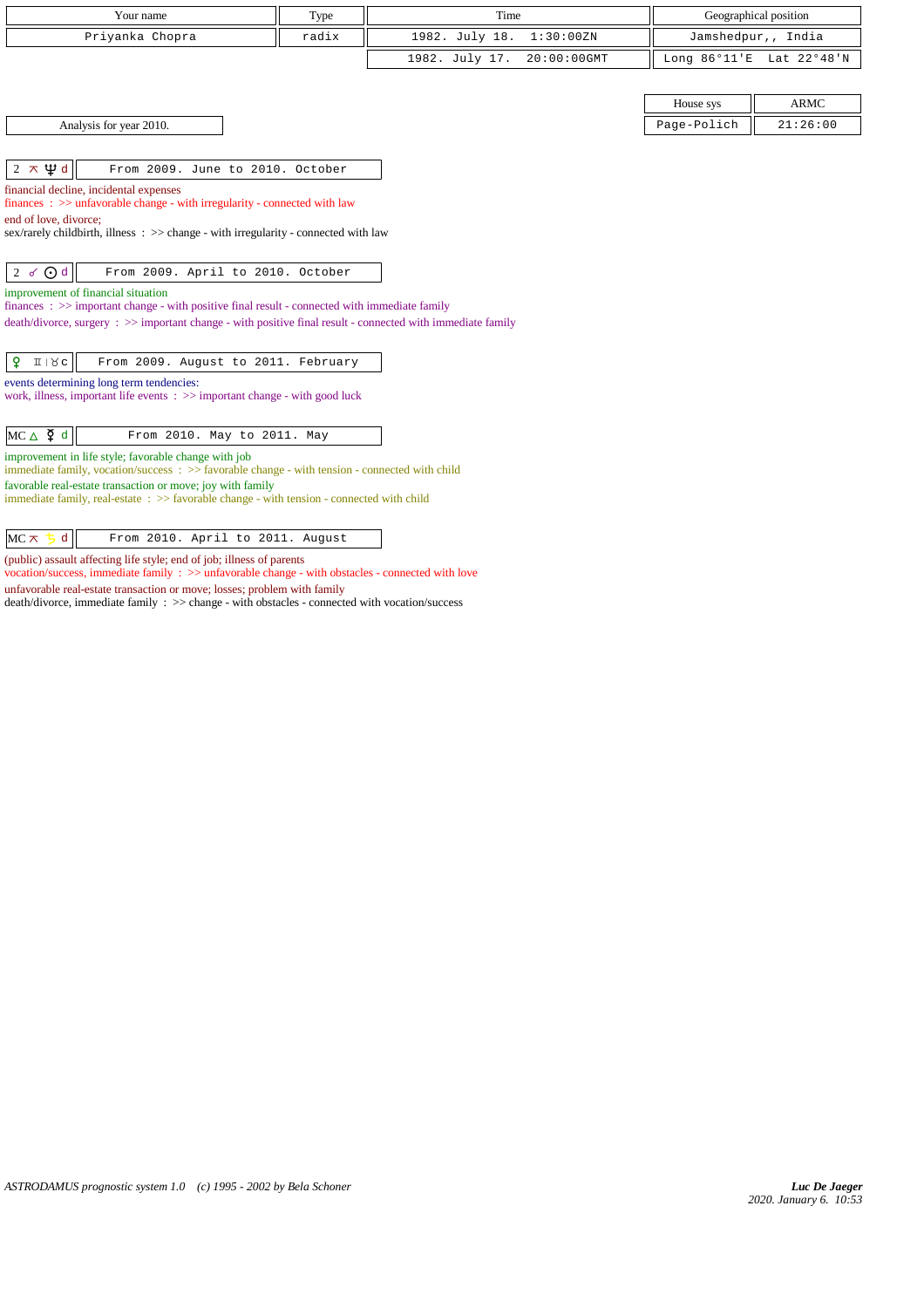| Your name                                                                                                                                                                                              | Type  | Time                                                                                                                                 | Geographical position  |             |
|--------------------------------------------------------------------------------------------------------------------------------------------------------------------------------------------------------|-------|--------------------------------------------------------------------------------------------------------------------------------------|------------------------|-------------|
| Priyanka Chopra                                                                                                                                                                                        | radix | 1982. July 18.<br>1:30:00ZN                                                                                                          | Jamshedpur,, India     |             |
|                                                                                                                                                                                                        |       | 1982. July 17.<br>20:00:00GMT                                                                                                        | Long $86^{\circ}11$ 'E | Lat 22°48'N |
|                                                                                                                                                                                                        |       |                                                                                                                                      |                        |             |
|                                                                                                                                                                                                        |       |                                                                                                                                      | House sys              | <b>ARMC</b> |
| Analysis for year 2011.                                                                                                                                                                                |       |                                                                                                                                      | Page-Polich            | 21:26:00    |
|                                                                                                                                                                                                        |       |                                                                                                                                      |                        |             |
| $2 \times 4c$<br>From 2010. November to 2011. November                                                                                                                                                 |       |                                                                                                                                      |                        |             |
| financial decline, incidental expenses                                                                                                                                                                 |       |                                                                                                                                      |                        |             |
| finances : >> unfavorable change - with great luck - connected with death/divorce<br>end of love, divorce; risk of accident or surgery, death/separation/divorce in immediate environment: (scale: 6)  |       |                                                                                                                                      |                        |             |
| $death/divorce, illness : \gg change - with great luck - connected with friend(s)$                                                                                                                     |       |                                                                                                                                      |                        |             |
|                                                                                                                                                                                                        |       |                                                                                                                                      |                        |             |
| ტ∜ c<br>2<br>From 2011. February to 2012. February<br>ራ                                                                                                                                                |       |                                                                                                                                      |                        |             |
| (if existed) end of risk of divorce; improvement of partner's financial situation<br>sex/rarely childbirth, illness : >> important change - unexpectedly - connected with law                          |       |                                                                                                                                      |                        |             |
| finances : >> important change - unexpectedly - connected with law                                                                                                                                     |       |                                                                                                                                      |                        |             |
|                                                                                                                                                                                                        |       |                                                                                                                                      |                        |             |
| $12 \times P d$<br>From 2011. January to 2012. May                                                                                                                                                     |       |                                                                                                                                      |                        |             |
| problems; health problems, (no hospitalization)<br>secret, distant relatives $\Rightarrow$ unfavorable change - in the extreme - connected with love                                                   |       |                                                                                                                                      |                        |             |
| health problems, (no hospitalization); unfavorable change with job                                                                                                                                     |       |                                                                                                                                      |                        |             |
| illness, work $\Rightarrow$ $\Rightarrow$ change - in the extreme - connected with love                                                                                                                |       |                                                                                                                                      |                        |             |
| $3 \times 0c$<br>From 2010. December to 2012. June                                                                                                                                                     |       |                                                                                                                                      |                        |             |
| problem with law; unfavorable foreign travel; poor school test results                                                                                                                                 |       |                                                                                                                                      |                        |             |
| authority, law: >> important change - with positive final result - connected with immediate family                                                                                                     |       |                                                                                                                                      |                        |             |
| problem with sibling; unfavorable travel; poor school test result; unfavorable communication<br>immediate family, administration : >> change - with positive final result - connected with real-estate |       |                                                                                                                                      |                        |             |
|                                                                                                                                                                                                        |       |                                                                                                                                      |                        |             |
| $\Psi$ c<br>$\mathcal{S}$<br>From 2011. March to 2012. July<br>3                                                                                                                                       |       |                                                                                                                                      |                        |             |
| foreign travel; favorable law procedure                                                                                                                                                                |       |                                                                                                                                      |                        |             |
| law, foreign countries : >> important change - with irregularity - connected with desire<br>travel, education : >> important change - with irregularity - connected with law                           |       |                                                                                                                                      |                        |             |
|                                                                                                                                                                                                        |       |                                                                                                                                      |                        |             |
| $\times$ 9 d<br>$\overline{2}$<br>From 2011. April to 2012. April                                                                                                                                      |       |                                                                                                                                      |                        |             |
| end of love, divorce;                                                                                                                                                                                  |       |                                                                                                                                      |                        |             |
| illness, sex/rarely childbirth : $\gg$ unfavorable change - with good luck - connected with work<br>financial decline, incidental expenses                                                             |       |                                                                                                                                      |                        |             |
| finances: >> change - with good luck - connected with work                                                                                                                                             |       |                                                                                                                                      |                        |             |
|                                                                                                                                                                                                        |       |                                                                                                                                      |                        |             |
| $Asc \times \mathcal{B} d$<br>From 2011. May to 2012. May                                                                                                                                              |       |                                                                                                                                      |                        |             |
| health problems;                                                                                                                                                                                       |       | vocation/success, immediate family, partner/spouse, external environment : >> unfavorable change - unexpectedly - connected with law |                        |             |
| risk of divorce, end of love; health problem of partner (scale: 2)                                                                                                                                     |       |                                                                                                                                      |                        |             |
| law, partner/spouse : >> change - unexpectedly - connected with vocation/success                                                                                                                       |       |                                                                                                                                      |                        |             |
| $MC \Box \sigma^c c$<br>From 2011. May to 2012. May                                                                                                                                                    |       |                                                                                                                                      |                        |             |
| (public) assault affecting life style; end of job; illness of parents                                                                                                                                  |       |                                                                                                                                      |                        |             |
| authority, principal: >> unfavorable change - with dynamics - connected with love<br>unfavorable real-estate transaction or move; losses; problem with family                                          |       |                                                                                                                                      |                        |             |
| accident/damage, surgery : >> unfavorable change - with dynamics - connected with love                                                                                                                 |       |                                                                                                                                      |                        |             |
|                                                                                                                                                                                                        |       |                                                                                                                                      |                        |             |
| $3 \times \sigma d$<br>From 2011. June to 2012. June                                                                                                                                                   |       |                                                                                                                                      |                        |             |
| foreign travel; favorable law procedure<br>authority, distant relatives : >> favorable change - with dynamics - connected with love                                                                    |       |                                                                                                                                      |                        |             |
| joy with sibling; domestic travel or examination; favorable communication                                                                                                                              |       |                                                                                                                                      |                        |             |
| communication, education $\Rightarrow$ Savorable change - with dynamics - connected with love                                                                                                          |       |                                                                                                                                      |                        |             |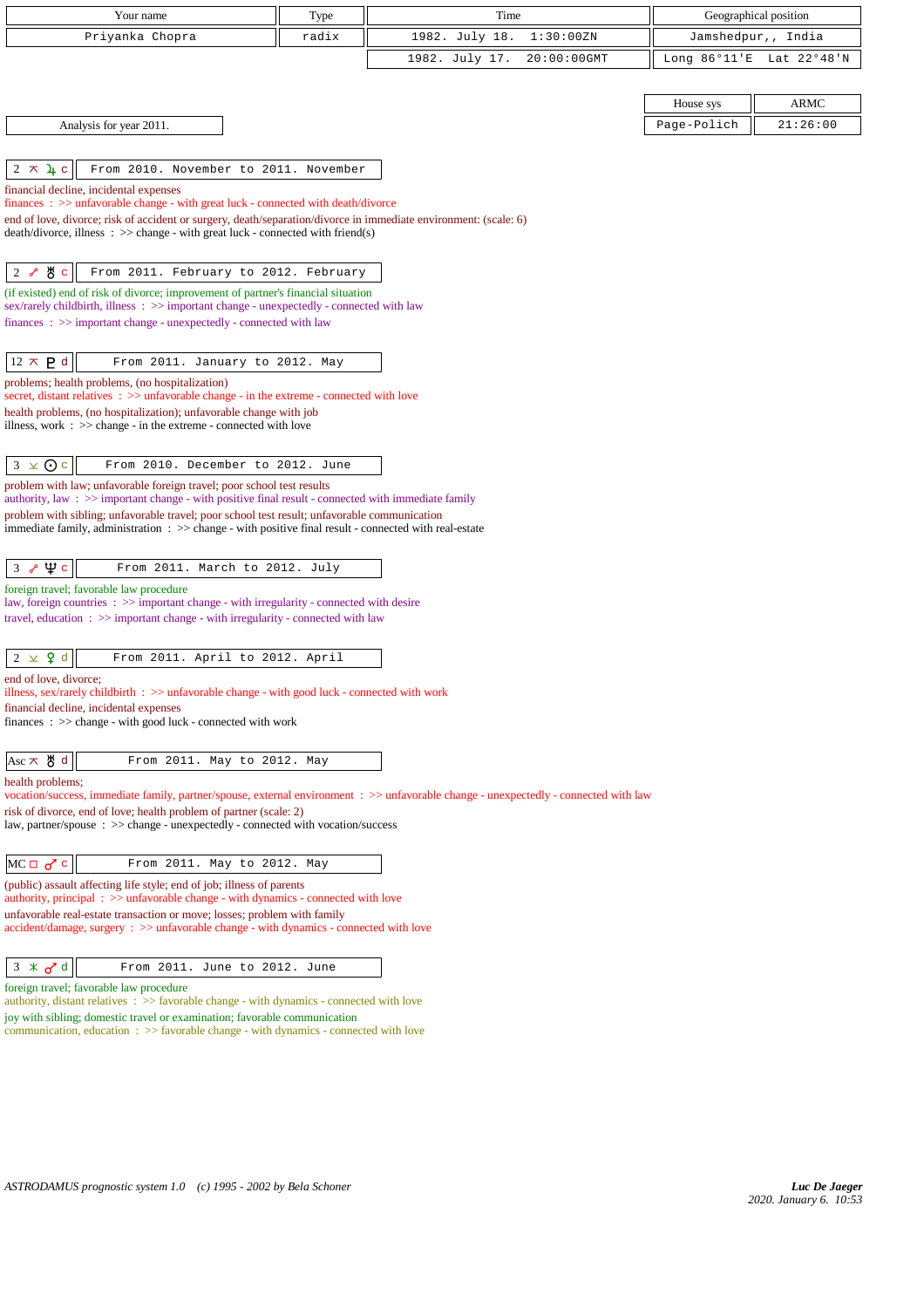| Your name                                                                                                                                                                     | Type  | Time                          |             | Geographical position    |  |
|-------------------------------------------------------------------------------------------------------------------------------------------------------------------------------|-------|-------------------------------|-------------|--------------------------|--|
| Priyanka Chopra                                                                                                                                                               | radix | 1982. July 18.<br>1:30:00ZN   |             | Jamshedpur,, India       |  |
|                                                                                                                                                                               |       | 1982. July 17.<br>20:00:00GMT |             | Long 86°11'E Lat 22°48'N |  |
|                                                                                                                                                                               |       |                               |             |                          |  |
|                                                                                                                                                                               |       |                               | House sys   | <b>ARMC</b>              |  |
| Analysis for year 2012.                                                                                                                                                       |       |                               | Page-Polich | 21:26:00                 |  |
|                                                                                                                                                                               |       |                               |             |                          |  |
| Asc $\Delta$ 4 d<br>From 2011. August to 2012. August                                                                                                                         |       |                               |             |                          |  |
| favorable change related to self                                                                                                                                              |       |                               |             |                          |  |
| partner/spouse, external environment: >> favorable change - with great luck - connected with illness<br>favorable change with marriage or partnership                         |       |                               |             |                          |  |
| sex/rarely childbirth, law : $\gg$ favorable change - with great luck - connected with illness                                                                                |       |                               |             |                          |  |
|                                                                                                                                                                               |       |                               |             |                          |  |
| $12 \pi \Psi d$<br>From 2011. November to 2013. March                                                                                                                         |       |                               |             |                          |  |
| problems; health problems, (no hospitalization)<br>secret, distant relatives : >> unfavorable change - with irregularity - connected with law                                 |       |                               |             |                          |  |
| health problems, (no hospitalization); unfavorable change with job                                                                                                            |       |                               |             |                          |  |
| work, distant relatives $\Rightarrow$ >> change - with irregularity - connected with law                                                                                      |       |                               |             |                          |  |
| $12 \times 0d$<br>From 2011. September to 2013. March                                                                                                                         |       |                               |             |                          |  |
| favorable change with job or illness                                                                                                                                          |       |                               |             |                          |  |
| illness, work : $\gg$ favorable change - with positive final result - connected with immediate family<br>resolution of problems                                               |       |                               |             |                          |  |
| isolation, secret $\Rightarrow$ favorable change - with positive final result - connected with immediate family                                                               |       |                               |             |                          |  |
|                                                                                                                                                                               |       |                               |             |                          |  |
| A P c<br>From 2011. November to 2013. March<br>3                                                                                                                              |       |                               |             |                          |  |
| joy with sibling; domestic travel or examination; favorable communication<br>communication, education $\Rightarrow$ > favorable change - in the extreme - connected with love |       |                               |             |                          |  |
| foreign travel; favorable law procedure                                                                                                                                       |       |                               |             |                          |  |
| law, authority : $\gg$ favorable change - in the extreme - connected with love                                                                                                |       |                               |             |                          |  |
|                                                                                                                                                                               |       |                               |             |                          |  |

| $\mathbf{u}$ $\mathbf{m}$ $\mathbf{v}$ a<br>From 2012. January to 2013. July |
|------------------------------------------------------------------------------|
|------------------------------------------------------------------------------|

events determining long term tendencies:

partner/spouse, external environment, accident/damage, surgery, death/divorce : >> important change - with great luck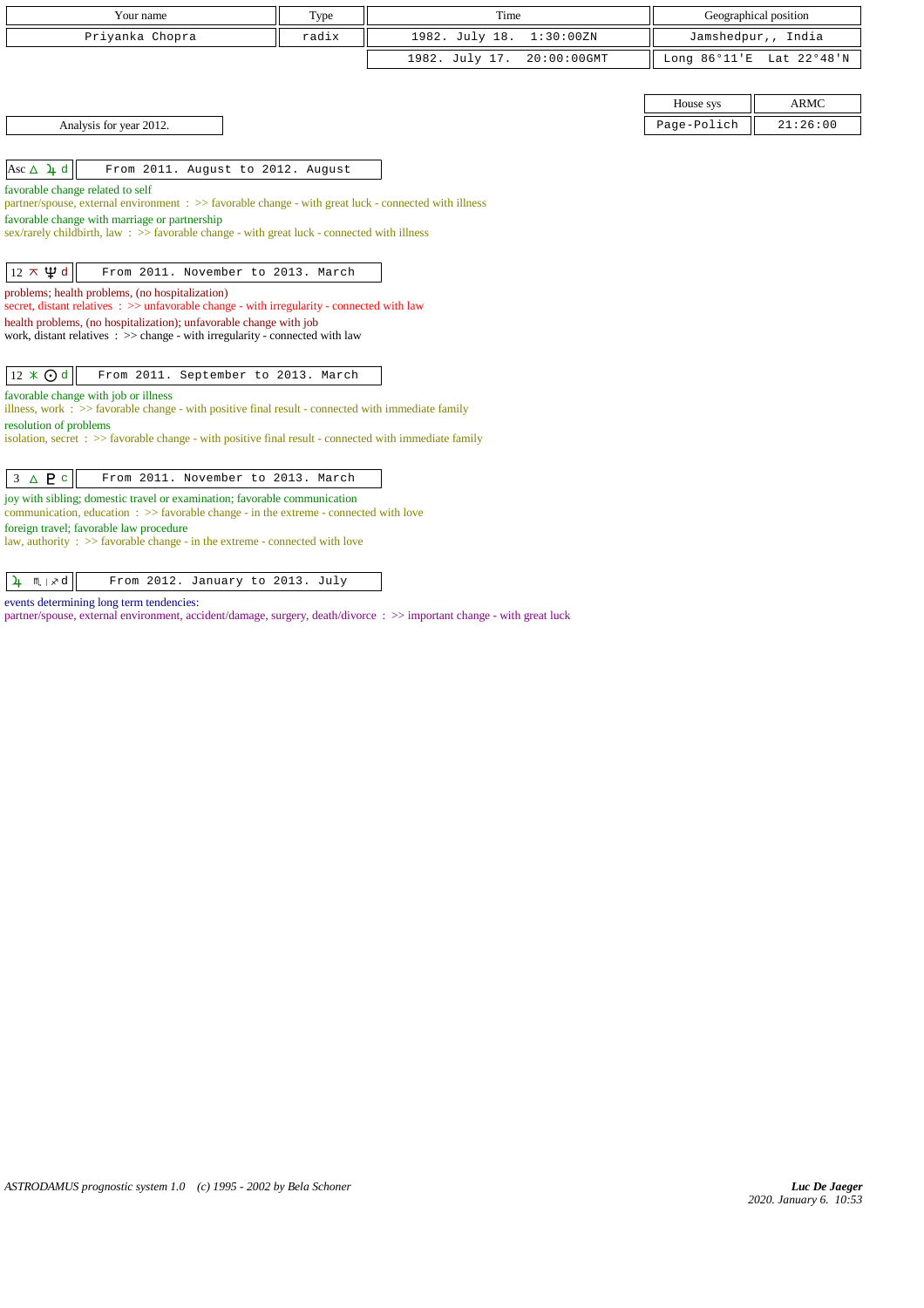| Your name                                                                                                                                                                                                                                                                                                                                                                 | Type  | Time                             |                        | Geographical position |  |
|---------------------------------------------------------------------------------------------------------------------------------------------------------------------------------------------------------------------------------------------------------------------------------------------------------------------------------------------------------------------------|-------|----------------------------------|------------------------|-----------------------|--|
| Priyanka Chopra                                                                                                                                                                                                                                                                                                                                                           | radix | 1982. July 18.<br>1:30:00ZN      |                        | Jamshedpur,, India    |  |
|                                                                                                                                                                                                                                                                                                                                                                           |       | 1982. July 17.<br>$20:00:00$ GMT | Long $86^{\circ}11$ 'E | Lat 22°48'N           |  |
|                                                                                                                                                                                                                                                                                                                                                                           |       |                                  |                        |                       |  |
|                                                                                                                                                                                                                                                                                                                                                                           |       |                                  | House sys              | ARMC                  |  |
| Analysis for year 2013.                                                                                                                                                                                                                                                                                                                                                   |       |                                  | Page-Polich            | 21:26:00              |  |
| $11 \triangle \sigma^{\prime}$ c<br>From 2012. July to 2013. July<br>beginning of new friendship; desire(s), pleasantness<br>desire, friend(s) : $\gg$ favorable change - with dynamics - connected with love<br>beginning of love; joy with child; pleasantness<br>love, sex/rarely childbirth $\Rightarrow$ favorable change - with dynamics - connected with authority |       |                                  |                        |                       |  |
| ზ<br>∡≀ ∿d<br>From 2012. April to 2013. October                                                                                                                                                                                                                                                                                                                           |       |                                  |                        |                       |  |
| events determining long term tendencies:<br>vocation/success, immediate family, partner/spouse, external environment : >> important change - unexpectedly                                                                                                                                                                                                                 |       |                                  |                        |                       |  |
| $12 \Box 9 c$<br>From 2013. January to 2014. January                                                                                                                                                                                                                                                                                                                      |       |                                  |                        |                       |  |

problems; health problems, (no hospitalization)

distant relatives, secret : >> unfavorable change - with good luck - connected with work

health problems, (no hospitalization); unfavorable change with job work, illness :  $\gg$  unfavorable change - with good luck - connected with love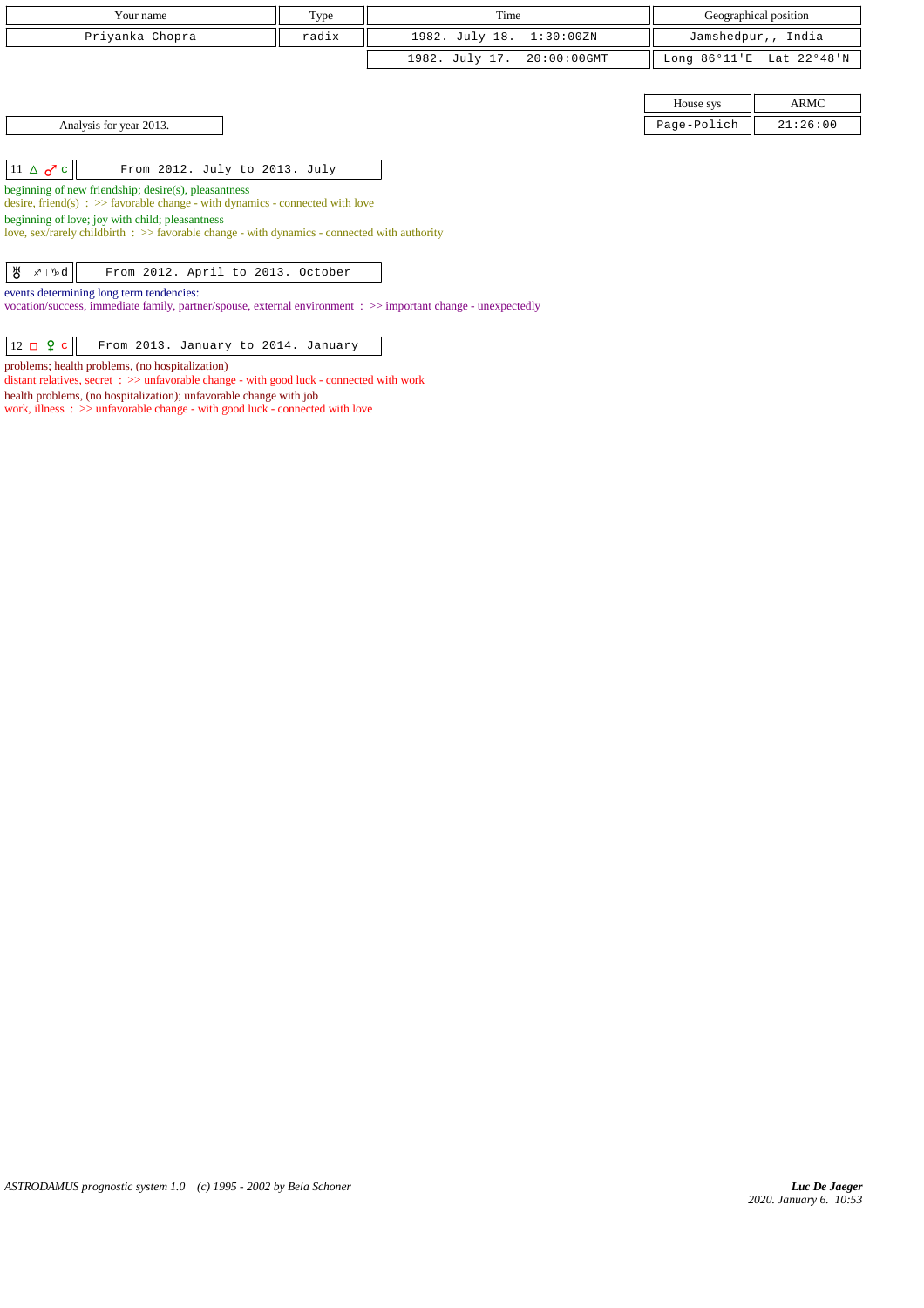| Your name       | Type  | Time                       | Geographical position    |
|-----------------|-------|----------------------------|--------------------------|
| Priyanka Chopra | radix | 1982. July 18. 1:30:00ZN   | Jamshedpur,, India       |
|                 |       | 1982. July 17. 20:00:00GMT | Long 86°11'E Lat 22°48'N |

|  |  | Analysis for year 2014. |  |
|--|--|-------------------------|--|
|  |  |                         |  |

House sys ARMC Page-Polich  $\parallel$  21:26:00

12 d From 2013. September to 2014. September

health problems, (no hospitalization); unfavorable change with job

work, illness : >> unfavorable change - with good luck - connected with love

problems; health problems, (no hospitalization)

distant relatives, secret : >> change - with good luck - connected with work

 $\mathcal{B}$   $\mathfrak{m}$  |  $\mathfrak{a}$  c | From 2013. December to 2015. June

events determining long term tendencies:

vocation/success, immediate family, partner/spouse, external environment : >> important change - unexpectedly

beginning of love; joy with child; pleasantness

love, sex/rarely childbirth : >> important change - with dynamics - connected with authority desire, friend(s) : >> important change - with dynamics - connected with love

 $\frac{1}{4}$   $\frac{1}{2}$   $\sqrt{2}$  From 2014. March to 2015. September

events determining long term tendencies:

partner/spouse, external environment, accident/damage, surgery, death/divorce : >> important change - with great luck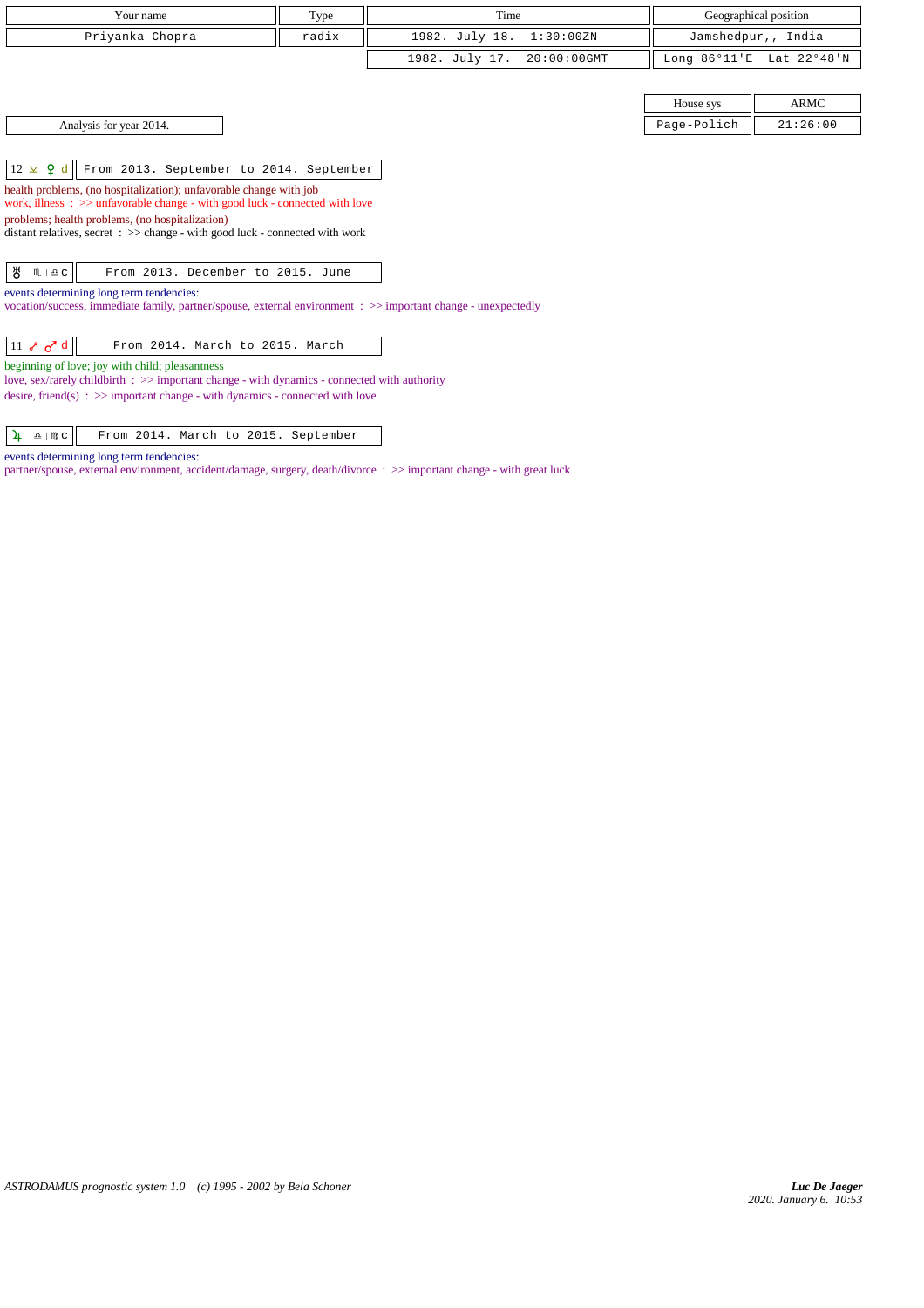| Your name                                                                                                                                                                                                                                    | Type  | Time           |                |                          | Geographical position |  |
|----------------------------------------------------------------------------------------------------------------------------------------------------------------------------------------------------------------------------------------------|-------|----------------|----------------|--------------------------|-----------------------|--|
| Priyanka Chopra                                                                                                                                                                                                                              | radix | 1982. July 18. | 1:30:00ZN      |                          | Jamshedpur,, India    |  |
|                                                                                                                                                                                                                                              |       | 1982. July 17. | $20:00:00$ GMT | Long 86°11'E Lat 22°48'N |                       |  |
|                                                                                                                                                                                                                                              |       |                |                |                          |                       |  |
|                                                                                                                                                                                                                                              |       |                |                | House sys                | ARMC                  |  |
| Analysis for year 2015.                                                                                                                                                                                                                      |       |                |                | Page-Polich              | 21:26:00              |  |
|                                                                                                                                                                                                                                              |       |                |                |                          |                       |  |
| P <sub>d</sub><br>$3 *$<br>From 2014. July to 2015. November                                                                                                                                                                                 |       |                |                |                          |                       |  |
| foreign travel; favorable law procedure                                                                                                                                                                                                      |       |                |                |                          |                       |  |
| law, authority : $\gg$ favorable change - in the extreme - connected with love<br>joy with sibling; domestic travel or examination; favorable communication                                                                                  |       |                |                |                          |                       |  |
| communication, education $\Rightarrow$ S favorable change - in the extreme - connected with love                                                                                                                                             |       |                |                |                          |                       |  |
|                                                                                                                                                                                                                                              |       |                |                |                          |                       |  |
| $12 \triangle$ Oc<br>From 2014. July to 2016. January                                                                                                                                                                                        |       |                |                |                          |                       |  |
| resolution of problems<br>isolation, secret : >> favorable change - with positive final result - connected with immediate family                                                                                                             |       |                |                |                          |                       |  |
| favorable change with job or illness                                                                                                                                                                                                         |       |                |                |                          |                       |  |
| illness, work : >> favorable change - with positive final result - connected with immediate family                                                                                                                                           |       |                |                |                          |                       |  |
| $12 \Box \Psi c$<br>From 2014. September to 2016. January                                                                                                                                                                                    |       |                |                |                          |                       |  |
| problems; health problems, (no hospitalization)                                                                                                                                                                                              |       |                |                |                          |                       |  |
| secret, distant relatives $\Rightarrow$ > unfavorable change - with irregularity - connected with law                                                                                                                                        |       |                |                |                          |                       |  |
| health problems, (no hospitalization); unfavorable change with job<br>work, distant relatives $\Rightarrow$ > $\Rightarrow$ unfavorable change - with irregularity - connected with law                                                      |       |                |                |                          |                       |  |
|                                                                                                                                                                                                                                              |       |                |                |                          |                       |  |
| Asc $\sim$ 4 c<br>From 2015. February to 2016. February                                                                                                                                                                                      |       |                |                |                          |                       |  |
| favorable change with marriage or partnership                                                                                                                                                                                                |       |                |                |                          |                       |  |
| sex/rarely childbirth, law: >> important change - with great luck - connected with illness<br>partner/spouse, external environment, accident/damage, surgery, death/divorce : >> important change - with great luck - connected with illness |       |                |                |                          |                       |  |
|                                                                                                                                                                                                                                              |       |                |                |                          |                       |  |
| $3 \triangle \sigma$ c<br>From 2015. April to 2016. April                                                                                                                                                                                    |       |                |                |                          |                       |  |
| joy with sibling; domestic travel or examination; favorable communication<br>communication, education $\Rightarrow$ > favorable change - with dynamics - connected with love                                                                 |       |                |                |                          |                       |  |
| foreign travel; favorable law procedure                                                                                                                                                                                                      |       |                |                |                          |                       |  |
| authority, distant relatives : >> favorable change - with dynamics - connected with love                                                                                                                                                     |       |                |                |                          |                       |  |
| $MC \times d$<br>From 2015. May to 2016. May                                                                                                                                                                                                 |       |                |                |                          |                       |  |
| (public) assault affecting life style; end of job; illness of parents                                                                                                                                                                        |       |                |                |                          |                       |  |
| authority, principal: >> unfavorable change - with dynamics - connected with love                                                                                                                                                            |       |                |                |                          |                       |  |
| unfavorable real-estate transaction or move; losses; problem with family<br>$accident/damage$ , surgery : $\gg$ change - with dynamics - connected with love                                                                                 |       |                |                |                          |                       |  |
|                                                                                                                                                                                                                                              |       |                |                |                          |                       |  |
| Asc $\pi$ & c<br>From 2015. May to 2016. May                                                                                                                                                                                                 |       |                |                |                          |                       |  |
| health problems;<br>vocation/success, immediate family, partner/spouse, external environment : >> unfavorable change - unexpectedly - connected with law                                                                                     |       |                |                |                          |                       |  |
| risk of divorce, end of love; health problem of partner (scale: 2)                                                                                                                                                                           |       |                |                |                          |                       |  |
| law, partner/spouse : >> change - unexpectedly - connected with vocation/success                                                                                                                                                             |       |                |                |                          |                       |  |
| $2 \times 9$ c<br>From 2015. June to 2016. June                                                                                                                                                                                              |       |                |                |                          |                       |  |
| end of love, divorce;                                                                                                                                                                                                                        |       |                |                |                          |                       |  |
| illness, sex/rarely childbirth $\therefore$ >> unfavorable change - with good luck - connected with work                                                                                                                                     |       |                |                |                          |                       |  |
| financial decline, incidental expenses<br>finances : $\gg$ change - with good luck - connected with work                                                                                                                                     |       |                |                |                          |                       |  |
|                                                                                                                                                                                                                                              |       |                |                |                          |                       |  |
|                                                                                                                                                                                                                                              |       |                |                |                          |                       |  |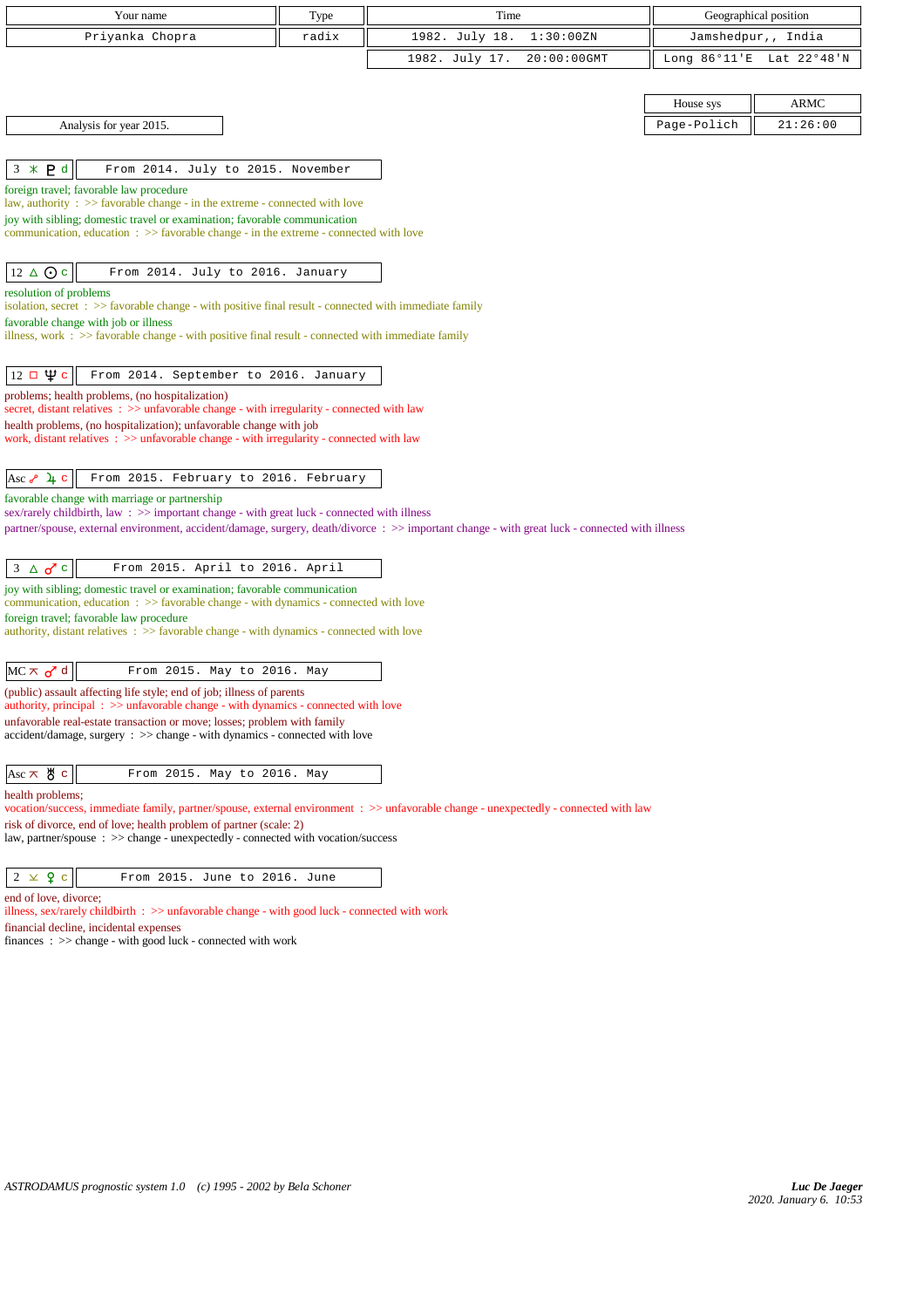| Your name                                                                                                                                                                                             | Type  | Time                          |                        | Geographical position |
|-------------------------------------------------------------------------------------------------------------------------------------------------------------------------------------------------------|-------|-------------------------------|------------------------|-----------------------|
| Priyanka Chopra                                                                                                                                                                                       | radix | 1982. July 18.<br>1:30:00ZN   | Jamshedpur,, India     |                       |
|                                                                                                                                                                                                       |       | 1982. July 17.<br>20:00:00GMT | Long $86^{\circ}11$ 'E | Lat 22°48'N           |
|                                                                                                                                                                                                       |       |                               |                        |                       |
|                                                                                                                                                                                                       |       |                               | House sys              | <b>ARMC</b>           |
| Analysis for year 2016.                                                                                                                                                                               |       |                               | Page-Polich            | 21:26:00              |
|                                                                                                                                                                                                       |       |                               |                        |                       |
| ∆Ѱф<br>From 2015. June to 2016. October<br>3                                                                                                                                                          |       |                               |                        |                       |
| joy with sibling; domestic travel or examination; favorable communication<br>travel, education $\Rightarrow$ Savorable change - with irregularity - connected with law                                |       |                               |                        |                       |
| foreign travel; favorable law procedure                                                                                                                                                               |       |                               |                        |                       |
| law, foreign countries $\Rightarrow$ > favorable change - with irregularity - connected with desire                                                                                                   |       |                               |                        |                       |
| $3 \times 0d$<br>From 2015. April to 2016. October                                                                                                                                                    |       |                               |                        |                       |
| problem with law; unfavorable foreign travel; poor school test results<br>authority, law $\Rightarrow$ important change - with positive final result - connected with immediate family                |       |                               |                        |                       |
| problem with sibling; unfavorable travel; poor school test result; unfavorable communication                                                                                                          |       |                               |                        |                       |
| immediate family, administration : >> change - with positive final result - connected with real-estate                                                                                                |       |                               |                        |                       |
| $12 \times P$ c<br>From 2015. May to 2016. September                                                                                                                                                  |       |                               |                        |                       |
| problems; health problems, (no hospitalization)                                                                                                                                                       |       |                               |                        |                       |
| secret, distant relatives $\Rightarrow$ unfavorable change - in the extreme - connected with love<br>health problems, (no hospitalization); unfavorable change with job                               |       |                               |                        |                       |
| illness, work $\Rightarrow$ $\Rightarrow$ change - in the extreme - connected with love                                                                                                               |       |                               |                        |                       |
|                                                                                                                                                                                                       |       |                               |                        |                       |
| $2 \Delta \theta$ d<br>From 2015. August to 2016. August                                                                                                                                              |       |                               |                        |                       |
| improvement of financial situation<br>$finances : \gg$ favorable change - unexpectedly - connected with law                                                                                           |       |                               |                        |                       |
| (if existed) end of risk of divorce; improvement of partner's financial situation                                                                                                                     |       |                               |                        |                       |
| sex/rarely childbirth, illness : >> favorable change - unexpectedly - connected with law                                                                                                              |       |                               |                        |                       |
| $2 \Box 4 d$<br>From 2015. November to 2016. November                                                                                                                                                 |       |                               |                        |                       |
| financial decline, incidental expenses                                                                                                                                                                |       |                               |                        |                       |
| finances : >> unfavorable change - with great luck - connected with death/divorce<br>end of love, divorce; risk of accident or surgery, death/separation/divorce in immediate environment: (scale: 6) |       |                               |                        |                       |
| $death/divorce, illness : \gg unfavorable change - with great luck - connected with friend(s)$                                                                                                        |       |                               |                        |                       |
|                                                                                                                                                                                                       |       |                               |                        |                       |
| $MC \Box$<br>From 2016. April to 2017. August<br>c.                                                                                                                                                   |       |                               |                        |                       |
| (public) assault affecting life style; end of job; illness of parents<br>vocation/success, immediate family : >> unfavorable change - with obstacles - connected with love                            |       |                               |                        |                       |
| unfavorable real-estate transaction or move; losses; problem with family<br>death/divorce, immediate family : >> unfavorable change - with obstacles - connected with vocation/success                |       |                               |                        |                       |
| $MC \rightarrow \Phi c$<br>From 2016. May to 2017. May                                                                                                                                                |       |                               |                        |                       |
| favorable real-estate transaction or move; joy with family                                                                                                                                            |       |                               |                        |                       |
| immediate family, real-estate : >> important change - with tension - connected with child<br>immediate family, vocation/success: >> important change - with tension - connected with child            |       |                               |                        |                       |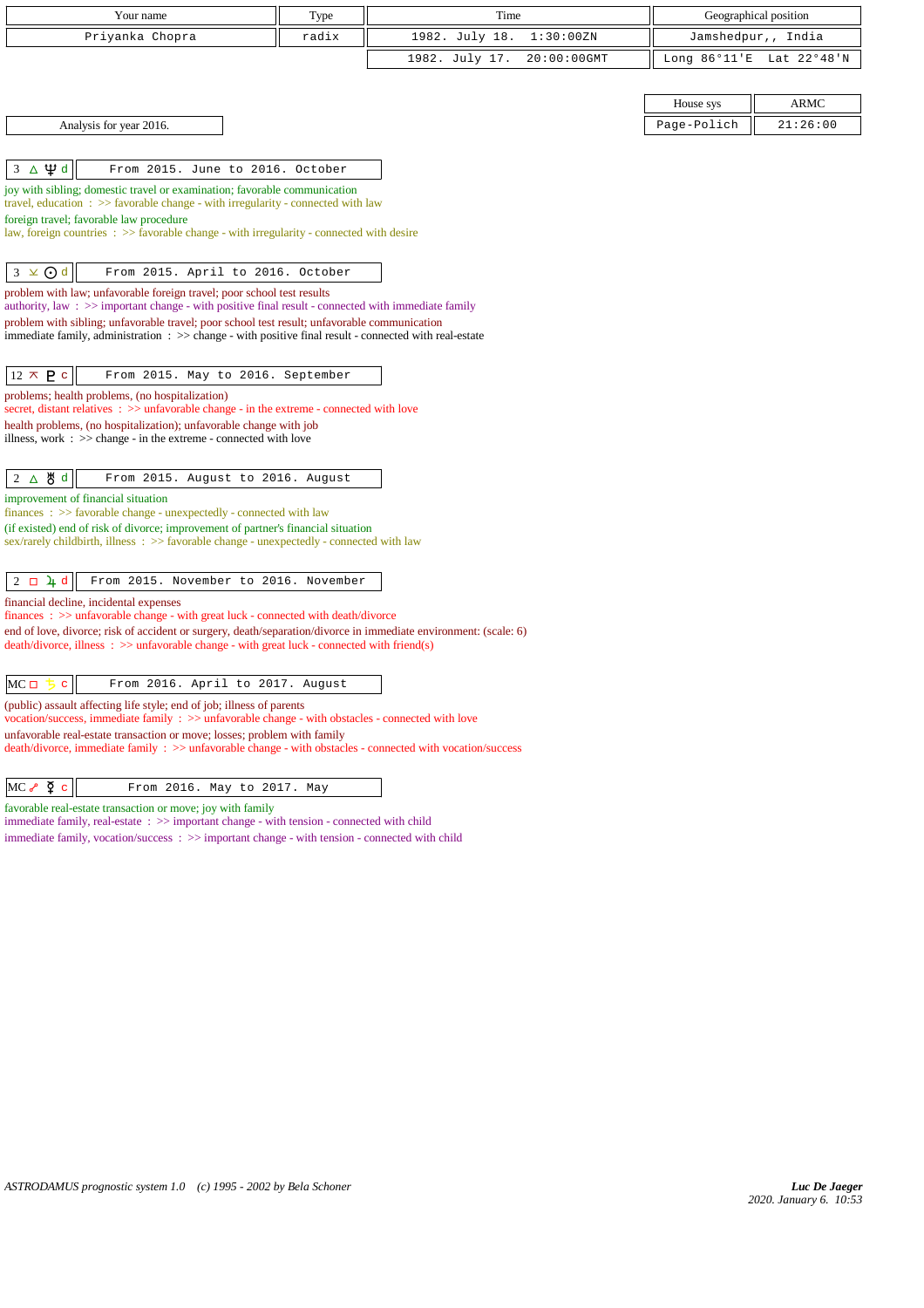| Your name                                                                                                                                                                                                | Type  | Time                          |                        | Geographical position |  |
|----------------------------------------------------------------------------------------------------------------------------------------------------------------------------------------------------------|-------|-------------------------------|------------------------|-----------------------|--|
| Priyanka Chopra                                                                                                                                                                                          | radix | 1982. July 18.<br>1:30:00ZN   |                        | Jamshedpur,, India    |  |
|                                                                                                                                                                                                          |       | 1982. July 17.<br>20:00:00GMT | Long $86^{\circ}11$ 'E | Lat 22°48'N           |  |
|                                                                                                                                                                                                          |       |                               |                        |                       |  |
|                                                                                                                                                                                                          |       |                               | House sys              | <b>ARMC</b>           |  |
| Analysis for year 2017.                                                                                                                                                                                  |       |                               | Page-Polich            | 21:26:00              |  |
|                                                                                                                                                                                                          |       |                               |                        |                       |  |
| ¥<br>$\mathfrak{S} \mid \mathfrak{V} \mathrm{d}$<br>From 2016. August to 2018. February                                                                                                                  |       |                               |                        |                       |  |
| events determining long term tendencies:                                                                                                                                                                 |       |                               |                        |                       |  |
| work, illness, important life events : >> important change - with good luck                                                                                                                              |       |                               |                        |                       |  |
|                                                                                                                                                                                                          |       |                               |                        |                       |  |
| $2 \times 0c$<br>From 2016. December to 2018. June                                                                                                                                                       |       |                               |                        |                       |  |
| (if existed) end of risk of divorce; improvement of partner's financial situation<br>illness, sex/rarely childbirth : >> favorable change - with positive final result - connected with immediate family |       |                               |                        |                       |  |
| improvement of financial situation                                                                                                                                                                       |       |                               |                        |                       |  |
| finances: >> favorable change - with positive final result - connected with immediate family                                                                                                             |       |                               |                        |                       |  |
|                                                                                                                                                                                                          |       |                               |                        |                       |  |
| $2 \pi \Psi c$<br>From 2017. February to 2018. June                                                                                                                                                      |       |                               |                        |                       |  |
| financial decline, incidental expenses<br>finances : >> unfavorable change - with irregularity - connected with law                                                                                      |       |                               |                        |                       |  |
| end of love, divorce;                                                                                                                                                                                    |       |                               |                        |                       |  |
| $sex/rarely childbirth$ , illness : $>>$ change - with irregularity - connected with law                                                                                                                 |       |                               |                        |                       |  |
|                                                                                                                                                                                                          |       |                               |                        |                       |  |
| $3 \times 9d$<br>From 2017. April to 2018. April<br>foreign travel; favorable law procedure                                                                                                              |       |                               |                        |                       |  |
| distant relatives, law: >> favorable change - with good luck - connected with work                                                                                                                       |       |                               |                        |                       |  |
| joy with sibling; domestic travel or examination; favorable communication                                                                                                                                |       |                               |                        |                       |  |
| education, immediate family $\Rightarrow$ favorable change - with good luck - connected with work                                                                                                        |       |                               |                        |                       |  |
|                                                                                                                                                                                                          |       |                               |                        |                       |  |

 $\boxed{11 \Delta 5 c}$  From 2017. May to 2018. September

beginning of new friendship; desire(s), pleasantness

desire, friend(s)  $\therefore$  >> favorable change - with obstacles - connected with love

beginning of love; joy with child; pleasantness

love, luck : >> favorable change - with obstacles - connected with vocation/success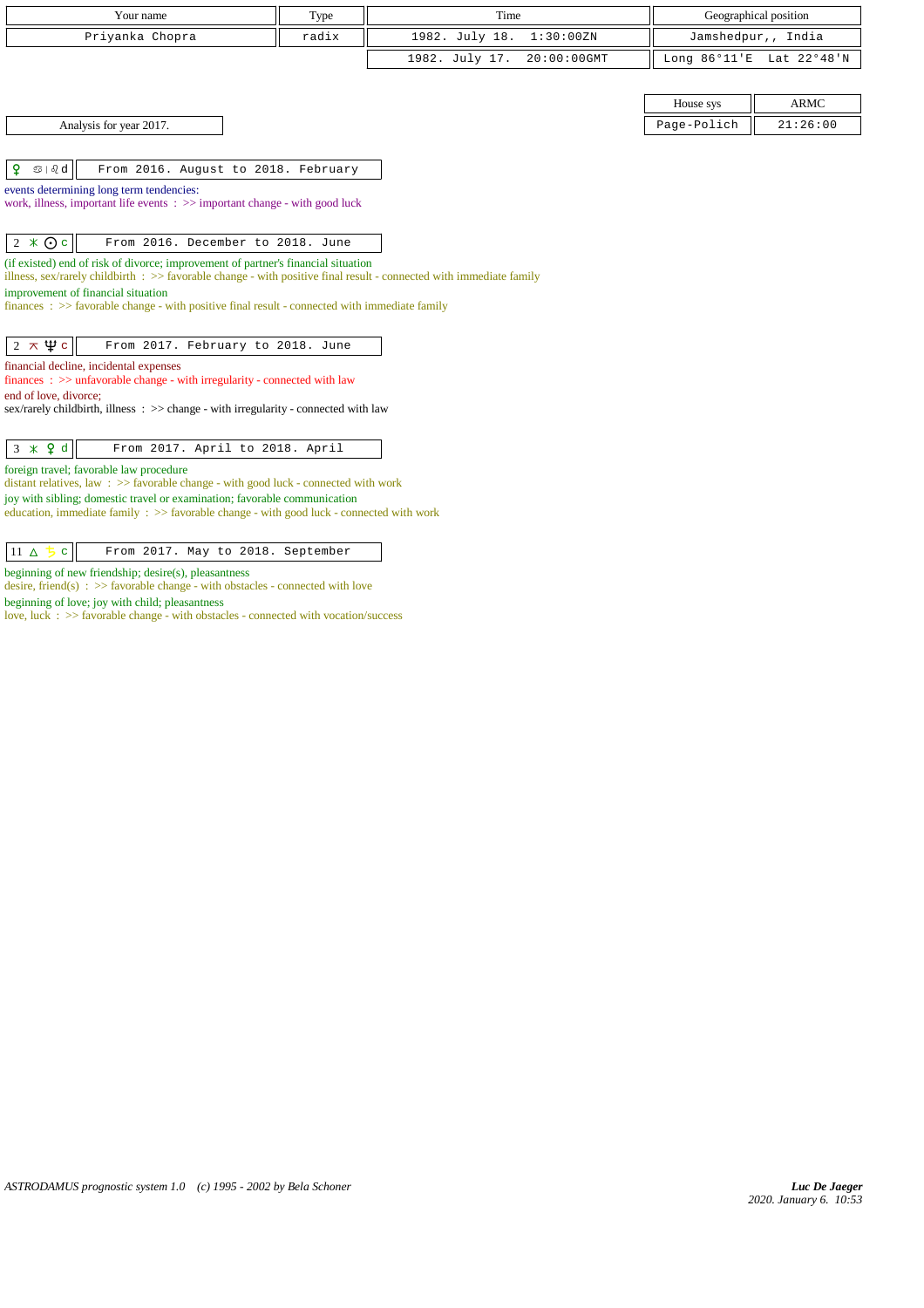| Your name                                                                                                                                                                       | Type  | Time                          |                        | Geographical position |
|---------------------------------------------------------------------------------------------------------------------------------------------------------------------------------|-------|-------------------------------|------------------------|-----------------------|
| Priyanka Chopra                                                                                                                                                                 | radix | 1982. July 18.<br>1:30:00ZN   | Jamshedpur,, India     |                       |
|                                                                                                                                                                                 |       | 1982. July 17.<br>20:00:00GMT | Long $86^{\circ}11$ 'E | Lat 22°48'N           |
|                                                                                                                                                                                 |       |                               |                        |                       |
|                                                                                                                                                                                 |       |                               | House sys              | <b>ARMC</b>           |
| Analysis for year 2018.                                                                                                                                                         |       |                               | Page-Polich            | 21:26:00              |
|                                                                                                                                                                                 |       |                               |                        |                       |
| $11 \times \Sigma$<br>$\mathbf c$<br>From 2017. July to 2018. July                                                                                                              |       |                               |                        |                       |
| separation from friends; desires are fulfilled with great difficulties<br>desire, friend(s) : $\gg$ unfavorable change - with tension - connected with child                    |       |                               |                        |                       |
| gynecology problem; end of love; problem with child; unpleasantness                                                                                                             |       |                               |                        |                       |
| child, love $\Rightarrow$ >> change - with tension - connected with death/divorce                                                                                               |       |                               |                        |                       |
|                                                                                                                                                                                 |       |                               |                        |                       |
| P <sub>d</sub><br>$11\text{ }s$<br>From 2017. May to 2018. September                                                                                                            |       |                               |                        |                       |
| beginning of love; joy with child; pleasantness<br>love, sex/rarely childbirth $\Rightarrow$ important change - in the extreme - connected with luck                            |       |                               |                        |                       |
| desire, friend(s) : $\gg$ important change - in the extreme - connected with love                                                                                               |       |                               |                        |                       |
|                                                                                                                                                                                 |       |                               |                        |                       |
| $2 \times P$<br>From 2017. October to 2019. February                                                                                                                            |       |                               |                        |                       |
| financial decline, incidental expenses<br>$finances : \gg$ unfavorable change - in the extreme - connected with love                                                            |       |                               |                        |                       |
| end of love, divorce;                                                                                                                                                           |       |                               |                        |                       |
| sex/rarely childbirth, illness : >> change - in the extreme - connected with love                                                                                               |       |                               |                        |                       |
| 12 S 5 d<br>From 2018. January to 2019. January                                                                                                                                 |       |                               |                        |                       |
| favorable change with job or illness                                                                                                                                            |       |                               |                        |                       |
| work, distant relatives : >> important change - unexpectedly - connected with law                                                                                               |       |                               |                        |                       |
| distant relatives, secret : >> important change - unexpectedly - connected with law                                                                                             |       |                               |                        |                       |
|                                                                                                                                                                                 |       |                               |                        |                       |
| $11 \triangle \Psi d$<br>From 2018. March to 2019. July                                                                                                                         |       |                               |                        |                       |
| beginning of new friendship; desire(s), pleasantness<br>desire, friend(s) : $\gg$ favorable change - with irregularity - connected with law                                     |       |                               |                        |                       |
| beginning of love; joy with child; pleasantness                                                                                                                                 |       |                               |                        |                       |
| luck, love $\Rightarrow$ 5 favorable change - with irregularity - connected with law                                                                                            |       |                               |                        |                       |
| $11 \square$ $\bigodot$ d<br>From 2018. January to 2019. July                                                                                                                   |       |                               |                        |                       |
| separation from friends; desires are fulfilled with great difficulties                                                                                                          |       |                               |                        |                       |
| desire, friend(s) : $\gg$ important change - with positive final result - connected with immediate family                                                                       |       |                               |                        |                       |
| gynecology problem; end of love; problem with child; unpleasantness<br>love, luck $\Rightarrow$ important change - with positive final result - connected with immediate family |       |                               |                        |                       |
|                                                                                                                                                                                 |       |                               |                        |                       |
| $12 \times 4$ d<br>From 2018. April to 2019. April                                                                                                                              |       |                               |                        |                       |
| ginning of secret love (or etternat); problems; health problems (possible bosnitalization)                                                                                      |       |                               |                        |                       |

beginning of secret love (or attempt); problems; health problems, (possible hospitalization) death/divorce, accident/damage : >> unfavorable change - with great luck - connected with friend(s) health problems, (possible hospitalization); unfavorable change with job illness, work : >> change - with great luck - connected with death/divorce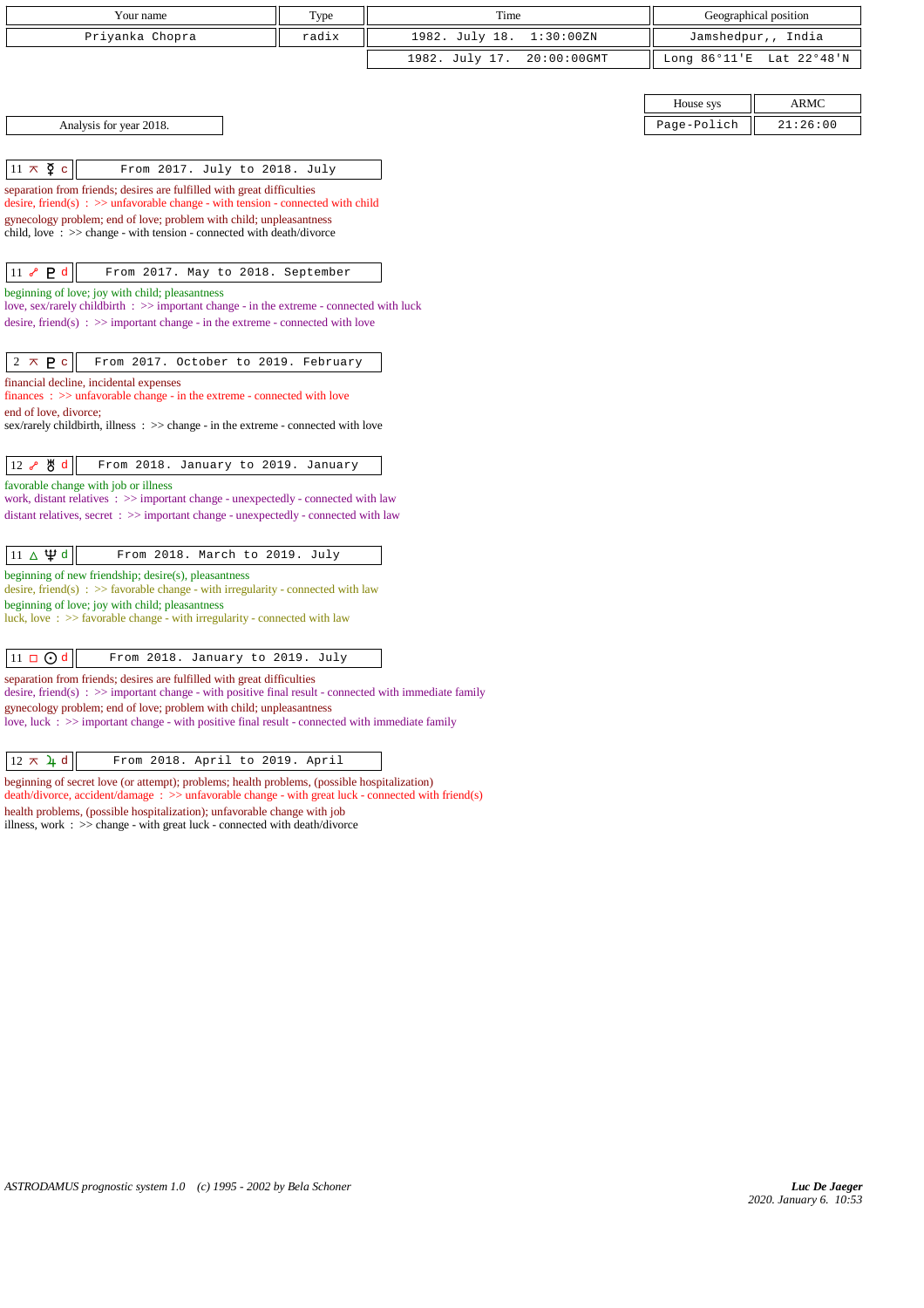| Your name                                                                                                                                                                               | Type  | Time           |             | Geographical position  |                    |
|-----------------------------------------------------------------------------------------------------------------------------------------------------------------------------------------|-------|----------------|-------------|------------------------|--------------------|
| Priyanka Chopra                                                                                                                                                                         | radix | 1982. July 18. | 1:30:00ZN   |                        | Jamshedpur,, India |
|                                                                                                                                                                                         |       | 1982. July 17. | 20:00:00GMT | Long $86^{\circ}11$ 'E | Lat 22°48'N        |
|                                                                                                                                                                                         |       |                |             |                        |                    |
|                                                                                                                                                                                         |       |                |             | House sys              | <b>ARMC</b>        |
| Analysis for year 2019.                                                                                                                                                                 |       |                |             | Page-Polich            | 21:26:00           |
|                                                                                                                                                                                         |       |                |             |                        |                    |
| $MC \times P d$<br>From 2018. June to 2019. October                                                                                                                                     |       |                |             |                        |                    |
| (public) assault affecting life style; end of job; illness of parents<br>authority, vocation/success: >> unfavorable change - in the extreme - connected with love                      |       |                |             |                        |                    |
| unfavorable real-estate transaction or move; losses; problem with family                                                                                                                |       |                |             |                        |                    |
| real-estate, immediate family $\therefore$ >> change - in the extreme - connected with love                                                                                             |       |                |             |                        |                    |
|                                                                                                                                                                                         |       |                |             |                        |                    |
| $\bigodot$ $\theta$   $\mathbb{N}$ d<br>From 2018. March to 2020. March                                                                                                                 |       |                |             |                        |                    |
| events determining long term tendencies:<br>real-estate, immediate family, education : >> important change - with positive final result                                                 |       |                |             |                        |                    |
|                                                                                                                                                                                         |       |                |             |                        |                    |
| Ψ<br>$\n  w d\n$<br>From 2018. June to 2019. December                                                                                                                                   |       |                |             |                        |                    |
| events determining long term tendencies:<br>desire, friend(s), partner/spouse, external environment $\Rightarrow$ important change - with irregularity                                  |       |                |             |                        |                    |
|                                                                                                                                                                                         |       |                |             |                        |                    |
| $12 \times \sigma$ c<br>From 2018. November to 2019. November                                                                                                                           |       |                |             |                        |                    |
| problems; health problems, (possible hospitalization)<br>death/divorce, isolation: >> unfavorable change - with dynamics - connected with love                                          |       |                |             |                        |                    |
| health problems, (possible hospitalization); unfavorable change with job<br>distant relatives, illness $\Rightarrow$ >> change - with dynamics - connected with love                    |       |                |             |                        |                    |
|                                                                                                                                                                                         |       |                |             |                        |                    |
| $MC \times D$ c<br>From 2019. January to 2020. July                                                                                                                                     |       |                |             |                        |                    |
| (public) assault affecting life style; end of job; illness of parents                                                                                                                   |       |                |             |                        |                    |
| immediate family, authority : >> unfavorable change - repeatedly - connected with travel<br>unfavorable real-estate transaction or move; losses; problem with family                    |       |                |             |                        |                    |
| immediate family, real-estate : >> change - repeatedly - connected with travel                                                                                                          |       |                |             |                        |                    |
|                                                                                                                                                                                         |       |                |             |                        |                    |
| МС□Ѱѻ<br>From 2019. April to 2020. August                                                                                                                                               |       |                |             |                        |                    |
| (public) assault affecting life style; end of job; illness of parents<br>authority, vocation/success: >> unfavorable change - with irregularity - connected with law                    |       |                |             |                        |                    |
| unfavorable real-estate transaction or move; losses; problem with family                                                                                                                |       |                |             |                        |                    |
| real-estate, immediate family $\therefore$ >> unfavorable change - with irregularity - connected with law                                                                               |       |                |             |                        |                    |
| $MC \triangle$ $\odot$ d<br>From 2019. March to 2020. September                                                                                                                         |       |                |             |                        |                    |
| improvement in life style; favorable change with job<br>immediate family, vocation/success : >> favorable change - with positive final result - connected with real-estate              |       |                |             |                        |                    |
| favorable real-estate transaction or move; joy with family<br>immediate family, real-estate $\Rightarrow$ Savorable change - with positive final result - connected with administration |       |                |             |                        |                    |

## $\boxed{\mathsf{P}$   $\mathsf{M}$   $|\mathscr{B}|$  From 2019. March to 2020. September

events determining long term tendencies: love, child : >> important change - in the extreme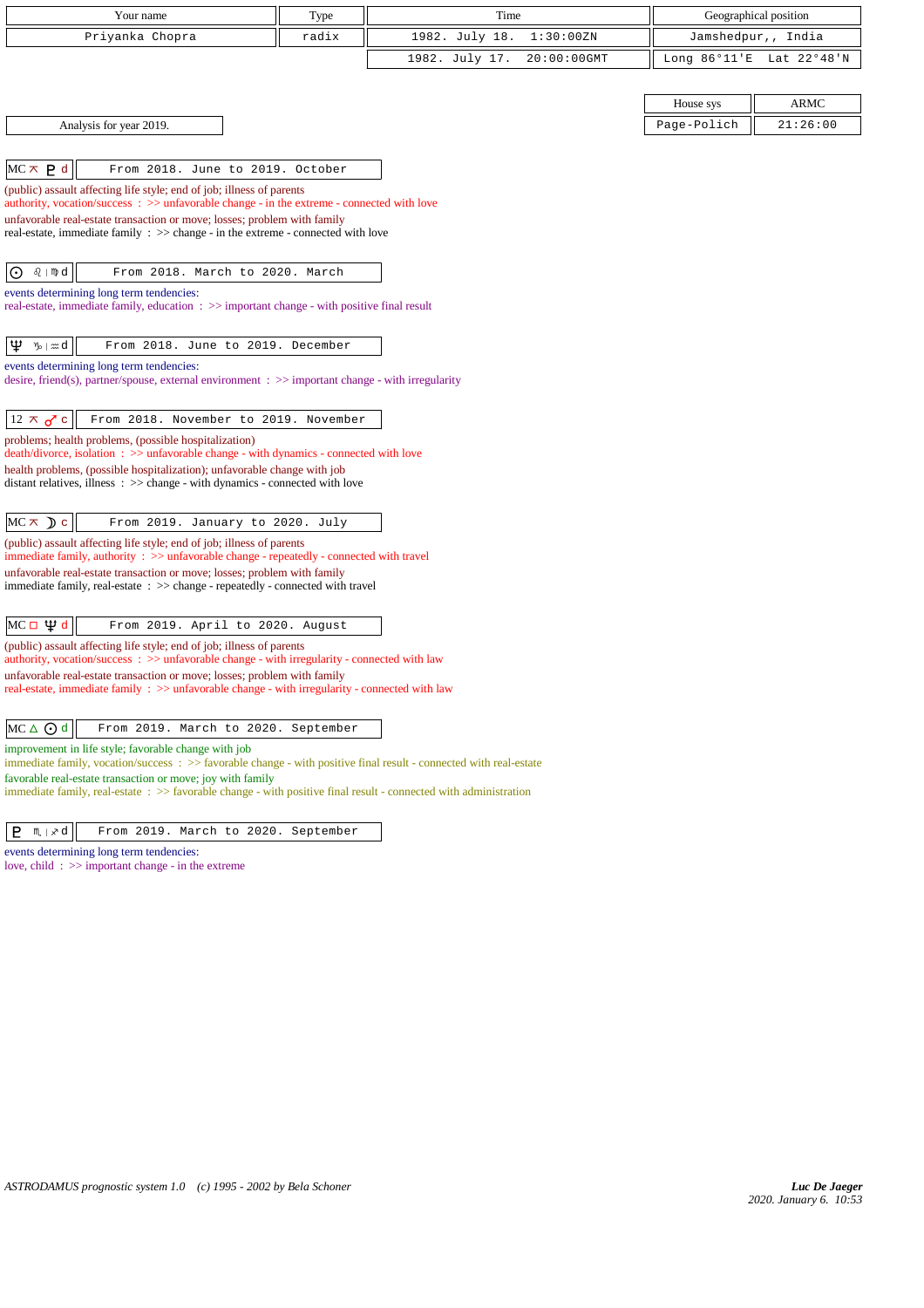| Your name               | Type  | Time                       |             | Geographical position    |
|-------------------------|-------|----------------------------|-------------|--------------------------|
| Priyanka Chopra         | radix | 1982. July 18. 1:30:00ZN   |             | Jamshedpur,, India       |
|                         |       | 1982. July 17. 20:00:00GMT |             | Long 86°11'E Lat 22°48'N |
|                         |       |                            |             |                          |
|                         |       |                            | House sys   | <b>ARMC</b>              |
| Analysis for year 2020. |       |                            | Page-Polich | 21:26:00                 |

 $\left|\text{Asc} \not\!\!\!\!\times \; \bm{\mathsf{Q}} \right|$  From 2019. September to 2020. September

favorable change with marriage or partnership

education, love : >> favorable change - with good luck - connected with work

favorable change related to self

 $\overline{\phantom{a}}$ 

work, illness, important life events :  $\gg$  favorable change - with good luck - connected with love

beginning of love; joy with child; pleasantness

love, child :  $\gg$  favorable change - with good luck - connected with work

beginning of new friendship; desire(s), pleasantness desire, friend(s) :  $\gg$  favorable change - with good luck - connected with work

| $3\Delta$ |  | From 2020. March to 2021. July |  |  |  |
|-----------|--|--------------------------------|--|--|--|

joy with sibling; domestic travel or examination; favorable communication

immediate family, communication : >> favorable change - with obstacles - connected with love foreign travel; favorable law procedure

law, foreign countries : >> favorable change - with obstacles - connected with love

problem with law; unfavorable foreign travel; poor school test results

foreign countries, law : >> unfavorable change - with tension - connected with child problem with sibling; unfavorable travel; poor school test result; unfavorable communication immediate family, communication : >> change - with tension - connected with child

 $11 \triangle D c$  From 2020. February to 2021. August

beginning of new friendship; desire(s), pleasantness

desire, friend(s)  $\Rightarrow$  >> favorable change - repeatedly - connected with immediate family beginning of love; joy with child; pleasantness

child, love : >> favorable change - repeatedly - connected with immediate family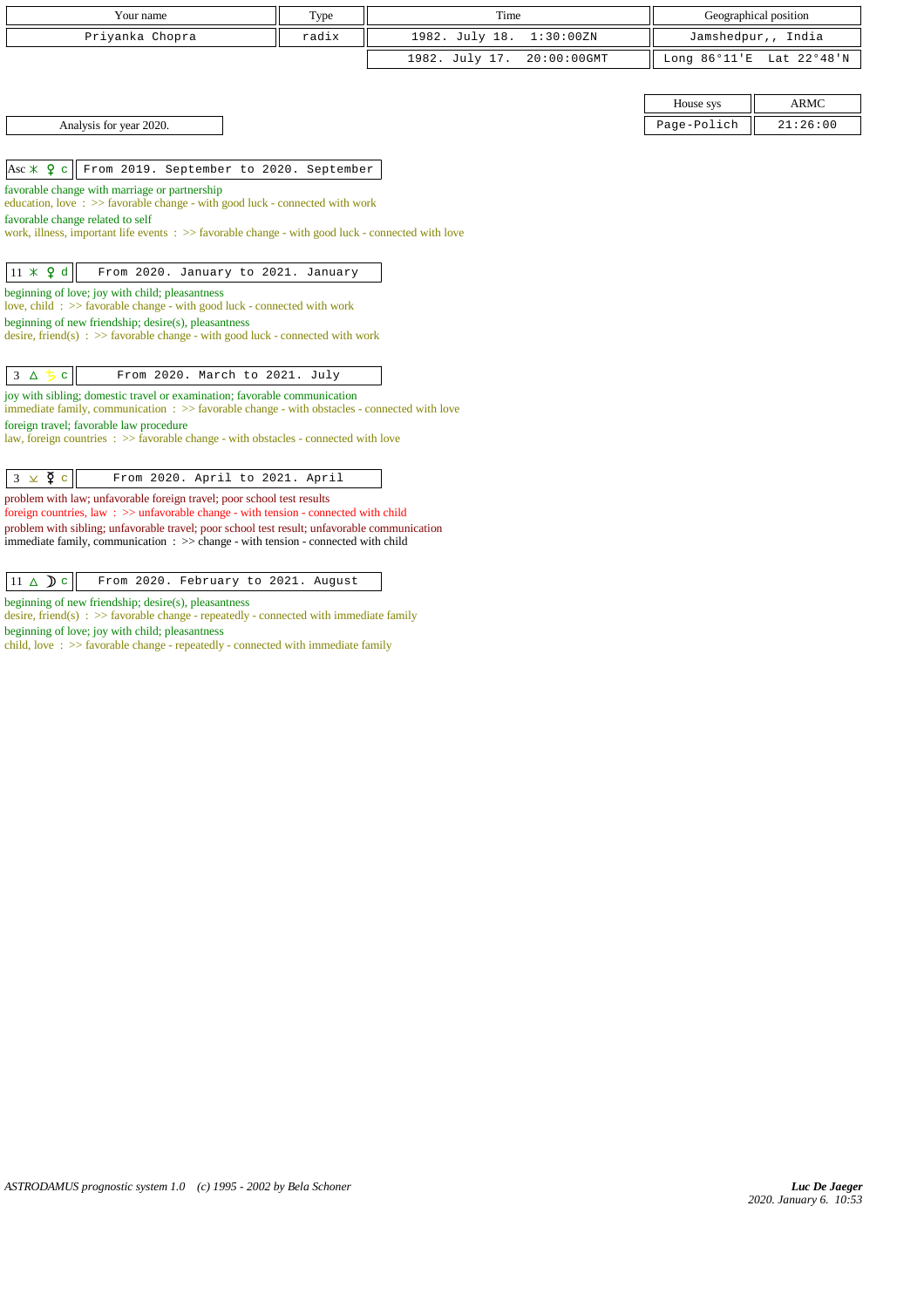| Your name                                                                                                                   | Type | Time                          |                        | Geographical position |  |  |
|-----------------------------------------------------------------------------------------------------------------------------|------|-------------------------------|------------------------|-----------------------|--|--|
| Privanka Chopra<br>radix                                                                                                    |      | 1982. July 18.<br>1:30:00ZN   | Jamshedpur,, India     |                       |  |  |
|                                                                                                                             |      | 1982. July 17.<br>20:00:00GMT | Long $86^{\circ}11$ 'E | Lat 22°48'N           |  |  |
|                                                                                                                             |      |                               |                        |                       |  |  |
|                                                                                                                             |      |                               | House sys              | <b>ARMC</b>           |  |  |
| Analysis for year 2021.                                                                                                     |      |                               | Page-Polich            | 21:26:00              |  |  |
|                                                                                                                             |      |                               |                        |                       |  |  |
| $MC \Box 9 d$<br>From 2021. March to 2022. March                                                                            |      |                               |                        |                       |  |  |
| (public) assault affecting life style; end of job; illness of parents                                                       |      |                               |                        |                       |  |  |
| immediate family, authority $\Rightarrow$ > unfavorable change - with good luck - connected with work                       |      |                               |                        |                       |  |  |
| unfavorable real-estate transaction or move; losses; problem with family                                                    |      |                               |                        |                       |  |  |
| immediate family, real-estate : >> unfavorable change - with good luck - connected with work                                |      |                               |                        |                       |  |  |
|                                                                                                                             |      |                               |                        |                       |  |  |
| $2 \times d$ c<br>From 2021. April to 2022. April                                                                           |      |                               |                        |                       |  |  |
| financial decline, incidental expenses                                                                                      |      |                               |                        |                       |  |  |
| $finances: \gg$ unfavorable change - with dynamics - connected with love                                                    |      |                               |                        |                       |  |  |
| end of love, divorce; risk of accident or surgery, death/separation/divorce in immediate environment: (scale: 8)            |      |                               |                        |                       |  |  |
| sex/rarely childbirth, accident/damage: >> change - with dynamics - connected with love                                     |      |                               |                        |                       |  |  |
|                                                                                                                             |      |                               |                        |                       |  |  |
| Asc $\Box$ $\odot$ c<br>From 2021. March to 2022. September                                                                 |      |                               |                        |                       |  |  |
| health problems; risk of accident or surgery, death/separation/divorce in immediate environment: (scale: 5)                 |      |                               |                        |                       |  |  |
| real-estate, immediate family, education : >> important change - with positive final result - connected with administration |      |                               |                        |                       |  |  |
| risk of divorce, end of love; health problem of partner (scale: 5)                                                          |      |                               |                        |                       |  |  |
| education, love: >> important change - with positive final result - connected with immediate family                         |      |                               |                        |                       |  |  |
|                                                                                                                             |      |                               |                        |                       |  |  |

Asc  $\Delta \Psi c$  From 2021. May to 2022. September

favorable change related to self

desire, friend(s), partner/spouse, external environment : >> favorable change - with irregularity - connected with law favorable change with marriage or partnership

law, partner/spouse : >> favorable change - with irregularity - connected with desire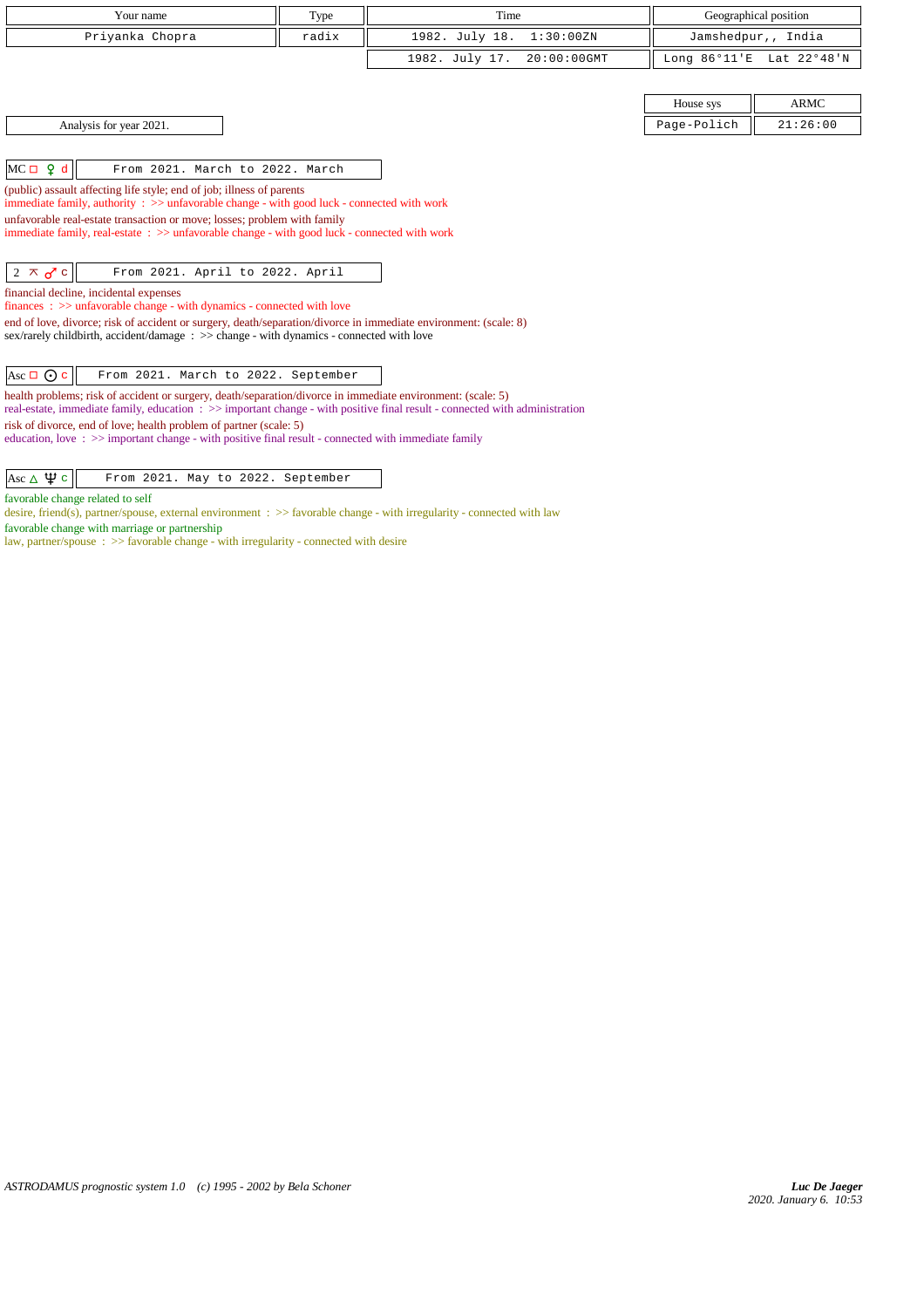| Your name<br>Type                                                                                                                                                            |                   | Time                          | Geographical position  |                    |  |  |  |
|------------------------------------------------------------------------------------------------------------------------------------------------------------------------------|-------------------|-------------------------------|------------------------|--------------------|--|--|--|
| Priyanka Chopra<br>radix                                                                                                                                                     |                   | 1982. July 18.<br>1:30:00ZN   |                        | Jamshedpur,, India |  |  |  |
|                                                                                                                                                                              |                   | 1982. July 17.<br>20:00:00GMT | Long $86^{\circ}11$ 'E | Lat 22°48'N        |  |  |  |
|                                                                                                                                                                              |                   |                               |                        |                    |  |  |  |
|                                                                                                                                                                              | ARMC<br>House sys |                               |                        |                    |  |  |  |
| Analysis for year 2022.                                                                                                                                                      |                   |                               | Page-Polich            | 21:26:00           |  |  |  |
|                                                                                                                                                                              |                   |                               |                        |                    |  |  |  |
| $3 \Box \& d$<br>From 2021. August to 2022. August                                                                                                                           |                   |                               |                        |                    |  |  |  |
| problem with sibling; unfavorable travel; poor school test result; unfavorable communication                                                                                 |                   |                               |                        |                    |  |  |  |
| immediate family, education $\Rightarrow$ > unfavorable change - unexpectedly - connected with law<br>problem with law; unfavorable foreign travel; poor school test results |                   |                               |                        |                    |  |  |  |
| law, foreign countries : >> unfavorable change - unexpectedly - connected with partner/spouse                                                                                |                   |                               |                        |                    |  |  |  |
|                                                                                                                                                                              |                   |                               |                        |                    |  |  |  |
| $3 \times 4d$<br>From 2021. November to 2022. November                                                                                                                       |                   |                               |                        |                    |  |  |  |
| foreign travel; favorable law procedure<br>law, foreign countries $\Rightarrow$ Savorable change - with great luck - connected with illness                                  |                   |                               |                        |                    |  |  |  |
| joy with sibling; domestic travel or examination; favorable communication<br>education, travel $\Rightarrow$ Savorable change - with great luck - connected with illness     |                   |                               |                        |                    |  |  |  |

Asc  $\sqrt{P}$  c From 2022. January to 2023. May

love, sex/rarely childbirth : >> important change - in the extreme - connected with luck love, sex/rarely childbirth : >> important change - in the extreme - connected with luck

favorable change with marriage or partnership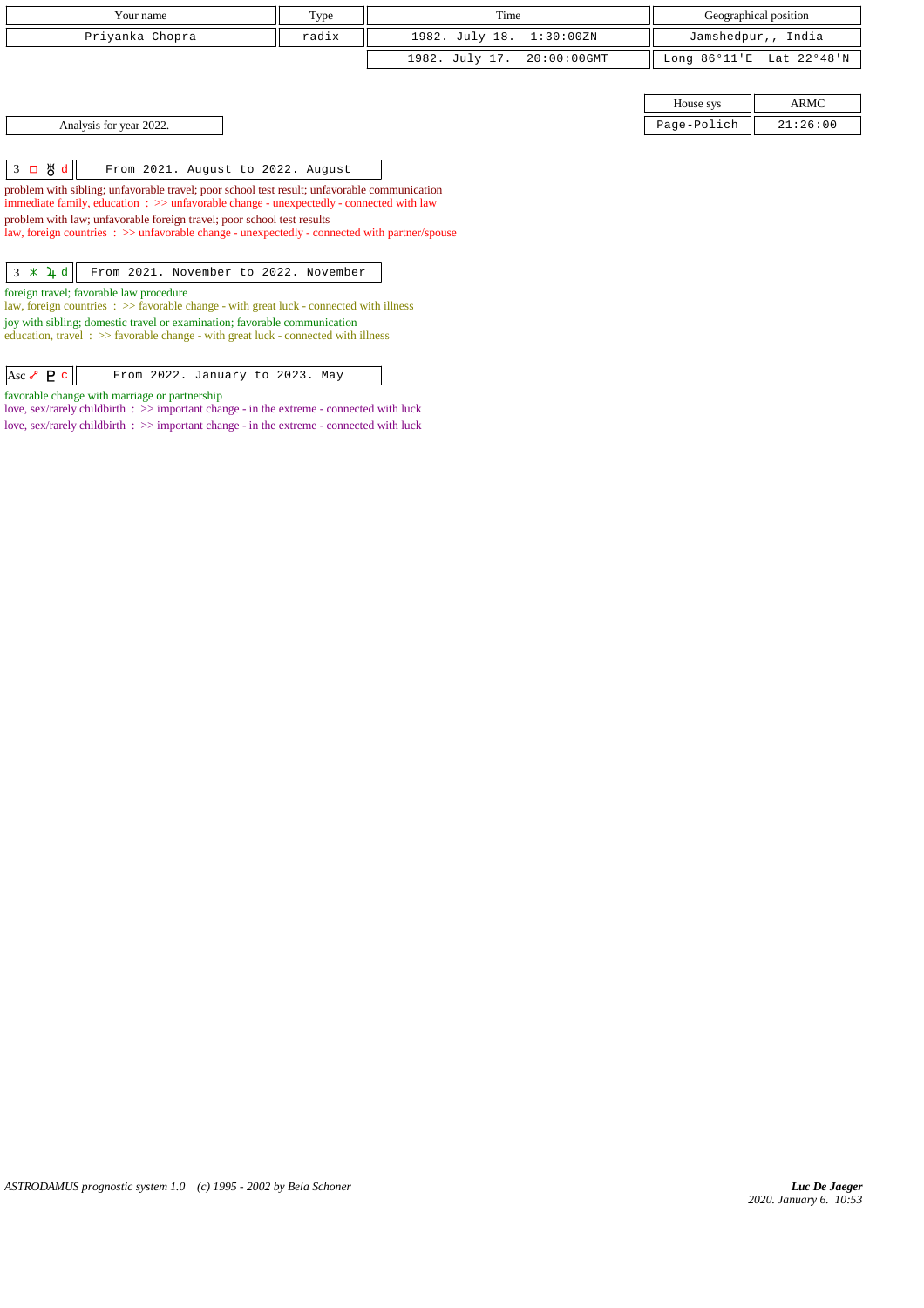| Your name                                                                                                          | Type  | Time                       |             | Geographical position    |
|--------------------------------------------------------------------------------------------------------------------|-------|----------------------------|-------------|--------------------------|
| Priyanka Chopra                                                                                                    | radix | 1982. July 18. 1:30:00ZN   |             | Jamshedpur,, India       |
|                                                                                                                    |       | 1982. July 17. 20:00:00GMT |             | Long 86°11'E Lat 22°48'N |
|                                                                                                                    |       |                            |             |                          |
|                                                                                                                    |       |                            | House sys   | ARMC                     |
| Analysis for year 2023.                                                                                            |       |                            | Page-Polich | 21:26:00                 |
|                                                                                                                    |       |                            |             |                          |
| $\sigma$ <sup>n</sup> $\mathbb{R}$ $\times$ d<br>From 2022. June to 2023. December                                 |       |                            |             |                          |
| events determining long term tendencies:<br>isolation, secret, love, child: $\gg$ important change - with dynamics |       |                            |             |                          |

joy with sibling; domestic travel or examination; favorable communication

immediate family, travel :  $>$  important change - repeatedly - connected with administration

foreign countries, authority  $\, : \, >>$  important change - repeatedly - connected with immediate family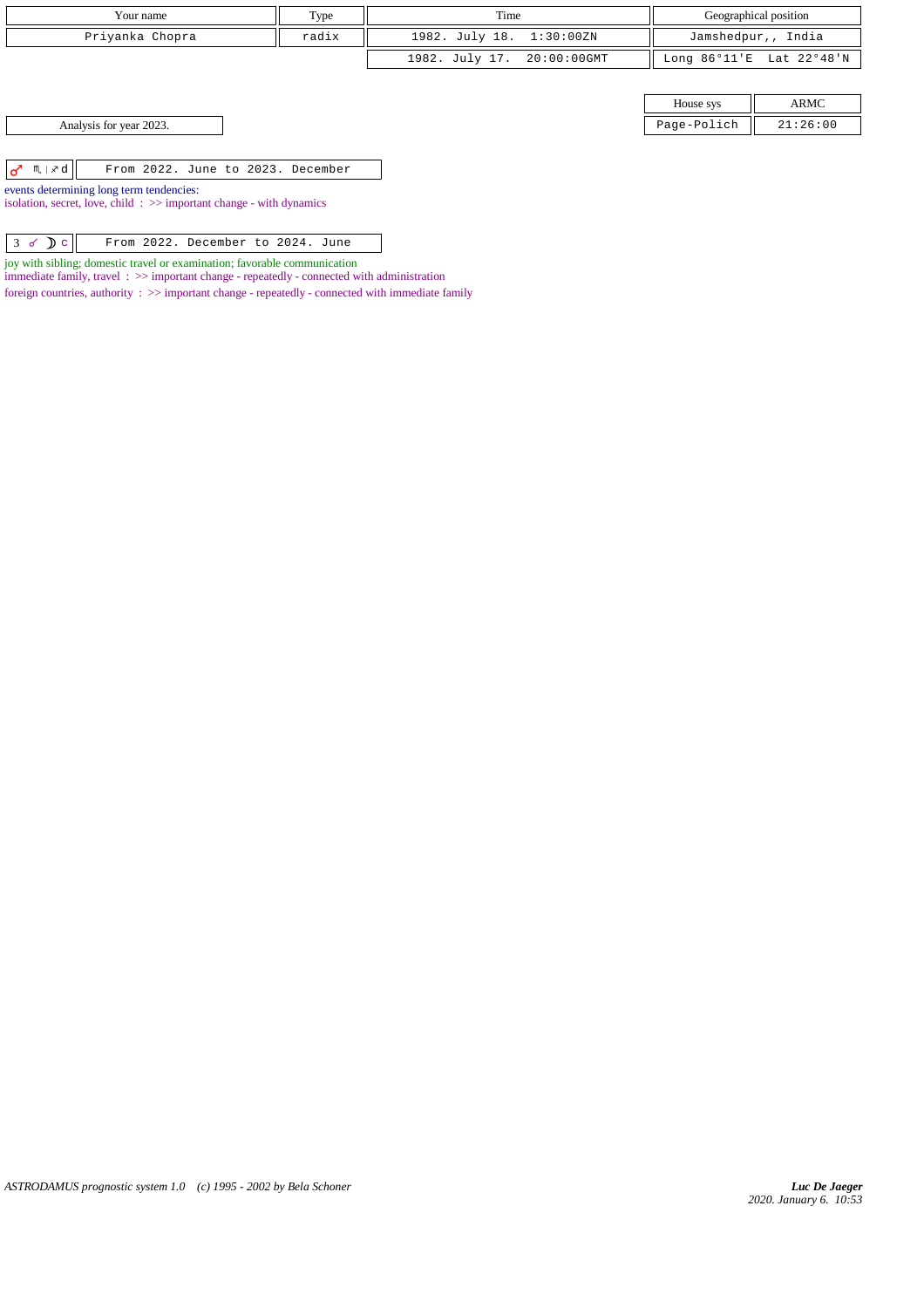| Your name                                                                                                                                                                                                                                                                                                            | Type                                                                                                                                                                                    | Time                             |                        | Geographical position |  |  |
|----------------------------------------------------------------------------------------------------------------------------------------------------------------------------------------------------------------------------------------------------------------------------------------------------------------------|-----------------------------------------------------------------------------------------------------------------------------------------------------------------------------------------|----------------------------------|------------------------|-----------------------|--|--|
| Priyanka Chopra                                                                                                                                                                                                                                                                                                      | radix                                                                                                                                                                                   | 1982. July 18.<br>1:30:00ZN      |                        | Jamshedpur,, India    |  |  |
|                                                                                                                                                                                                                                                                                                                      |                                                                                                                                                                                         | 1982. July 17.<br>$20:00:00$ GMT | Long $86^{\circ}11$ 'E | Lat 22°48'N           |  |  |
|                                                                                                                                                                                                                                                                                                                      |                                                                                                                                                                                         |                                  |                        |                       |  |  |
|                                                                                                                                                                                                                                                                                                                      |                                                                                                                                                                                         |                                  | House sys              | <b>ARMC</b>           |  |  |
| Analysis for year 2024.                                                                                                                                                                                                                                                                                              |                                                                                                                                                                                         |                                  | Page-Polich            | 21:26:00              |  |  |
| From 2023. September to 2025. January<br>$12 \times 5$<br>$\mathbf{C}^{\top}$                                                                                                                                                                                                                                        |                                                                                                                                                                                         |                                  |                        |                       |  |  |
| problems; health problems, (possible hospitalization)                                                                                                                                                                                                                                                                | death/divorce, distant relatives : >> unfavorable change - with obstacles - connected with vocation/success<br>health problems, (possible hospitalization); unfavorable change with job |                                  |                        |                       |  |  |
| work, illness $\Rightarrow$ $\Rightarrow$ change - with obstacles - connected with love                                                                                                                                                                                                                              |                                                                                                                                                                                         |                                  |                        |                       |  |  |
| $12 \triangle \n\overline{9}$ c<br>From 2023. November to 2024. November                                                                                                                                                                                                                                             |                                                                                                                                                                                         |                                  |                        |                       |  |  |
| beginning of secret love (or attempt); resolution of problems<br>isolation, secret : >> favorable change - with tension - connected with child<br>favorable change with job or illness<br>illness, work $\Rightarrow$ >> favorable change - with tension - connected with child                                      |                                                                                                                                                                                         |                                  |                        |                       |  |  |
| $11 \times$ 뿅 d<br>From 2024. May to 2025. May                                                                                                                                                                                                                                                                       |                                                                                                                                                                                         |                                  |                        |                       |  |  |
| separation from friends; desires are fulfilled with great difficulties<br>friend(s), desire $\Rightarrow$ >> unfavorable change - unexpectedly - connected with law<br>gynecology problem; end of love; problem with child; unpleasantness<br>luck, love $\Rightarrow$ >> change - unexpectedly - connected with law |                                                                                                                                                                                         |                                  |                        |                       |  |  |
| Asc $\times$ d<br>From 2024. March to 2025. September                                                                                                                                                                                                                                                                |                                                                                                                                                                                         |                                  |                        |                       |  |  |

risk of divorce, end of love; health problem of partner (scale: 1)

education, partner/spouse  $\Rightarrow$   $\Rightarrow$  unfavorable change - repeatedly - connected with immediate family health problems;

immediate family, education, important life events : >> change - repeatedly - connected with travel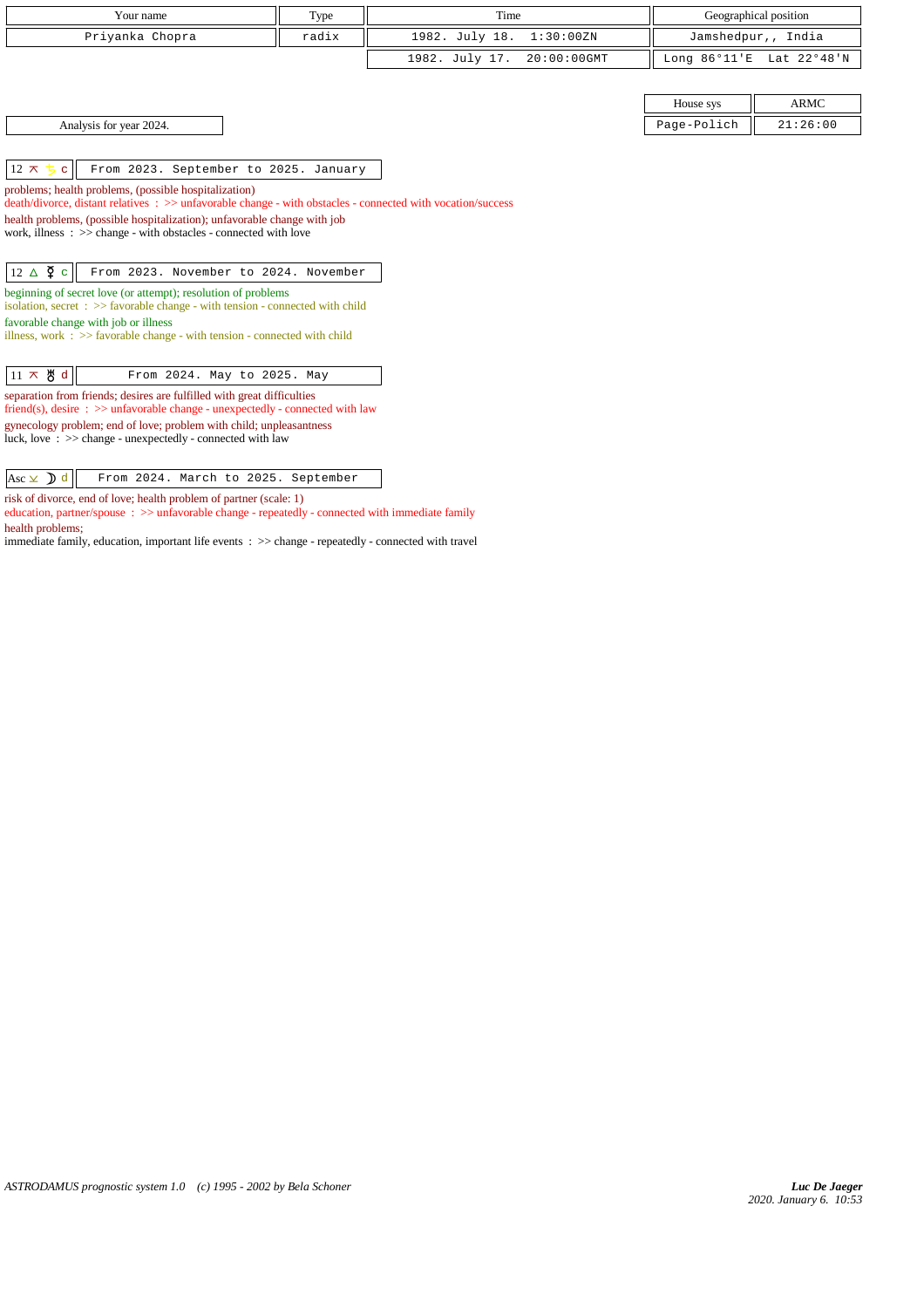| Your name               | Type  | Time                       |             | Geographical position    |
|-------------------------|-------|----------------------------|-------------|--------------------------|
| Priyanka Chopra         | radix | 1982. July 18. 1:30:00ZN   |             | Jamshedpur,, India       |
|                         |       | 1982. July 17. 20:00:00GMT |             | Long 86°11'E Lat 22°48'N |
|                         |       |                            |             |                          |
|                         |       |                            | House sys   | ARMC                     |
| Analysis for year 2025. |       |                            | Page-Polich | 21:26:00                 |

 $\boxed{11 \; \textcolor{blue}{\bullet} \; \textcolor{blue}{\textbf{4}} \; \textcolor{blue}{\textbf{d}}}$  From 2024. September to 2025. September

beginning of love; joy with child; pleasantness

sex/rarely childbirth, child :  $>$  important change - with great luck - connected with illness desire, friend(s)  $\Rightarrow$  >> important change - with great luck - connected with illness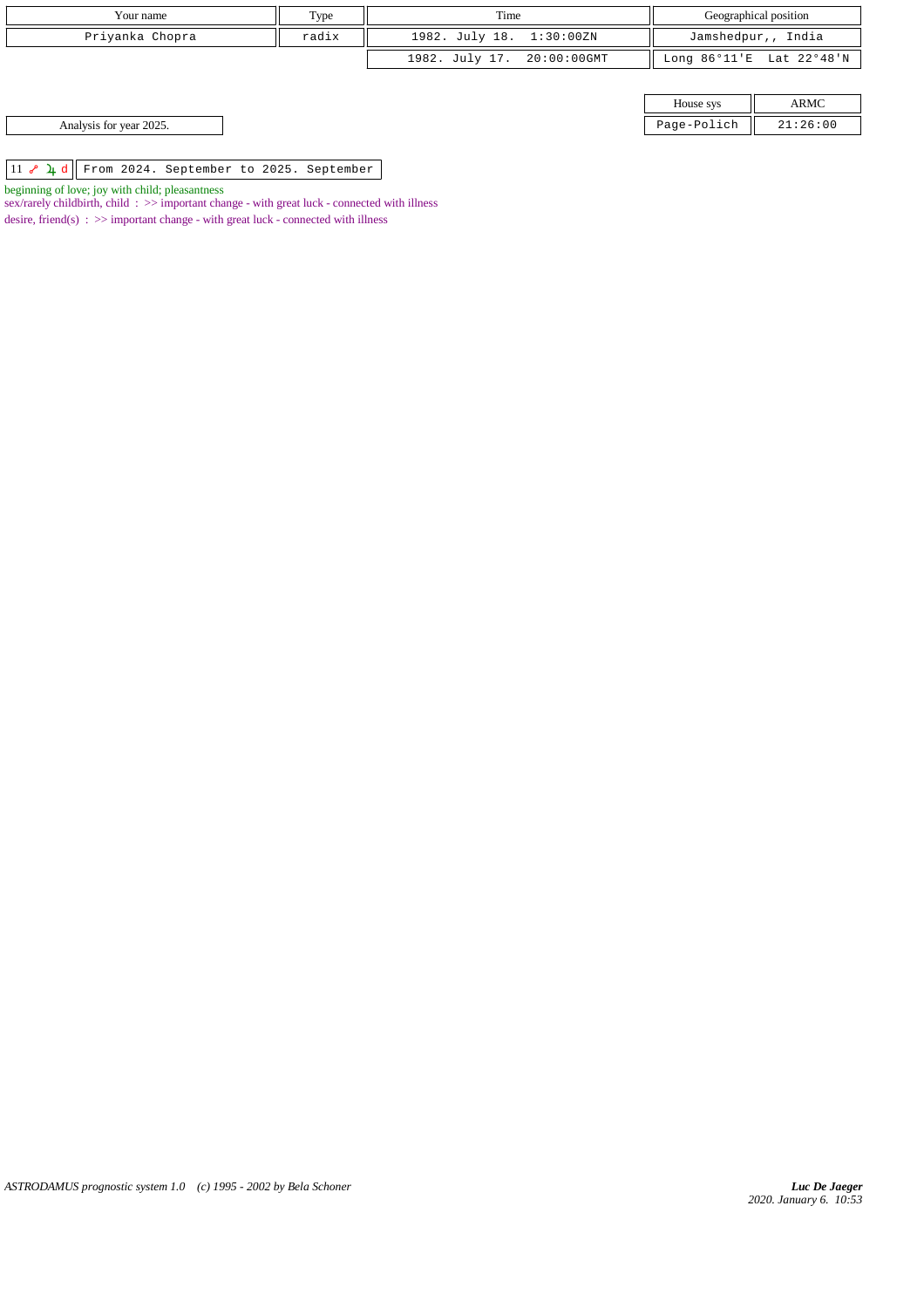| Your name<br>Type                                                                                                                                                                           |  | Time                             |                 | Geographical position |
|---------------------------------------------------------------------------------------------------------------------------------------------------------------------------------------------|--|----------------------------------|-----------------|-----------------------|
| Priyanka Chopra<br>radix                                                                                                                                                                    |  | 1982. July 18.<br>1:30:00ZN      |                 | Jamshedpur,, India    |
|                                                                                                                                                                                             |  | 1982. July 17.<br>$20:00:00$ GMT | Long $86°11' E$ | Lat 22°48'N           |
|                                                                                                                                                                                             |  |                                  |                 |                       |
|                                                                                                                                                                                             |  |                                  | House sys       | <b>ARMC</b>           |
| Analysis for year 2026.                                                                                                                                                                     |  |                                  | Page-Polich     | 21:26:00              |
|                                                                                                                                                                                             |  |                                  |                 |                       |
| MC△ 5 d<br>From 2025. July to 2026. July                                                                                                                                                    |  |                                  |                 |                       |
| improvement in life style; favorable change with job                                                                                                                                        |  |                                  |                 |                       |
| vocation/success, immediate family $\Rightarrow$ favorable change - unexpectedly - connected with law<br>favorable real-estate transaction or move; joy with family                         |  |                                  |                 |                       |
| immediate family, real-estate : >> favorable change - unexpectedly - connected with law                                                                                                     |  |                                  |                 |                       |
|                                                                                                                                                                                             |  |                                  |                 |                       |
| Asc $\delta$ o <sup>7</sup> c<br>From 2025. July to 2026. July                                                                                                                              |  |                                  |                 |                       |
| favorable change with marriage or partnership<br>love, sex/rarely childbirth : >> important change - with dynamics - connected with authority                                               |  |                                  |                 |                       |
| isolation, secret, love, child: >> important change - with dynamics - connected with sex/rarely childbirth                                                                                  |  |                                  |                 |                       |
|                                                                                                                                                                                             |  |                                  |                 |                       |
| $MC \times 4d$<br>From 2025. October to 2026. October                                                                                                                                       |  |                                  |                 |                       |
| (public) assault affecting life style; end of job; illness of parents<br>influential, authority $\Rightarrow$ > $\Rightarrow$ unfavorable change - with great luck - connected with illness |  |                                  |                 |                       |
| unfavorable real-estate transaction or move; losses; problem with family                                                                                                                    |  |                                  |                 |                       |
| death/divorce, accident/damage: >> change - with great luck - connected with friend(s)                                                                                                      |  |                                  |                 |                       |
|                                                                                                                                                                                             |  |                                  |                 |                       |
| $2 \pi$<br>$\mathbf{C}$<br>From 2026. February to 2027. June                                                                                                                                |  |                                  |                 |                       |
| financial decline, incidental expenses<br>finances: >> unfavorable change - with obstacles - connected with love                                                                            |  |                                  |                 |                       |
| end of love, divorce; risk of accident or surgery, death/separation/divorce in immediate environment: (scale: 4)                                                                            |  |                                  |                 |                       |
| sex/rarely childbirth, death/divorce : >> change - with obstacles - connected with love                                                                                                     |  |                                  |                 |                       |
|                                                                                                                                                                                             |  |                                  |                 |                       |
| $2 \times \xi$ c<br>From 2026. April to 2027. April                                                                                                                                         |  |                                  |                 |                       |

(if existed) end of risk of divorce; improvement of partner's financial situation sex/rarely childbirth, illness : >> favorable change - with tension - connected with child improvement of financial situation

finances : >> favorable change - with tension - connected with child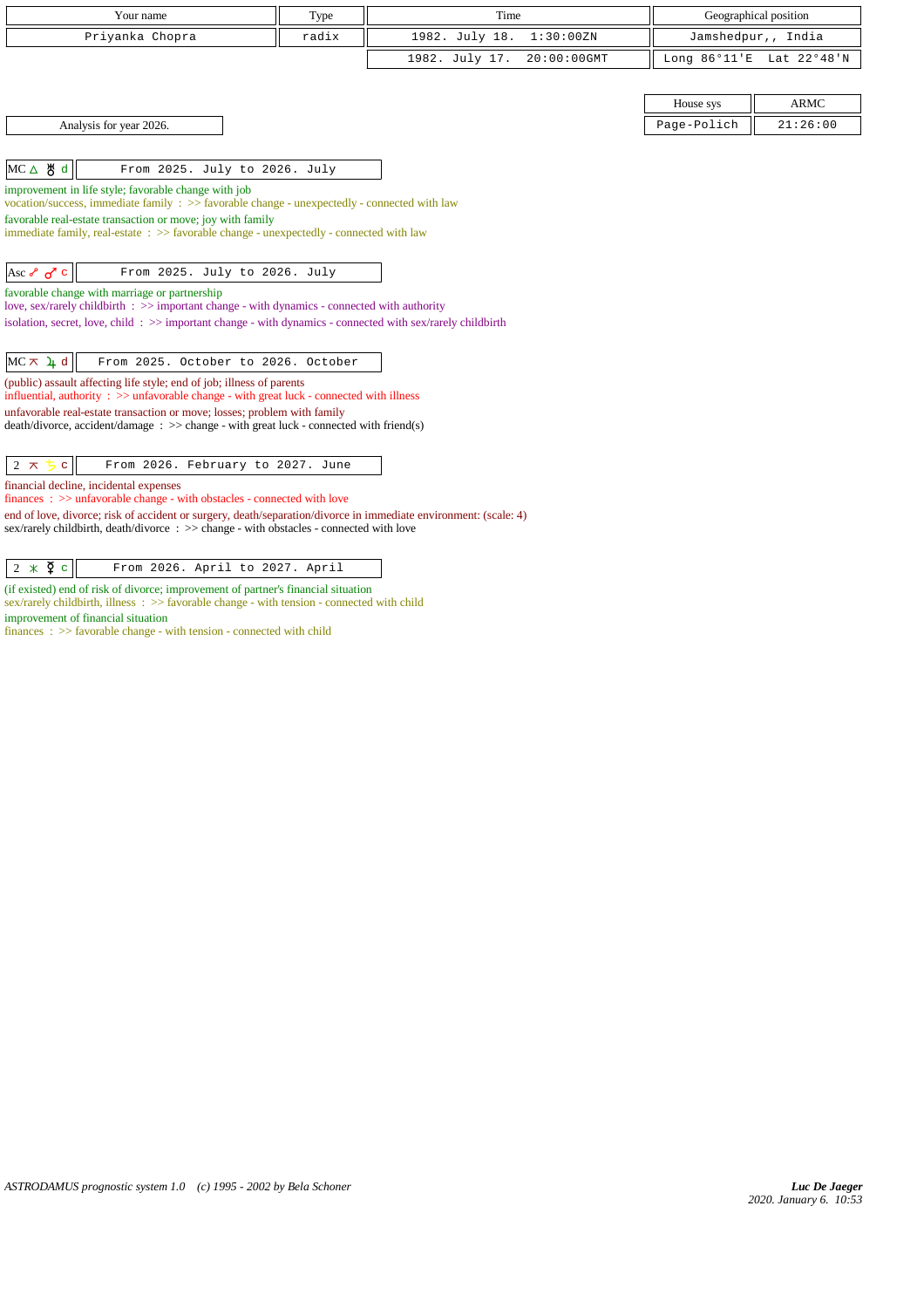| Your name                                                                                                                                                           | Type  | Time                          |                        | Geographical position |
|---------------------------------------------------------------------------------------------------------------------------------------------------------------------|-------|-------------------------------|------------------------|-----------------------|
| Priyanka Chopra                                                                                                                                                     | radix | 1982. July 18.<br>1:30:00ZN   |                        | Jamshedpur,, India    |
|                                                                                                                                                                     |       | 1982. July 17.<br>20:00:00GMT | Long $86^{\circ}11$ 'E | Lat 22°48'N           |
|                                                                                                                                                                     |       |                               |                        |                       |
|                                                                                                                                                                     |       |                               | House sys              | <b>ARMC</b>           |
| Analysis for year 2027.                                                                                                                                             |       |                               | Page-Polich            | 21:26:00              |
|                                                                                                                                                                     |       |                               |                        |                       |
| $12 \Box$ D c<br>From 2026. July to 2028. January                                                                                                                   |       |                               |                        |                       |
| problems; health problems, (no hospitalization)<br>secret, distant relatives : >> unfavorable change - repeatedly - connected with travel                           |       |                               |                        |                       |
| health problems, (no hospitalization); unfavorable change with job                                                                                                  |       |                               |                        |                       |
| illness, work $\Rightarrow$ >> unfavorable change - repeatedly - connected with immediate family                                                                    |       |                               |                        |                       |
|                                                                                                                                                                     |       |                               |                        |                       |
| From 2026. September to 2028. September<br>♪<br>$81$ $\sqrt{6}$                                                                                                     |       |                               |                        |                       |
| events determining long term tendencies:                                                                                                                            |       |                               |                        |                       |
| immediate family, education, important life events $\Rightarrow$ > important change - repeatedly                                                                    |       |                               |                        |                       |
| Asc $\check{\varphi}$ d<br>From 2027. May to 2028. May                                                                                                              |       |                               |                        |                       |
|                                                                                                                                                                     |       |                               |                        |                       |
| favorable change related to self<br>important life events, love, child $\therefore$ $\Rightarrow$ important change - with tension - connected with immediate family |       |                               |                        |                       |
| love, publicity : $\gg$ important change - with tension - connected with child                                                                                      |       |                               |                        |                       |
|                                                                                                                                                                     |       |                               |                        |                       |
| Asc $\Box$ 5<br>d.<br>From 2027. April to 2028. August                                                                                                              |       |                               |                        |                       |

health problems; risk of accident or surgery, death/separation/divorce in immediate environment: (scale: 4)

foreign countries, law, vocation/success, immediate family : >> unfavorable change - with obstacles - connected with love risk of divorce, end of love; health problem of partner (scale: 4)

love, law : >> unfavorable change - with obstacles - connected with vocation/success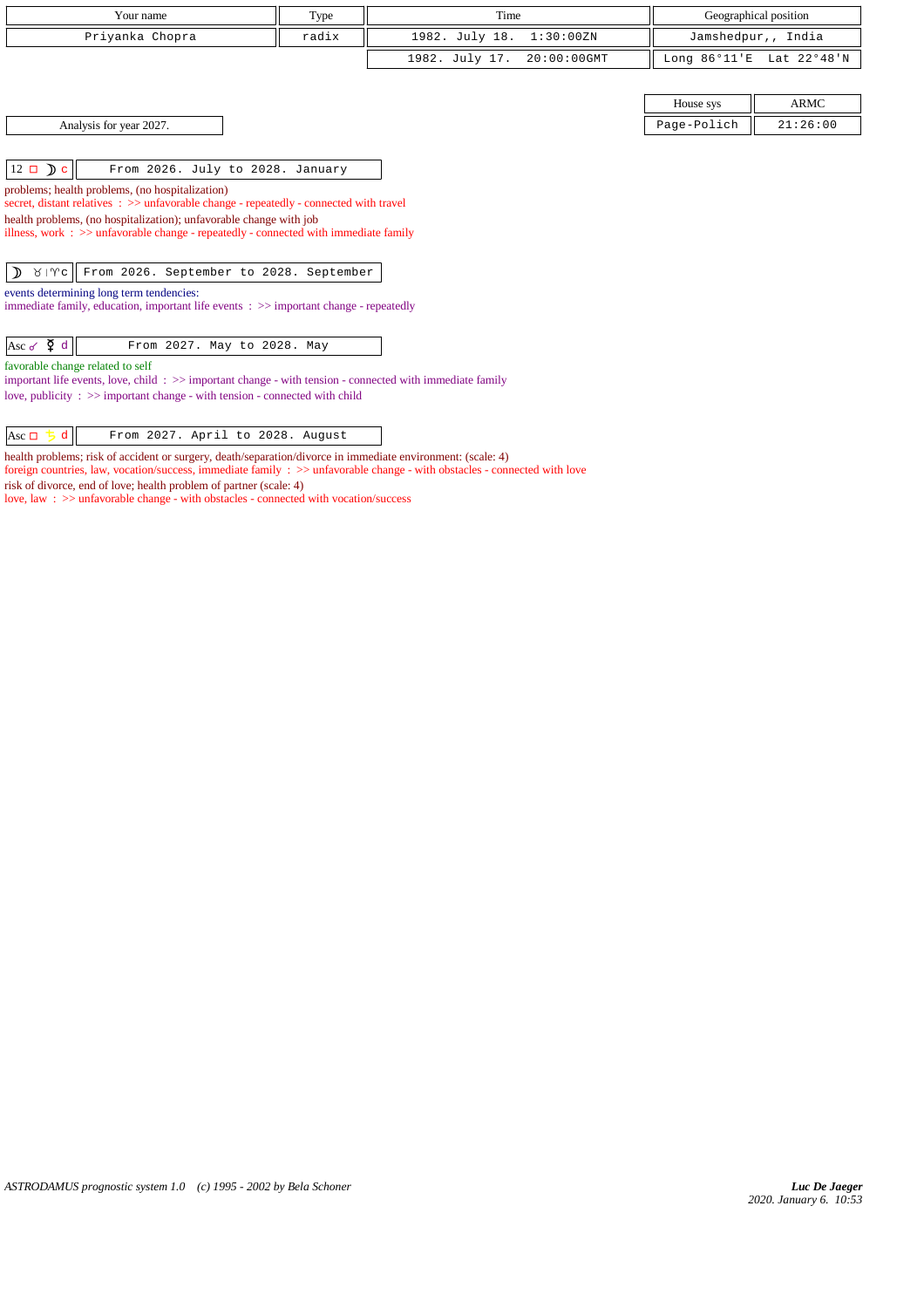| Your name                                         | Type  | Time                       |             | Geographical position    |
|---------------------------------------------------|-------|----------------------------|-------------|--------------------------|
| Priyanka Chopra                                   | radix | 1982. July 18. 1:30:00ZN   |             | Jamshedpur,, India       |
|                                                   |       | 1982. July 17. 20:00:00GMT |             | Long 86°11'E Lat 22°48'N |
|                                                   |       |                            |             |                          |
|                                                   |       |                            | House sys   | ARMC                     |
| Analysis for year 2028.                           |       |                            | Page-Polich | 21:26:00                 |
|                                                   |       |                            |             |                          |
| $M \mid x d$<br>From 2027. June to 2028. December |       |                            |             |                          |
| events determining long term tendencies:          |       |                            |             |                          |

foreign countries, law, vocation/success, immediate family : >> important change - with obstacles

 $\boxed{\mathbf{Q}$   $\theta$  |  $\mathbf{\mathcal{Q}}$  |  $\mathbf{F}$ rom 2027. June to 2028. December

important life events, love, child : >> important change - with tension

events determining long term tendencies:

*ASTRODAMUS prognostic system 1.0 (c) 1995 - 2002 by Bela Schoner*

*2020. January 6. 10:53 Luc De Jaeger*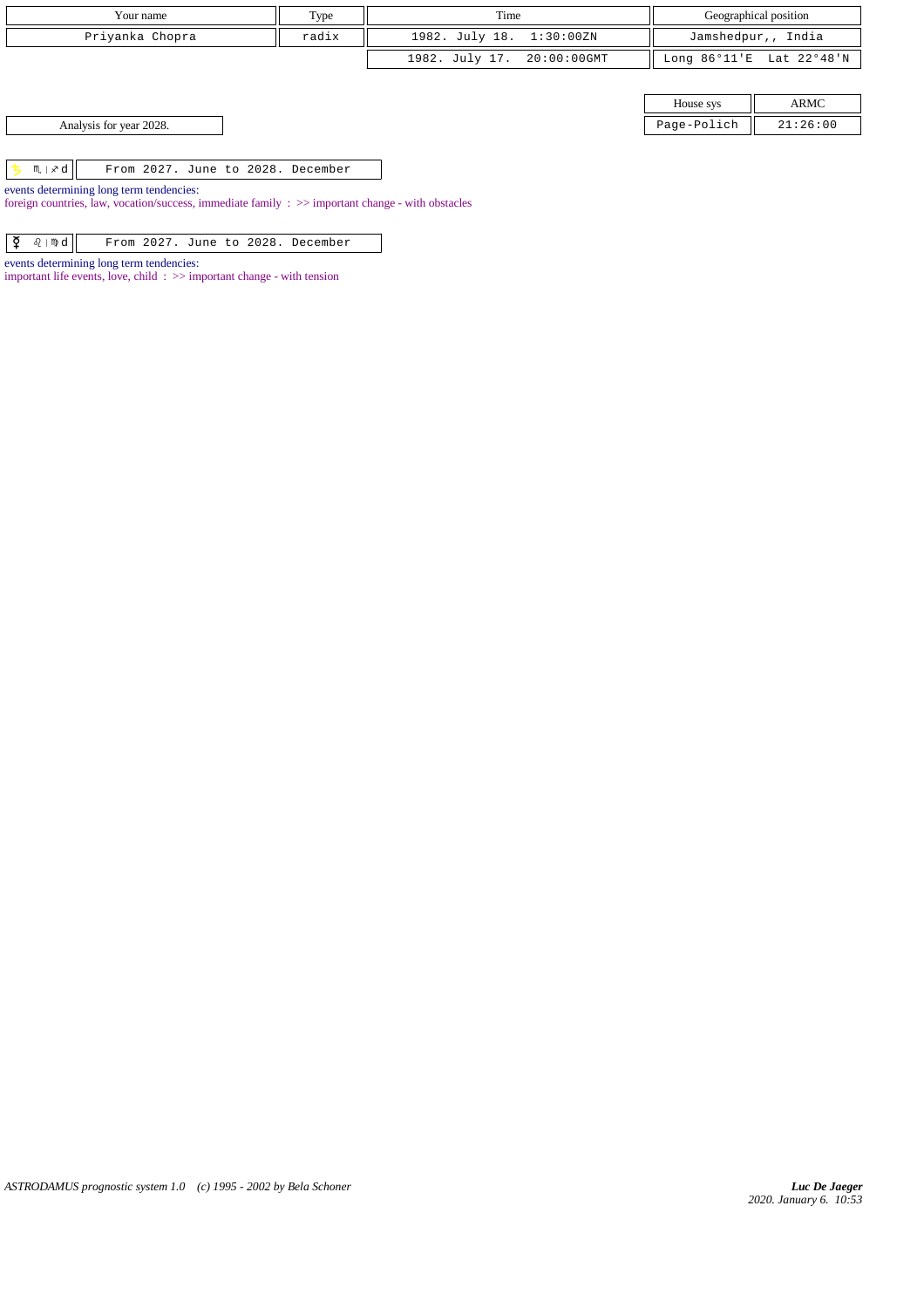| Your name               | Type  | Time                       |             | Geographical position    |
|-------------------------|-------|----------------------------|-------------|--------------------------|
| Priyanka Chopra         | radix | 1982. July 18. 1:30:00ZN   |             | Jamshedpur,, India       |
|                         |       | 1982. July 17. 20:00:00GMT |             | Long 86°11'E Lat 22°48'N |
|                         |       |                            |             |                          |
|                         |       |                            | House sys   | ARMC                     |
| Analysis for year 2029. |       |                            | Page-Polich | 21:26:00                 |

 $\begin{array}{|c|c|c|c|c|}\n\hline\n2 & \times & \mathbf{0} \text{ d} & \text{From 2028. June to 2029. December}\n\end{array}$ 

(if existed) end of risk of divorce; improvement of partner's financial situation

illness, sex/rarely childbirth : >> favorable change - repeatedly - connected with immediate family

improvement of financial situation

finances : >> favorable change - repeatedly - connected with immediate family

 $2 \times D c$  From 2028. November to 2030. May

end of love, divorce;

illness, sex/rarely childbirth : >> unfavorable change - repeatedly - connected with immediate family

financial decline, incidental expenses

finances : >> change - repeatedly - connected with immediate family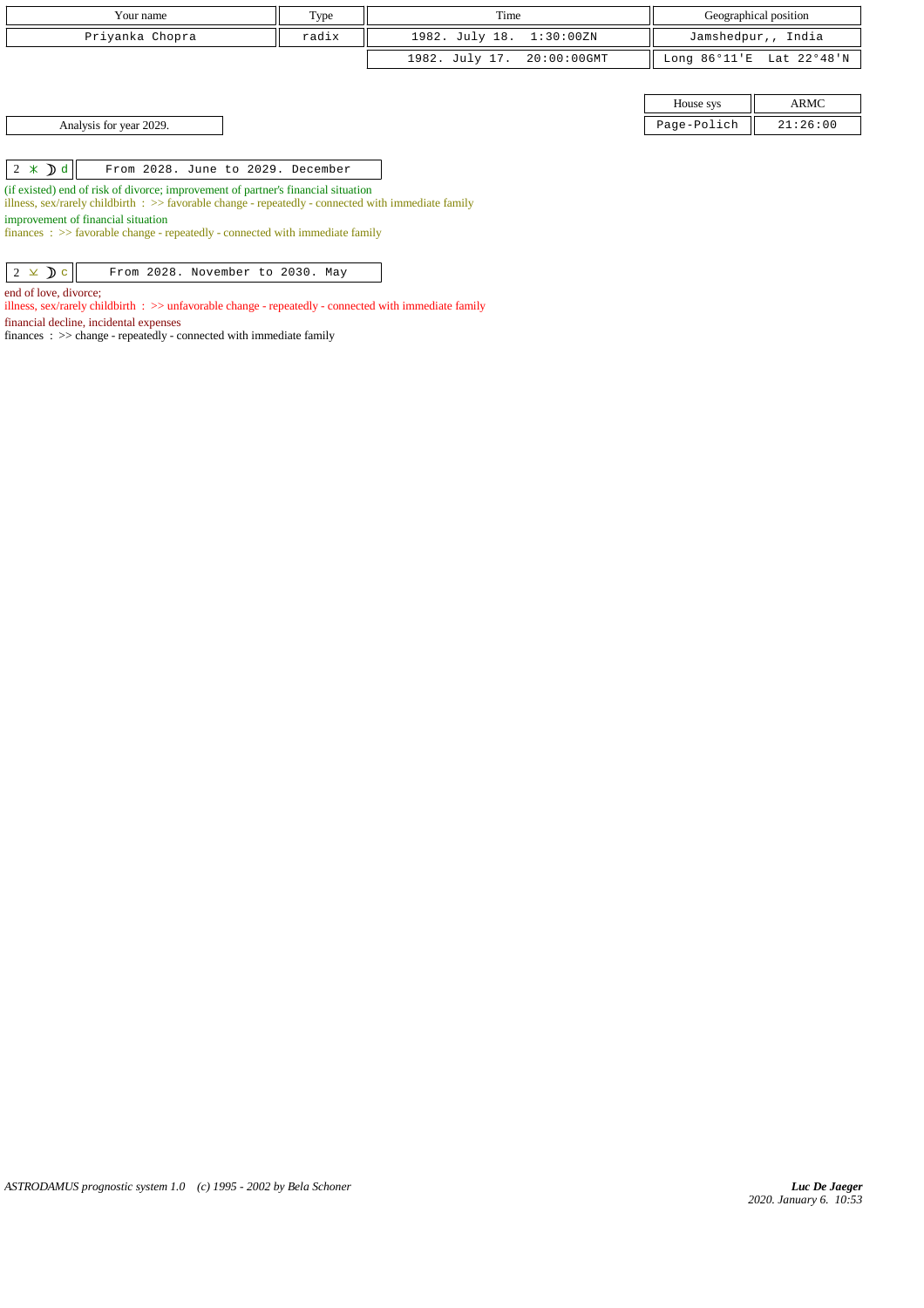| Your name                                                                                                  | Type                             |                                  |                        | Geographical position |  |  |  |  |
|------------------------------------------------------------------------------------------------------------|----------------------------------|----------------------------------|------------------------|-----------------------|--|--|--|--|
| Priyanka Chopra                                                                                            | radix                            | 1982. July 18.<br>1:30:00ZN      |                        | Jamshedpur,, India    |  |  |  |  |
|                                                                                                            |                                  | 1982. July 17.<br>$20:00:00$ GMT | Long $86^{\circ}11$ 'E | Lat 22°48'N           |  |  |  |  |
|                                                                                                            |                                  |                                  |                        |                       |  |  |  |  |
|                                                                                                            | ARMC<br>House sys                |                                  |                        |                       |  |  |  |  |
| Analysis for year 2030.<br>Page-Polich<br>21:26:00                                                         |                                  |                                  |                        |                       |  |  |  |  |
|                                                                                                            |                                  |                                  |                        |                       |  |  |  |  |
| ¥<br>$I \cup C$                                                                                            | From 2029. November to 2031. May |                                  |                        |                       |  |  |  |  |
| events determining long term tendencies:                                                                   |                                  |                                  |                        |                       |  |  |  |  |
| important life events, love, child: $\gg$ important change - with tension                                  |                                  |                                  |                        |                       |  |  |  |  |
| $m \mid \partial_c c$<br>From 2029. December to 2031. June                                                 |                                  |                                  |                        |                       |  |  |  |  |
| events determining long term tendencies:                                                                   |                                  |                                  |                        |                       |  |  |  |  |
| foreign countries, law, vocation/success, immediate family $\Rightarrow$ important change - with obstacles |                                  |                                  |                        |                       |  |  |  |  |
| From 2030. May to 2031. September<br>Asc $\sim$ 5<br>$\mathbf{C}$                                          |                                  |                                  |                        |                       |  |  |  |  |

unfavorable change with marriage or partnership

love, law : >> important change - with obstacles - connected with vocation/success

foreign countries, law, vocation/success, immediate family : >> important change - with obstacles - connected with love

health problems; risk of accident or surgery in immediate environment: (scale: 3)

important life events, love, child : >> unfavorable change - with tension - connected with death/divorce

risk of divorce, end of love; health problem of partner (scale: 3)

love, publicity : >> unfavorable change - with tension - connected with child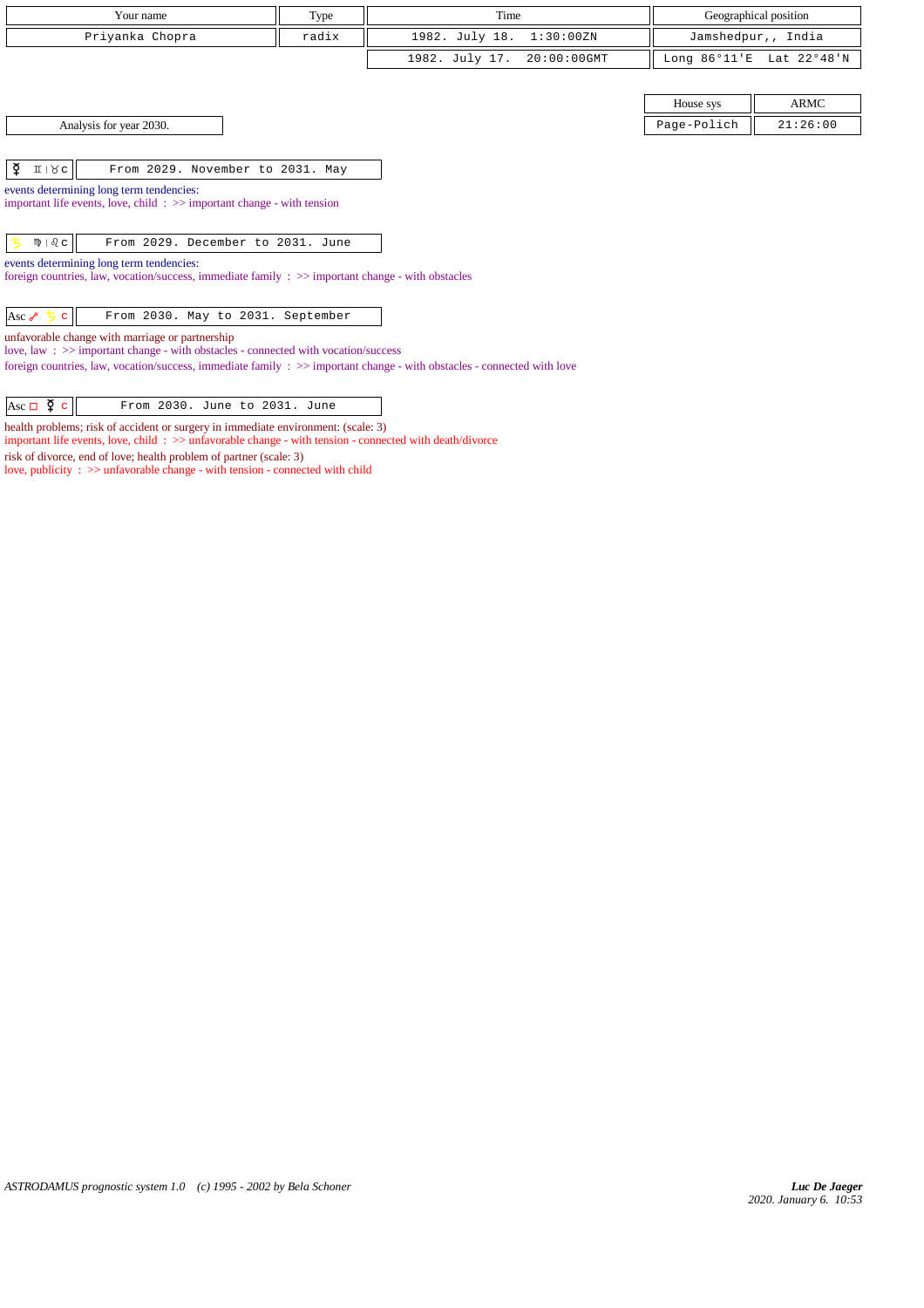| Your name       | Type  | Time                       |           | Geographical position    |
|-----------------|-------|----------------------------|-----------|--------------------------|
| Priyanka Chopra | radix | 1982. July 18. 1:30:00ZN   |           | Jamshedpur,, India       |
|                 |       | 1982. July 17. 20:00:00GMT |           | Long 86°11'E Lat 22°48'N |
|                 |       |                            |           |                          |
|                 |       |                            | House sys | <b>ARMC</b>              |

|                                 | House svs        |         | ARMC                 |
|---------------------------------|------------------|---------|----------------------|
| 2031.<br>Analysis for year<br>. | $P = \alpha - P$ | -Polich | :26:00<br><u>. .</u> |

 $\boxed{\mathcal{D}$   $\mathcal{D}$   $\boxed{\mathcal{A}$  From 2030. February to 2032. February

events determining long term tendencies:

immediate family, education, important life events : >> important change - repeatedly

|  |  |  | $12 \times D d$ |  |  | From 2030. November to 2032. May |  |  |  |  |
|--|--|--|-----------------|--|--|----------------------------------|--|--|--|--|
|--|--|--|-----------------|--|--|----------------------------------|--|--|--|--|

resolution of problems

secret, distant relatives : >> important change - repeatedly - connected with travel illness, work :  $\gg$  important change - repeatedly - connected with immediate family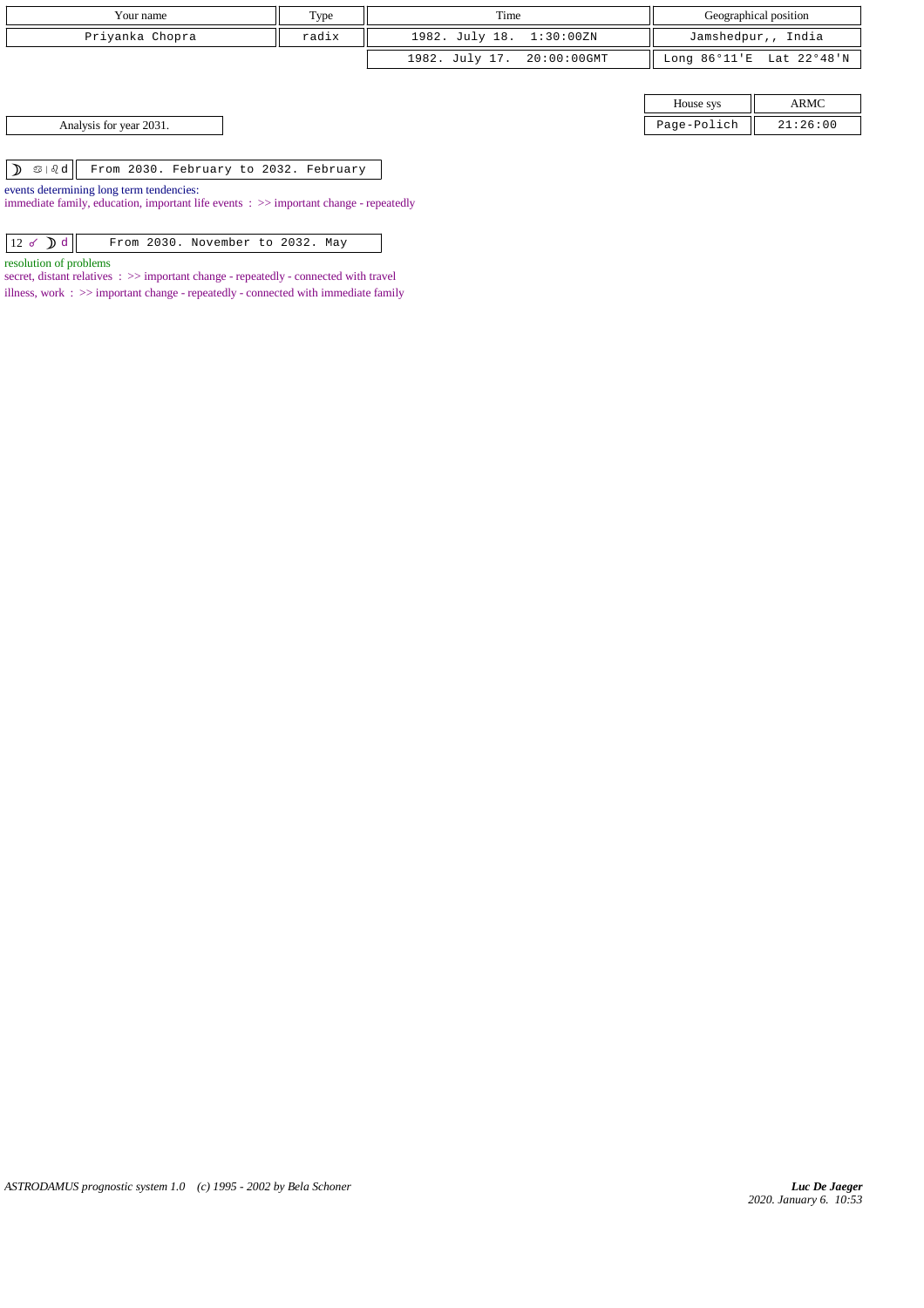|                                    | Your name                                                                                                                                                                                                                                                                                                                                                                                           | Type  | Time                          |                    | Geographical position    |
|------------------------------------|-----------------------------------------------------------------------------------------------------------------------------------------------------------------------------------------------------------------------------------------------------------------------------------------------------------------------------------------------------------------------------------------------------|-------|-------------------------------|--------------------|--------------------------|
|                                    | Priyanka Chopra                                                                                                                                                                                                                                                                                                                                                                                     | radix | 1982. July 18.<br>1:30:00ZN   | Jamshedpur,, India |                          |
|                                    |                                                                                                                                                                                                                                                                                                                                                                                                     |       | 1982. July 17.<br>20:00:00GMT |                    | Long 86°11'E Lat 22°48'N |
|                                    |                                                                                                                                                                                                                                                                                                                                                                                                     |       |                               | House sys          | <b>ARMC</b>              |
|                                    | Analysis for year 2032.                                                                                                                                                                                                                                                                                                                                                                             |       |                               | Page-Polich        | 21:26:00                 |
| $2 \times \xi$ d                   | From 2031. July to 2032. July<br>end of love, divorce; risk of accident or surgery in immediate environment: (scale: 3)<br>death/divorce, accident/damage: >> unfavorable change - with tension - connected with child                                                                                                                                                                              |       |                               |                    |                          |
|                                    | financial decline, incidental expenses<br>finances : $\gg$ change - with tension - connected with child                                                                                                                                                                                                                                                                                             |       |                               |                    |                          |
| $\mathbf d$<br>$2 *$<br>丂          | From 2031. July to 2032. November                                                                                                                                                                                                                                                                                                                                                                   |       |                               |                    |                          |
|                                    | (if existed) end of risk of divorce; improvement of partner's financial situation<br>sex/rarely childbirth, illness : >> favorable change - with obstacles - connected with love<br>improvement of financial situation<br>$finances : \gg$ favorable change - with obstacles - connected with love                                                                                                  |       |                               |                    |                          |
| $MC * 1 c$                         | From 2032. January to 2033. January                                                                                                                                                                                                                                                                                                                                                                 |       |                               |                    |                          |
|                                    | favorable real-estate transaction or move; joy with family<br>real-estate, immediate family : >> favorable change - with great luck - connected with illness<br>improvement in life style; favorable change with job<br>influential, authority : $\gg$ favorable change - with great luck - connected with illness                                                                                  |       |                               |                    |                          |
| Asc $\Box$ $\sigma$ <sup>7</sup> d | From 2032. April to 2033. April                                                                                                                                                                                                                                                                                                                                                                     |       |                               |                    |                          |
|                                    | health problems; risk of accident or surgery, death/separation/divorce in immediate environment: (scale: 8)<br>isolation, secret, love, child: >> unfavorable change - with dynamics - connected with sex/rarely childbirth<br>risk of divorce, end of love; health problem of partner (scale: 8)<br>love, sex/rarely childbirth : >> unfavorable change - with dynamics - connected with authority |       |                               |                    |                          |
| $MC \times$ # $c$                  | From 2032. April to 2033. April                                                                                                                                                                                                                                                                                                                                                                     |       |                               |                    |                          |
|                                    | unfavorable real-estate transaction or move; losses; problem with family                                                                                                                                                                                                                                                                                                                            |       |                               |                    |                          |

immediate family, real-estate : >> unfavorable change - unexpectedly - connected with law (public) assault affecting life style; end of job; illness of parents vocation/success, immediate family : >> change - unexpectedly - connected with law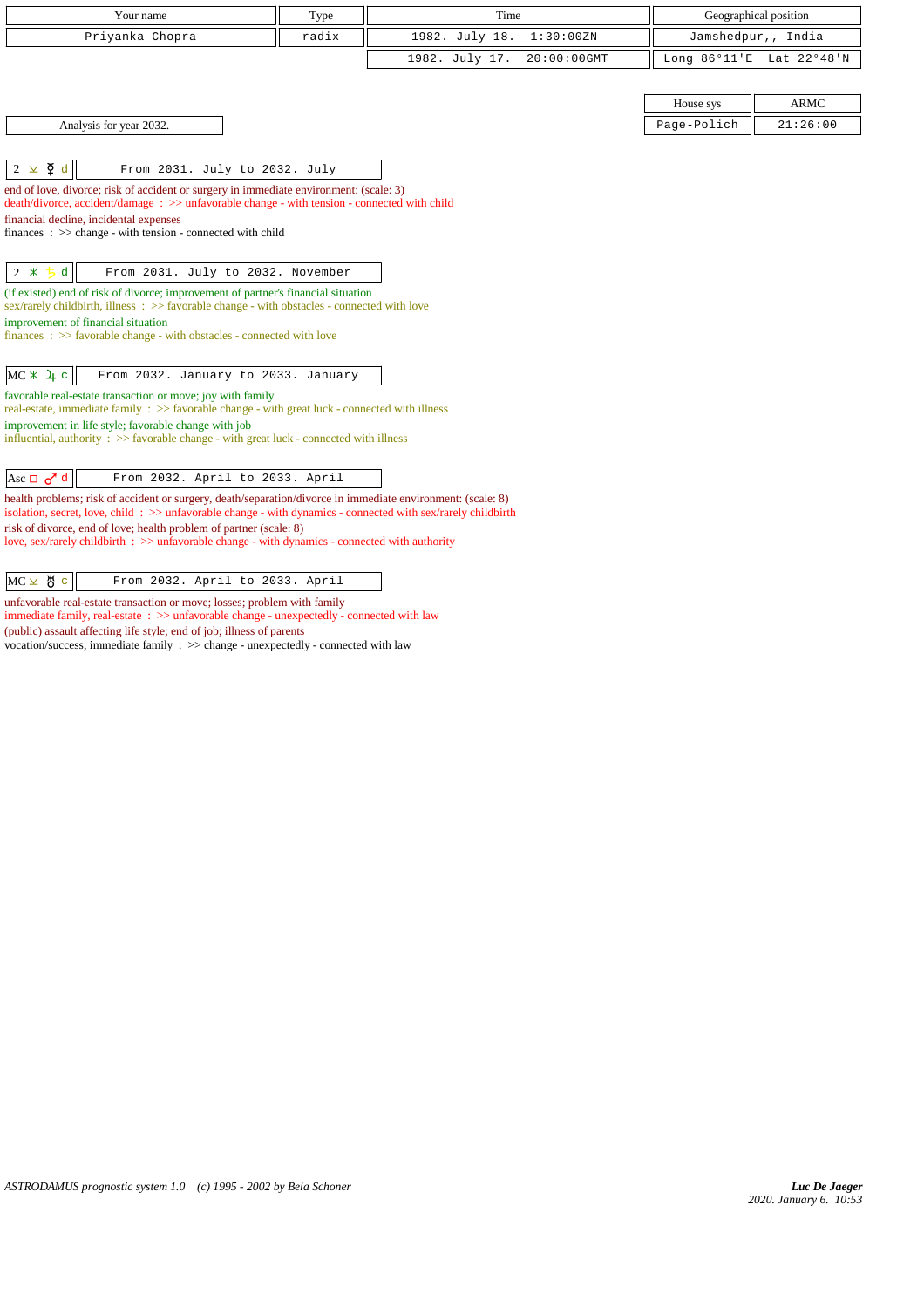| Your name                                                                                                                                                                                                                                                                                                                                                                                                         | Type  | Time                          |                        | Geographical position |  |  |
|-------------------------------------------------------------------------------------------------------------------------------------------------------------------------------------------------------------------------------------------------------------------------------------------------------------------------------------------------------------------------------------------------------------------|-------|-------------------------------|------------------------|-----------------------|--|--|
| Priyanka Chopra                                                                                                                                                                                                                                                                                                                                                                                                   | radix | 1982. July 18.<br>1:30:00ZN   |                        | Jamshedpur,, India    |  |  |
|                                                                                                                                                                                                                                                                                                                                                                                                                   |       | 1982. July 17.<br>20:00:00GMT | Long $86^{\circ}11$ 'E | Lat 22°48'N           |  |  |
|                                                                                                                                                                                                                                                                                                                                                                                                                   |       |                               |                        |                       |  |  |
|                                                                                                                                                                                                                                                                                                                                                                                                                   |       |                               | House sys              | ARMC                  |  |  |
| Analysis for year 2033.                                                                                                                                                                                                                                                                                                                                                                                           |       |                               | Page-Polich            | 21:26:00              |  |  |
| $11 \square \square$<br>From 2033. March to 2034. March<br>separation from friends; desires are fulfilled with great difficulties<br>desire, friend(s) : $\gg$ unfavorable change - with great luck - connected with death/divorce<br>gynecology problem; end of love; problem with child; unpleasantness<br>sex/rarely childbirth, child: >> unfavorable change - with great luck - connected with death/divorce |       |                               |                        |                       |  |  |
| Asc $\angle$ D c<br>From 2033. February to 2034. August<br>favorable change with marriage or partnership<br>education, partner/spouse $\Rightarrow$ Savorable change - repeatedly - connected with immediate family<br>favorable change related to self<br>immediate family, education, important life events : >> favorable change - repeatedly - connected with travel                                          |       |                               |                        |                       |  |  |

 $\boxed{11 \times 8 \text{ c}}$  From 2033. June to 2034. June

beginning of love; joy with child; pleasantness

luck, love : >> favorable change - unexpectedly - connected with law

beginning of new friendship; desire(s), pleasantness

friend(s), desire : >> favorable change - unexpectedly - connected with law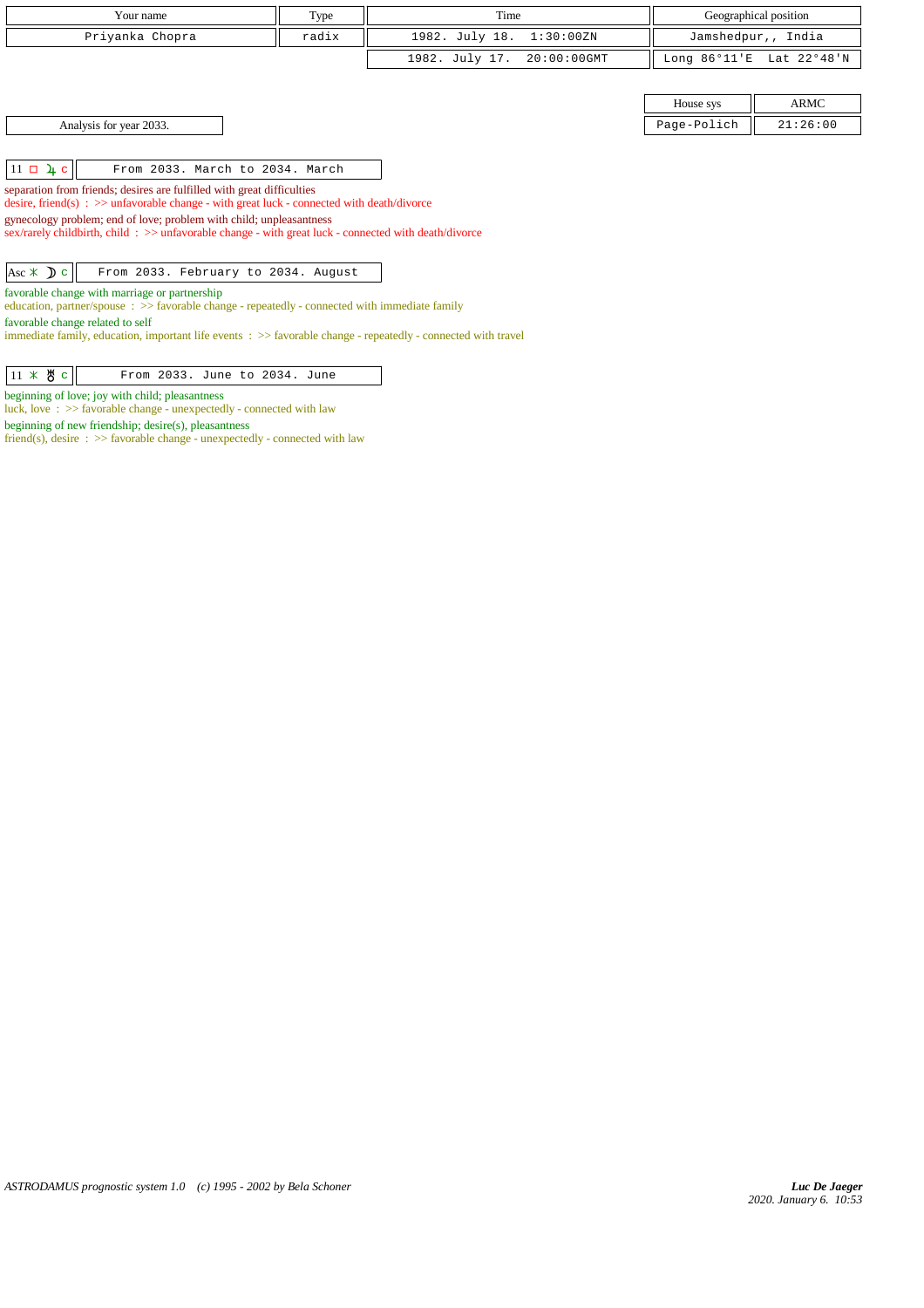| Type<br>Your name |       | Time                       | Geographical position    |  |
|-------------------|-------|----------------------------|--------------------------|--|
| Priyanka Chopra   | radix | 1982. July 18. 1:30:00ZN   | Jamshedpur,, India       |  |
|                   |       | 1982. July 17. 20:00:00GMT | Long 86°11'E Lat 22°48'N |  |

House sys ARMC Analysis for year 2034. 21:26:00

 $\boxed{12 \times \cancel{q} d}$  From 2033. December to 2034. December

health problems, (possible hospitalization); unfavorable change with job

illness, work : >> unfavorable change - with tension - connected with child

beginning of secret love (or attempt); problems; health problems, (possible hospitalization) accident/damage, death/divorce : >> change - with tension - connected with child

 $\boxed{12 \Delta 5 d}$  From 2033. December to 2035. April

resolution of problems

distant relatives, isolation :  $\gg$  favorable change - with obstacles - connected with love favorable change with job or illness

work, illness : >> favorable change - with obstacles - connected with love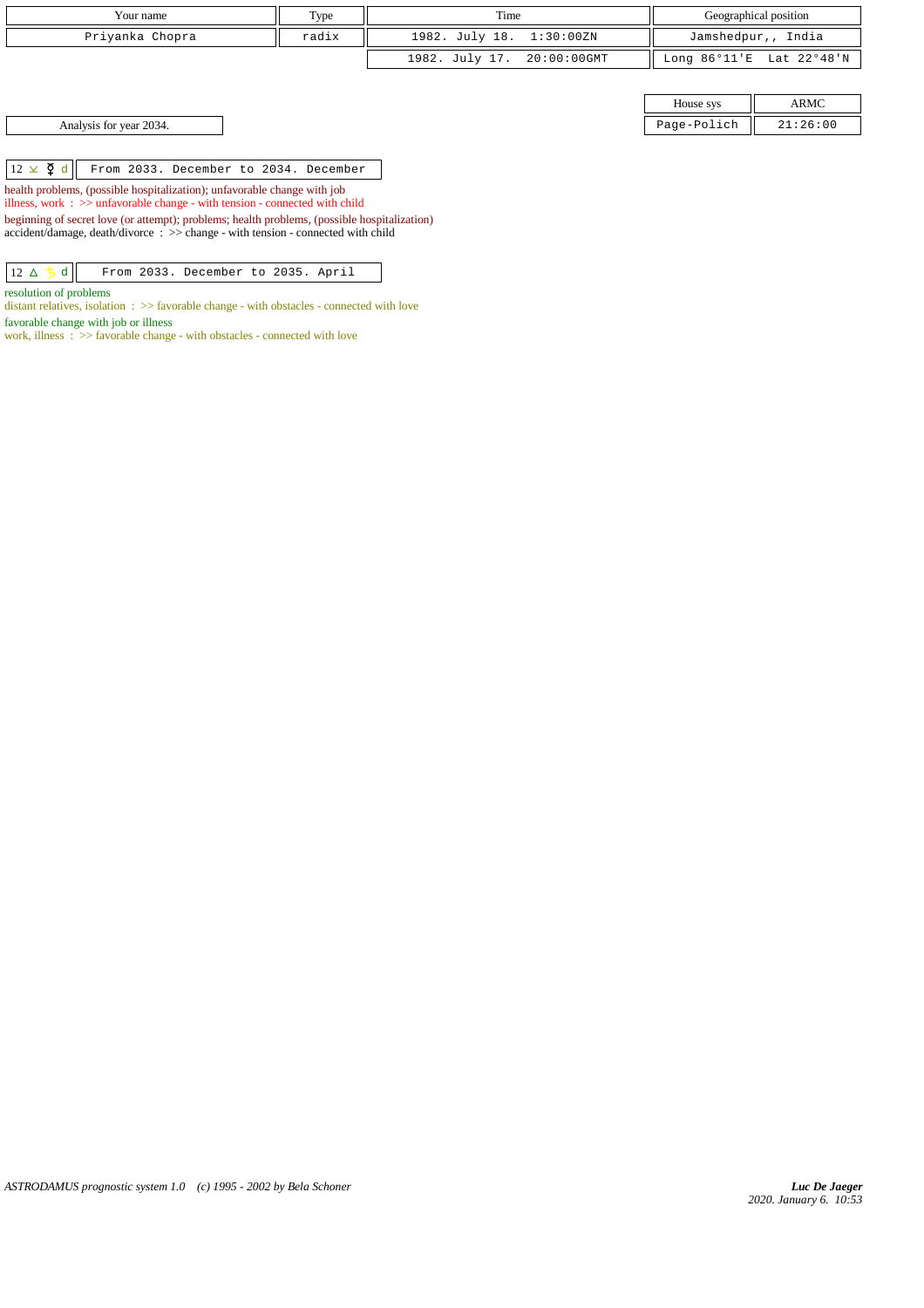|                                                                                                                                                                                                          | Your name                                                                                           | Type                             | Time           |             |                        | Geographical position |  |
|----------------------------------------------------------------------------------------------------------------------------------------------------------------------------------------------------------|-----------------------------------------------------------------------------------------------------|----------------------------------|----------------|-------------|------------------------|-----------------------|--|
| radix<br>Priyanka Chopra                                                                                                                                                                                 |                                                                                                     |                                  | 1982. July 18. | 1:30:00ZN   |                        | Jamshedpur,, India    |  |
|                                                                                                                                                                                                          |                                                                                                     |                                  | 1982. July 17. | 20:00:00GMT | Long $86^{\circ}11$ 'E | Lat 22°48'N           |  |
|                                                                                                                                                                                                          |                                                                                                     |                                  |                |             |                        |                       |  |
|                                                                                                                                                                                                          | ARMC<br>House sys                                                                                   |                                  |                |             |                        |                       |  |
|                                                                                                                                                                                                          | Analysis for year 2035.<br>Page-Polich<br>21:26:00                                                  |                                  |                |             |                        |                       |  |
|                                                                                                                                                                                                          |                                                                                                     |                                  |                |             |                        |                       |  |
| $3 \Box$ $\Box$ $\Box$                                                                                                                                                                                   |                                                                                                     | From 2034. May to 2035. November |                |             |                        |                       |  |
| problem with sibling; unfavorable travel; poor school test result; unfavorable communication<br>immediate family, travel $\Rightarrow$ > unfavorable change - repeatedly - connected with administration |                                                                                                     |                                  |                |             |                        |                       |  |
| problem with law; unfavorable foreign travel; poor school test results                                                                                                                                   |                                                                                                     |                                  |                |             |                        |                       |  |
|                                                                                                                                                                                                          | foreign countries, authority : >> unfavorable change - repeatedly - connected with immediate family |                                  |                |             |                        |                       |  |
| $m \mid \delta$ $c$<br>♂                                                                                                                                                                                 |                                                                                                     | From 2034. November to 2036. May |                |             |                        |                       |  |

events determining long term tendencies:

isolation, secret, love, child  $\Rightarrow$  important change - with dynamics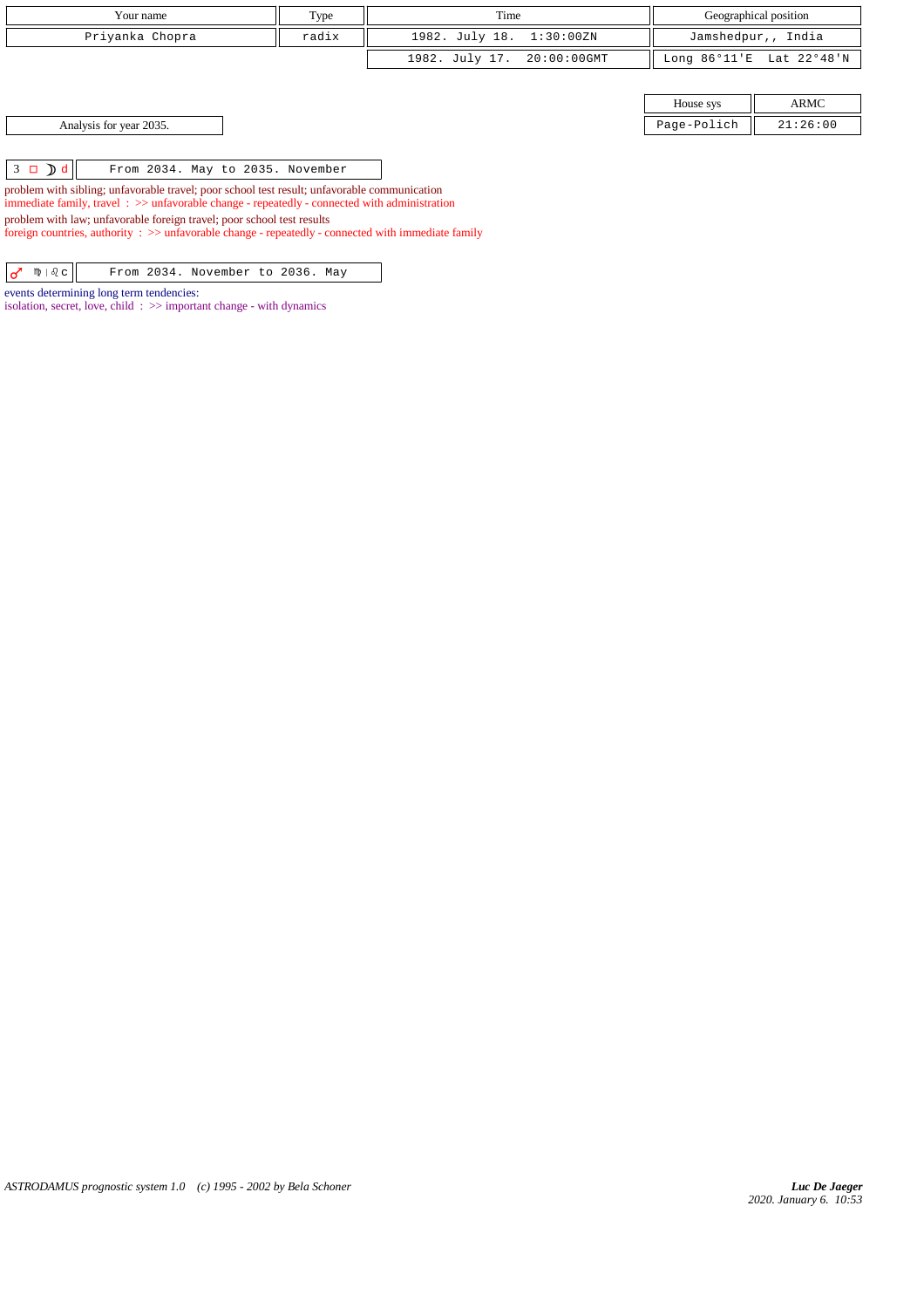| Your name                                                                                                                                                                                       | Type  | Time                          |             | Geographical position    |
|-------------------------------------------------------------------------------------------------------------------------------------------------------------------------------------------------|-------|-------------------------------|-------------|--------------------------|
| Priyanka Chopra                                                                                                                                                                                 | radix | 1982. July 18.<br>1:30:00ZN   |             | Jamshedpur,, India       |
|                                                                                                                                                                                                 |       | 1982. July 17.<br>20:00:00GMT |             | Long 86°11'E Lat 22°48'N |
|                                                                                                                                                                                                 |       |                               |             |                          |
|                                                                                                                                                                                                 |       |                               | House sys   | <b>ARMC</b>              |
| Analysis for year 2036.                                                                                                                                                                         |       |                               | Page-Polich | 21:26:00                 |
|                                                                                                                                                                                                 |       |                               |             |                          |
| Asc $\Box$ <b>P</b> d<br>From 2035. May to 2036. September                                                                                                                                      |       |                               |             |                          |
| health problems;<br>love, sex/rarely childbirth : $\gg$ unfavorable change - in the extreme - connected with luck                                                                               |       |                               |             |                          |
| risk of divorce, end of love; health problem of partner (scale: 2)                                                                                                                              |       |                               |             |                          |
| love, sex/rarely childbirth : >> unfavorable change - in the extreme - connected with luck                                                                                                      |       |                               |             |                          |
|                                                                                                                                                                                                 |       |                               |             |                          |
| $3 \times 4c$<br>From 2035. December to 2036. December                                                                                                                                          |       |                               |             |                          |
| problem with sibling; unfavorable travel; poor school test result; unfavorable communication<br>education, travel $\therefore$ >> unfavorable change - with great luck - connected with illness |       |                               |             |                          |
| problem with law; unfavorable foreign travel; poor school test results                                                                                                                          |       |                               |             |                          |
| law, foreign countries : >> change - with great luck - connected with illness                                                                                                                   |       |                               |             |                          |
|                                                                                                                                                                                                 |       |                               |             |                          |
| Ж∖с<br>From 2036. March to 2037. March<br>3 <sub>o</sub>                                                                                                                                        |       |                               |             |                          |
| foreign travel; favorable law procedure                                                                                                                                                         |       |                               |             |                          |
| law, foreign countries : >> important change - unexpectedly - connected with partner/spouse                                                                                                     |       |                               |             |                          |
| immediate family, education : >> important change - unexpectedly - connected with law                                                                                                           |       |                               |             |                          |
|                                                                                                                                                                                                 |       |                               |             |                          |
| Asc $\pi \Psi d$<br>From 2036. April to 2037. August                                                                                                                                            |       |                               |             |                          |
| health problems;<br>desire, friend(s), partner/spouse, external environment : $\gg$ unfavorable change - with irregularity - connected with law                                                 |       |                               |             |                          |
| risk of divorce, end of love; health problem of partner (scale: 2)                                                                                                                              |       |                               |             |                          |
| law, partner/spouse : >> change - with irregularity - connected with desire                                                                                                                     |       |                               |             |                          |
|                                                                                                                                                                                                 |       |                               |             |                          |

Asc  $\sigma$   $\sigma$   $\alpha$  From 2036. February to 2037. August

favorable change related to self

real-estate, immediate family, education : >> important change - with positive final result - connected with administration education, love :  $\gg$  important change - with positive final result - connected with immediate family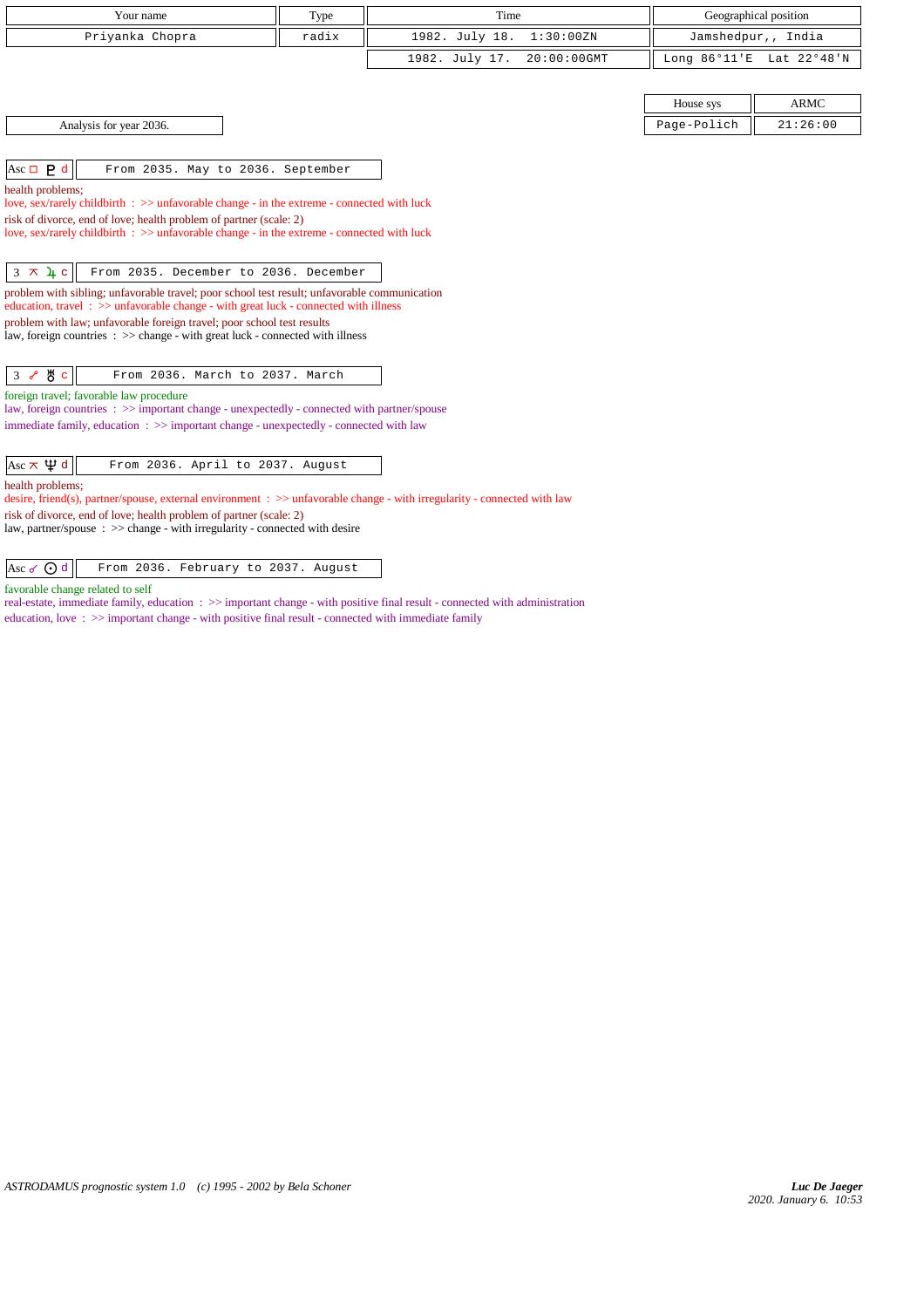| Type<br>Your name                                                                                                                                                              |       | Time                          |                        | Geographical position |  |
|--------------------------------------------------------------------------------------------------------------------------------------------------------------------------------|-------|-------------------------------|------------------------|-----------------------|--|
| Priyanka Chopra                                                                                                                                                                | radix | 1982. July 18.<br>1:30:00ZN   |                        | Jamshedpur,, India    |  |
|                                                                                                                                                                                |       | 1982. July 17.<br>20:00:00GMT | Long $86^{\circ}11$ 'E | Lat 22°48'N           |  |
|                                                                                                                                                                                |       |                               |                        |                       |  |
|                                                                                                                                                                                |       |                               | House sys              | ARMC                  |  |
| Analysis for year 2037.                                                                                                                                                        |       |                               | Page-Polich            | 21:26:00              |  |
|                                                                                                                                                                                |       |                               |                        |                       |  |
| $2 \times d$<br>From 2036. July to 2037. July                                                                                                                                  |       |                               |                        |                       |  |
| (if existed) end of risk of divorce; improvement of partner's financial situation<br>sex/rarely childbirth, illness: >> favorable change - with dynamics - connected with love |       |                               |                        |                       |  |
| improvement of financial situation                                                                                                                                             |       |                               |                        |                       |  |
| $finances : \gg$ favorable change - with dynamics - connected with love                                                                                                        |       |                               |                        |                       |  |
|                                                                                                                                                                                |       |                               |                        |                       |  |
| $MCe$ $Qc$<br>From 2036. August to 2037. August                                                                                                                                |       |                               |                        |                       |  |
| favorable real-estate transaction or move; joy with family<br>immediate family, real-estate: $\gg$ important change - with good luck - connected with work                     |       |                               |                        |                       |  |
| immediate family, authority : >> important change - with good luck - connected with work                                                                                       |       |                               |                        |                       |  |

| $\left 11 \times \right)$ d From 2037. February to 2038. August |  |
|-----------------------------------------------------------------|--|
|-----------------------------------------------------------------|--|

gynecology problem; end of love; problem with child; unpleasantness

child, love : >> unfavorable change - repeatedly - connected with immediate family

separation from friends; desires are fulfilled with great difficulties desire, friend(s)  $\Rightarrow$  > change - repeatedly - connected with immediate family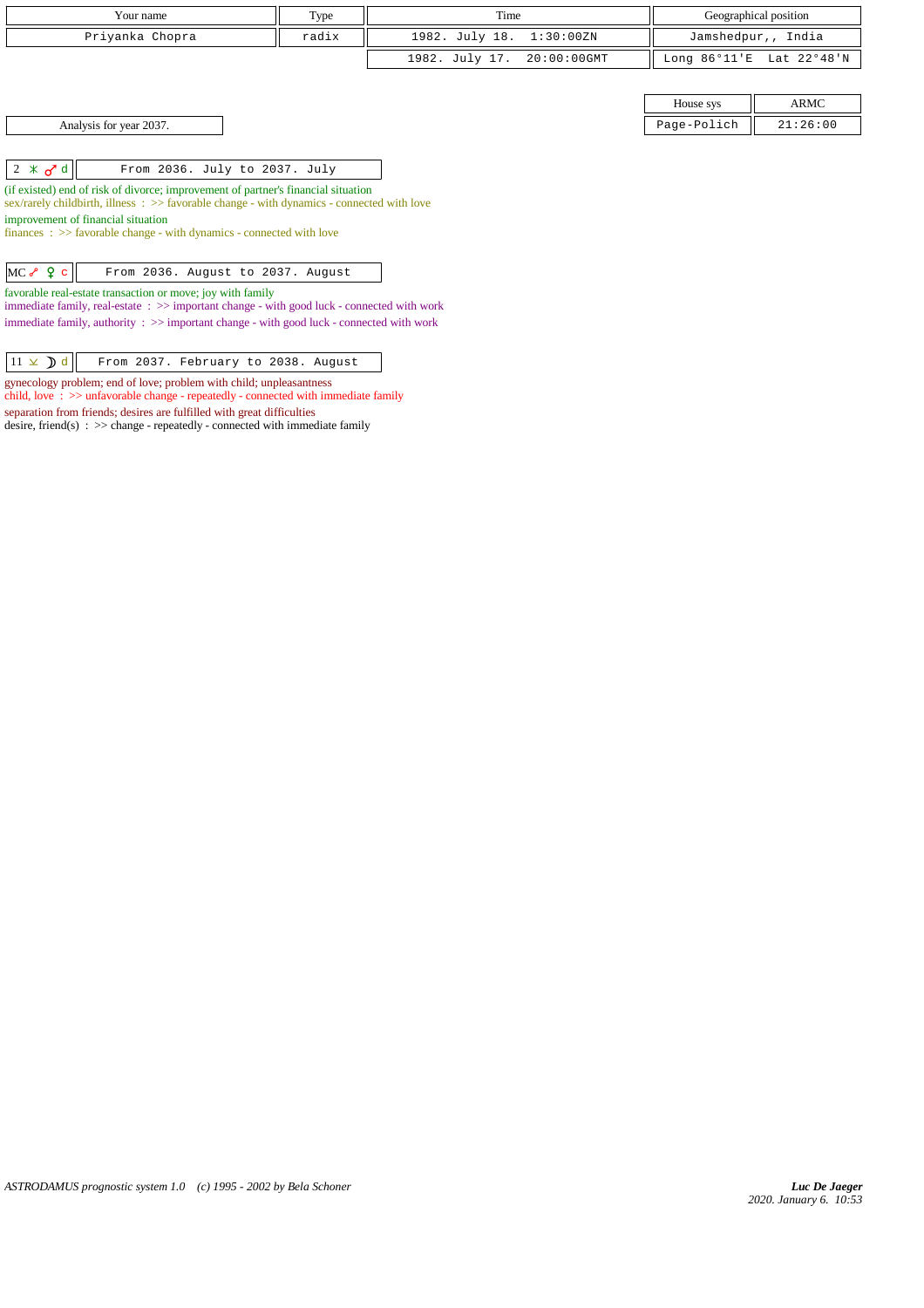| Your name                                                                                                                                                                         | Type  | Time                          |                        | Geographical position |
|-----------------------------------------------------------------------------------------------------------------------------------------------------------------------------------|-------|-------------------------------|------------------------|-----------------------|
| Priyanka Chopra                                                                                                                                                                   | radix | 1982. July 18.<br>1:30:00ZN   |                        | Jamshedpur,, India    |
|                                                                                                                                                                                   |       | 1982. July 17.<br>20:00:00GMT | Long $86^{\circ}11$ 'E | Lat 22°48'N           |
|                                                                                                                                                                                   |       |                               |                        |                       |
|                                                                                                                                                                                   |       |                               | House sys              | <b>ARMC</b>           |
| Analysis for year 2038.                                                                                                                                                           |       |                               | Page-Polich            | 21:26:00              |
|                                                                                                                                                                                   |       |                               |                        |                       |
| $3 \times \xi$ d<br>From 2037. July to 2038. July                                                                                                                                 |       |                               |                        |                       |
| foreign travel; favorable law procedure                                                                                                                                           |       |                               |                        |                       |
| foreign countries, law $\Rightarrow$ Savorable change - with tension - connected with child<br>joy with sibling; domestic travel or examination; favorable communication          |       |                               |                        |                       |
| immediate family, communication $\Rightarrow$ > favorable change - with tension - connected with child                                                                            |       |                               |                        |                       |
|                                                                                                                                                                                   |       |                               |                        |                       |
| d<br>$3 \times$<br>From 2037. June to 2038. October                                                                                                                               |       |                               |                        |                       |
| problem with law; unfavorable foreign travel; poor school test results<br>law, foreign countries : >> unfavorable change - with obstacles - connected with love                   |       |                               |                        |                       |
| problem with sibling; unfavorable travel; poor school test result; unfavorable communication                                                                                      |       |                               |                        |                       |
| immediate family, communication : >> change - with obstacles - connected with love                                                                                                |       |                               |                        |                       |
|                                                                                                                                                                                   |       |                               |                        |                       |
| $11 \times 9$<br>From 2037. September to 2038. September<br>$\mathbf c$                                                                                                           |       |                               |                        |                       |
| separation from friends; desires are fulfilled with great difficulties<br>desire, friend(s) : $\gg$ unfavorable change - with good luck - connected with work                     |       |                               |                        |                       |
| gynecology problem; end of love; problem with child; unpleasantness                                                                                                               |       |                               |                        |                       |
| love, child: $\gg$ change - with good luck - connected with work                                                                                                                  |       |                               |                        |                       |
| Asc $\times$ 9 d<br>From 2038. February to 2039. February                                                                                                                         |       |                               |                        |                       |
| risk of divorce, end of love; health problem of partner (scale: 2)                                                                                                                |       |                               |                        |                       |
| education, love: >> unfavorable change - with good luck - connected with work                                                                                                     |       |                               |                        |                       |
| health problems;<br>work, illness, important life events $\therefore$ $\geq$ change - with good luck - connected with love                                                        |       |                               |                        |                       |
|                                                                                                                                                                                   |       |                               |                        |                       |
| P<br>$m \mid \partial_c c$<br>From 2038. February to 2039. August                                                                                                                 |       |                               |                        |                       |
| events determining long term tendencies:                                                                                                                                          |       |                               |                        |                       |
| love, child $\Rightarrow$ important change - in the extreme                                                                                                                       |       |                               |                        |                       |
| $MC \times Q$ c<br>From 2038. February to 2039. August                                                                                                                            |       |                               |                        |                       |
| (public) assault affecting life style; end of job; illness of parents                                                                                                             |       |                               |                        |                       |
| immediate family, vocation/success: >> important change - with positive final result - connected with real-estate                                                                 |       |                               |                        |                       |
| unfavorable real-estate transaction or move; losses; problem with family<br>immediate family, real-estate : >> change - with positive final result - connected with death/divorce |       |                               |                        |                       |
|                                                                                                                                                                                   |       |                               |                        |                       |
| $MC \propto \Psi c$<br>From 2038. April to 2039. August                                                                                                                           |       |                               |                        |                       |
| improvement in life style; favorable change with job<br>authority, vocation/success: >> important change - with irregularity - connected with law                                 |       |                               |                        |                       |

real-estate, immediate family : >> important change - with irregularity - connected with law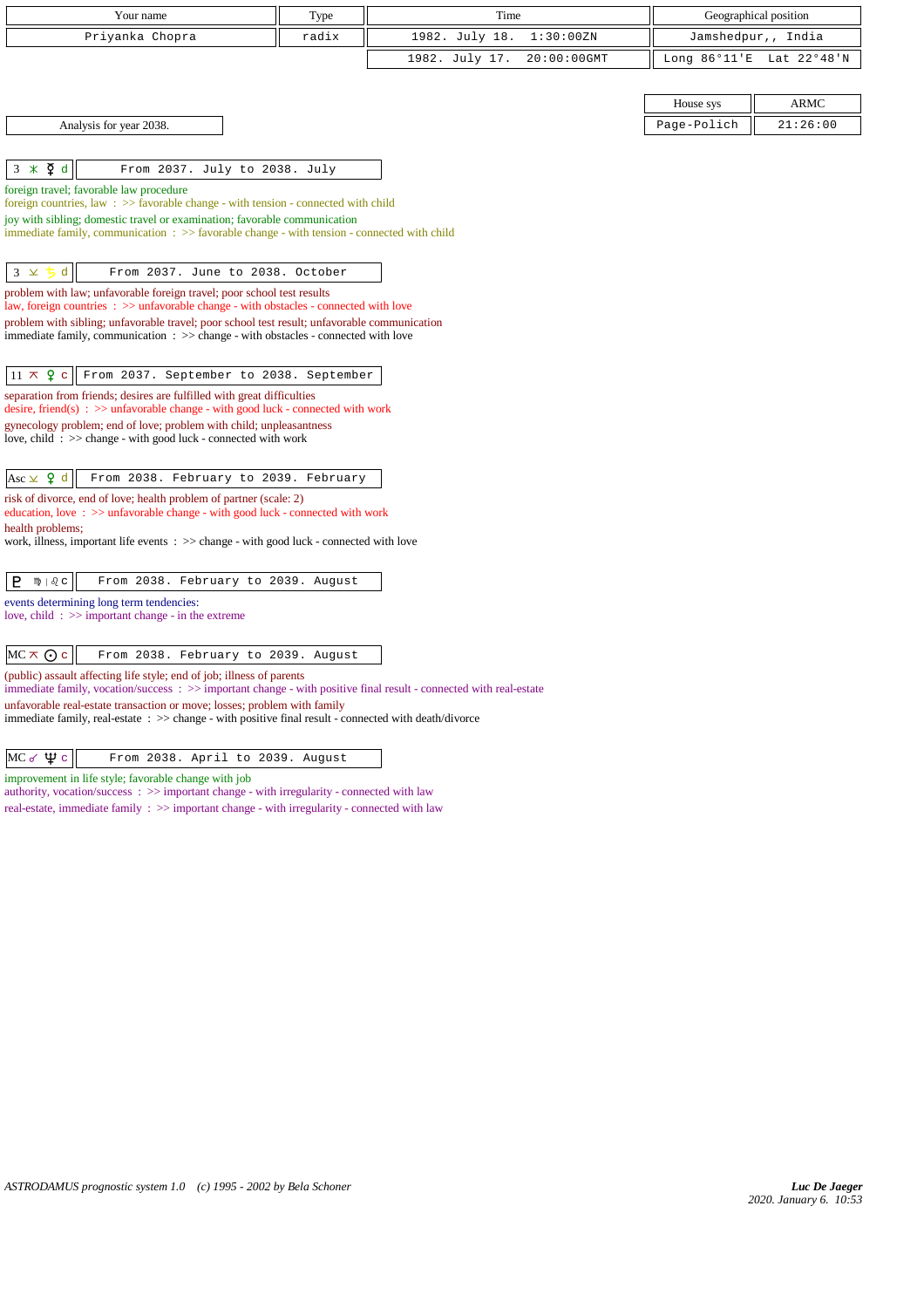| Your name                                                                                                                                                   | Type  | Time                             |             | Geographical position    |  |
|-------------------------------------------------------------------------------------------------------------------------------------------------------------|-------|----------------------------------|-------------|--------------------------|--|
| Priyanka Chopra                                                                                                                                             | radix | 1982. July 18.<br>1:30:00ZN      |             | Jamshedpur,, India       |  |
|                                                                                                                                                             |       | 1982. July 17.<br>$20:00:00$ GMT |             | Long 86°11'E Lat 22°48'N |  |
|                                                                                                                                                             |       |                                  |             |                          |  |
|                                                                                                                                                             |       |                                  | House sys   | <b>ARMC</b>              |  |
| Analysis for year 2039.                                                                                                                                     |       |                                  | Page-Polich | 21:26:00                 |  |
|                                                                                                                                                             |       |                                  |             |                          |  |
| $MC \times D d$<br>From 2038. April to 2039. October                                                                                                        |       |                                  |             |                          |  |
| favorable real-estate transaction or move; joy with family                                                                                                  |       |                                  |             |                          |  |
| immediate family, real-estate : >> favorable change - repeatedly - connected with travel<br>improvement in life style; favorable change with job            |       |                                  |             |                          |  |
| immediate family, authority : >> favorable change - repeatedly - connected with travel                                                                      |       |                                  |             |                          |  |
|                                                                                                                                                             |       |                                  |             |                          |  |
| $12 \triangle \sigma^{\prime}$ d<br>From 2038. December to 2039. December                                                                                   |       |                                  |             |                          |  |
| resolution of problems<br>isolation, secret : >> favorable change - with dynamics - connected with love                                                     |       |                                  |             |                          |  |
| favorable change with job or illness                                                                                                                        |       |                                  |             |                          |  |
| distant relatives, illness: >> favorable change - with dynamics - connected with love                                                                       |       |                                  |             |                          |  |
| Ψ<br>$M \mid \underline{\mathfrak{a}} \subseteq$                                                                                                            |       |                                  |             |                          |  |
| From 2038. November to 2040. May<br>events determining long term tendencies:                                                                                |       |                                  |             |                          |  |
| desire, friend(s), partner/spouse, external environment $\Rightarrow$ >> important change - with irregularity                                               |       |                                  |             |                          |  |
|                                                                                                                                                             |       |                                  |             |                          |  |
| $\odot$<br>$11 \times c$<br>From 2038. August to 2040. August                                                                                               |       |                                  |             |                          |  |
| events determining long term tendencies:<br>real-estate, immediate family, education : >> important change - with positive final result                     |       |                                  |             |                          |  |
|                                                                                                                                                             |       |                                  |             |                          |  |
| $MC * P c$<br>From 2038. December to 2040. April                                                                                                            |       |                                  |             |                          |  |
| favorable real-estate transaction or move; joy with family                                                                                                  |       |                                  |             |                          |  |
| real-estate, immediate family : >> favorable change - in the extreme - connected with love<br>improvement in life style; favorable change with job          |       |                                  |             |                          |  |
| authority, vocation/success : >> favorable change - in the extreme - connected with love                                                                    |       |                                  |             |                          |  |
|                                                                                                                                                             |       |                                  |             |                          |  |
| $12 \triangle 4 c$<br>From 2039. June to 2040. June                                                                                                         |       |                                  |             |                          |  |
| beginning of secret love (or attempt); resolution of problems<br>distant relatives, secret : >> favorable change - with great luck - connected with illness |       |                                  |             |                          |  |
| favorable change with job or illness                                                                                                                        |       |                                  |             |                          |  |
| illness, work : >> favorable change - with great luck - connected with sex/rarely childbirth                                                                |       |                                  |             |                          |  |
|                                                                                                                                                             |       |                                  |             |                          |  |
| $11 \& \odot c$<br>From 2039. March to 2040. September                                                                                                      |       |                                  |             |                          |  |
| beginning of love; joy with child; pleasantness<br>love, luck : >> important change - with positive final result - connected with immediate family          |       |                                  |             |                          |  |
| desire, friend(s) : $\gg$ important change - with positive final result - connected with immediate family                                                   |       |                                  |             |                          |  |
|                                                                                                                                                             |       |                                  |             |                          |  |
| $11 \times \Psi$ c<br>From 2039. May to 2040. September                                                                                                     |       |                                  |             |                          |  |

gynecology problem; end of love; problem with child; unpleasantness luck, love : >> unfavorable change - with irregularity - connected with law separation from friends; desires are fulfilled with great difficulties desire, friend(s)  $\therefore$  >> change - with irregularity - connected with law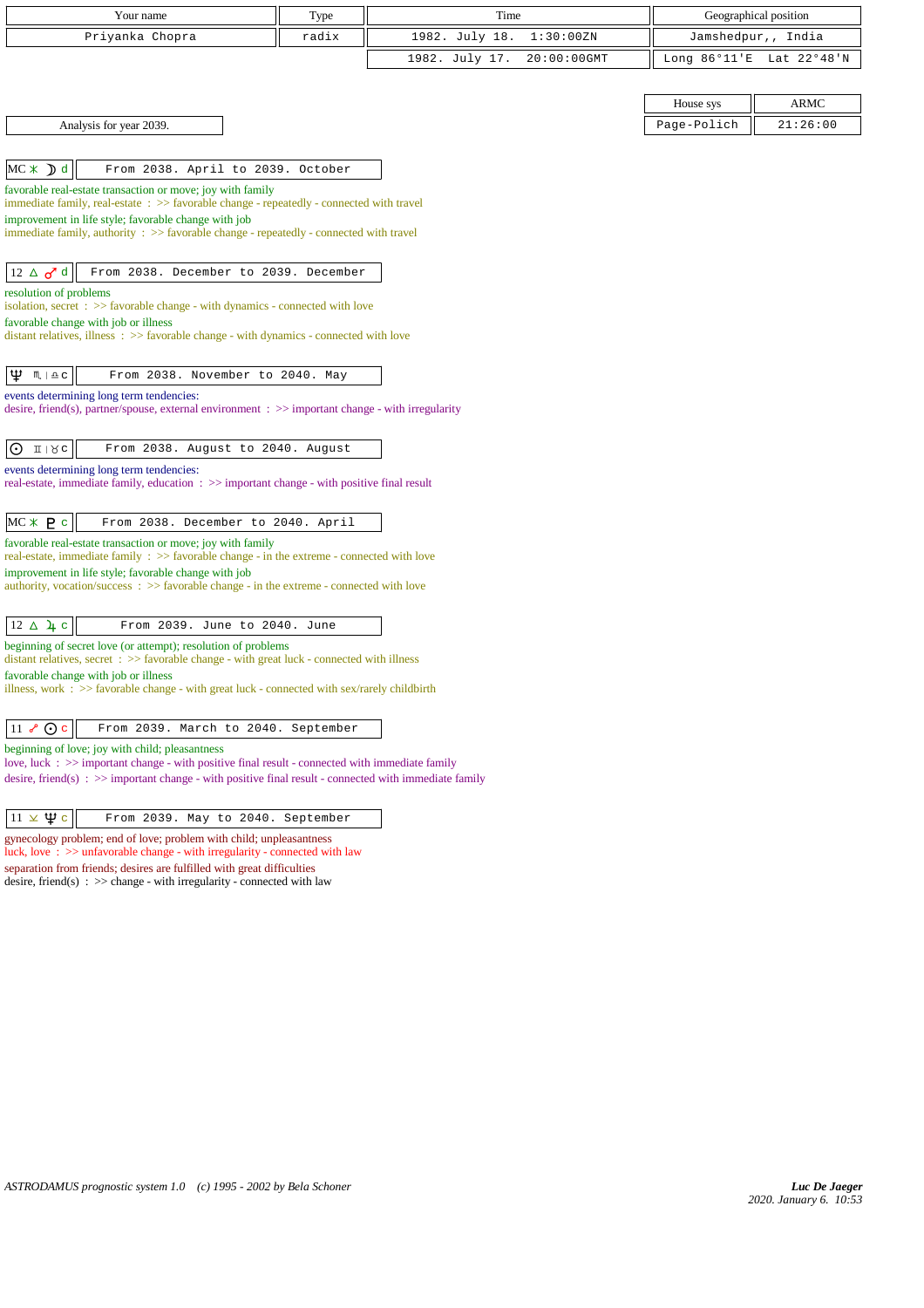| Your name       | Type  | Time                       |           | Geographical position    |
|-----------------|-------|----------------------------|-----------|--------------------------|
| Priyanka Chopra | radix | 1982. July 18. 1:30:00ZN   |           | Jamshedpur,, India       |
|                 |       | 1982. July 17. 20:00:00GMT |           | Long 86°11'E Lat 22°48'N |
|                 |       |                            |           |                          |
|                 |       |                            | House sys | <b>ARMC</b>              |

|  |  |  |  |  | Analysis for year 2040. |
|--|--|--|--|--|-------------------------|
|--|--|--|--|--|-------------------------|

 $\vert$  12  $\Box$   $\bigvee$  c  $\vert$  From 2039. September to 2040. September

problems; health problems, (no hospitalization)

distant relatives, secret : >> unfavorable change - unexpectedly - connected with law

health problems, (no hospitalization); unfavorable change with job

work, distant relatives : >> unfavorable change - unexpectedly - connected with law

2 d From 2039. August to 2040. December

(if existed) end of risk of divorce; improvement of partner's financial situation  $s$ ex/rarely childbirth, illness :  $\gg$  favorable change - in the extreme - connected with love improvement of financial situation

finances :  $\gg$  favorable change - in the extreme - connected with love

| $11 \square \square$ $\square$ |  | From 2040. January to 2041. May |  |  |
|--------------------------------|--|---------------------------------|--|--|

separation from friends; desires are fulfilled with great difficulties desire, friend(s) :  $\gg$  unfavorable change - in the extreme - connected with love gynecology problem; end of love; problem with child; unpleasantness love, sex/rarely childbirth : >> unfavorable change - in the extreme - connected with luck

 $\boxed{11 \times \mathfrak{F}$  d  $\boxed{\phantom{1}$  From 2040. April to 2041. April

beginning of love; joy with child; pleasantness

child, love : >> favorable change - with tension - connected with immediate family beginning of new friendship; desire(s), pleasantness

desire, friend(s) : >> favorable change - with tension - connected with child

 $\boxed{11 \times 5 \text{ d}}$  From 2040. March to 2041. July

separation from friends; desires are fulfilled with great difficulties

desire, friend(s) : >> unfavorable change - with obstacles - connected with love gynecology problem; end of love; problem with child; unpleasantness

love, luck  $\therefore$  >> change - with obstacles - connected with death/divorce

Page-Polich  $\parallel$  21:26:00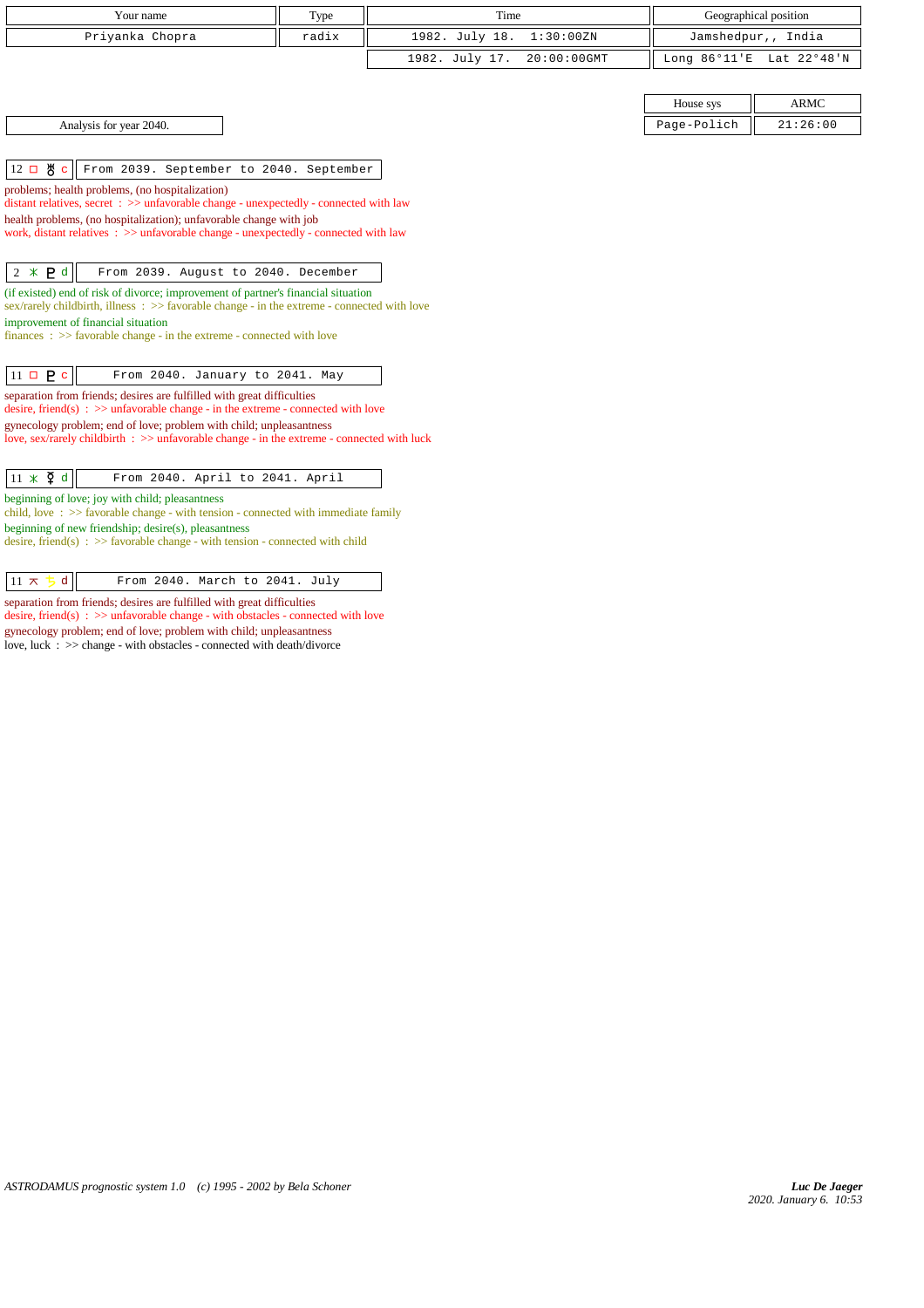| Your name                                                                                                                                                                                                                       | Type  | Time                          |             | Geographical position    |
|---------------------------------------------------------------------------------------------------------------------------------------------------------------------------------------------------------------------------------|-------|-------------------------------|-------------|--------------------------|
| Priyanka Chopra                                                                                                                                                                                                                 | radix | 1982. July 18.<br>1:30:00ZN   |             | Jamshedpur,, India       |
|                                                                                                                                                                                                                                 |       | 1982. July 17.<br>20:00:00GMT |             | Long 86°11'E Lat 22°48'N |
|                                                                                                                                                                                                                                 |       |                               |             |                          |
|                                                                                                                                                                                                                                 |       |                               | House sys   | <b>ARMC</b>              |
| Analysis for year 2041.                                                                                                                                                                                                         |       |                               | Page-Polich | 21:26:00                 |
|                                                                                                                                                                                                                                 |       |                               |             |                          |
| $3 \times 9$ c<br>From 2040. July to 2041. July                                                                                                                                                                                 |       |                               |             |                          |
| problem with law; unfavorable foreign travel; poor school test results<br>distant relatives, law: >> unfavorable change - with good luck - connected with work                                                                  |       |                               |             |                          |
| problem with sibling; unfavorable travel; poor school test result; unfavorable communication                                                                                                                                    |       |                               |             |                          |
| education, immediate family : >> change - with good luck - connected with work                                                                                                                                                  |       |                               |             |                          |
| $2 \Delta \Psi d$<br>From 2040. June to 2041. October                                                                                                                                                                           |       |                               |             |                          |
| improvement of financial situation                                                                                                                                                                                              |       |                               |             |                          |
| finances : $\gg$ favorable change - with irregularity - connected with law<br>(if existed) end of risk of divorce; improvement of partner's financial situation                                                                 |       |                               |             |                          |
| sex/rarely childbirth, illness : >> favorable change - with irregularity - connected with law                                                                                                                                   |       |                               |             |                          |
|                                                                                                                                                                                                                                 |       |                               |             |                          |
| $2 \times 0d$<br>From 2040. April to 2041. October                                                                                                                                                                              |       |                               |             |                          |
| end of love, divorce; risk of accident or surgery, death/separation/divorce in immediate environment: (scale: 5)<br>death/divorce, surgery : >> important change - with positive final result - connected with immediate family |       |                               |             |                          |
| financial decline, incidental expenses                                                                                                                                                                                          |       |                               |             |                          |
| finances : $\gg$ change - with positive final result - connected with immediate family                                                                                                                                          |       |                               |             |                          |
| From 2040. August to 2042. February<br>₽<br>$81$ Mc                                                                                                                                                                             |       |                               |             |                          |
| events determining long term tendencies:                                                                                                                                                                                        |       |                               |             |                          |
| work, illness, important life events $\Rightarrow$ important change - with good luck                                                                                                                                            |       |                               |             |                          |
| $MC \Box \Phi d$<br>From 2041. May to 2042. May                                                                                                                                                                                 |       |                               |             |                          |
| (public) assault affecting life style; end of job; illness of parents                                                                                                                                                           |       |                               |             |                          |
| immediate family, vocation/success: >> unfavorable change - with tension - connected with child                                                                                                                                 |       |                               |             |                          |
| unfavorable real-estate transaction or move; losses; problem with family<br>immediate family, real-estate : >> unfavorable change - with tension - connected with child                                                         |       |                               |             |                          |
|                                                                                                                                                                                                                                 |       |                               |             |                          |
|                                                                                                                                                                                                                                 |       |                               |             |                          |

 $MC \sim b d$  From 2041. May to 2042. September

favorable real-estate transaction or move; joy with family

immediate family, death/divorce :  $\gg$  important change - with obstacles - connected with vocation/success vocation/success, immediate family : >> important change - with obstacles - connected with love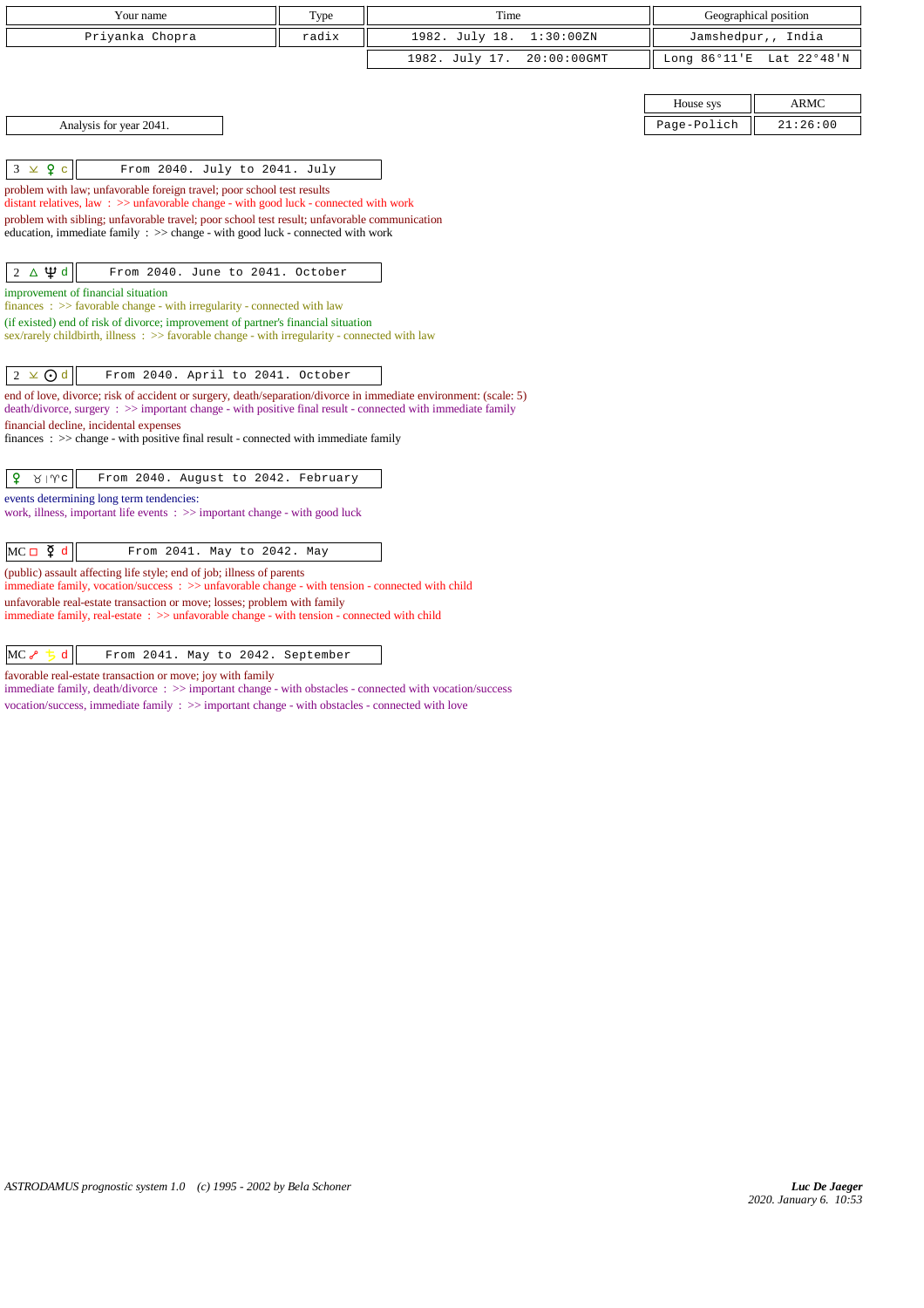| Your name                                                                                                                                                                                                | Type  | Time                                                                                                                               |                        | Geographical position |
|----------------------------------------------------------------------------------------------------------------------------------------------------------------------------------------------------------|-------|------------------------------------------------------------------------------------------------------------------------------------|------------------------|-----------------------|
| Priyanka Chopra                                                                                                                                                                                          | radix | 1982. July 18.<br>1:30:00ZN                                                                                                        |                        | Jamshedpur,, India    |
|                                                                                                                                                                                                          |       | 1982. July 17.<br>$20:00:00$ GMT                                                                                                   | Long $86^{\circ}11$ 'E | Lat 22°48'N           |
|                                                                                                                                                                                                          |       |                                                                                                                                    |                        |                       |
|                                                                                                                                                                                                          |       |                                                                                                                                    | House sys              | <b>ARMC</b>           |
| Analysis for year 2042.                                                                                                                                                                                  |       |                                                                                                                                    | Page-Polich            | 21:26:00              |
|                                                                                                                                                                                                          |       |                                                                                                                                    |                        |                       |
|                                                                                                                                                                                                          |       |                                                                                                                                    |                        |                       |
| $2 \times 4c$<br>From 2041. November to 2042. November                                                                                                                                                   |       |                                                                                                                                    |                        |                       |
| (if existed) end of risk of divorce; improvement of partner's financial situation<br>$death/divorce, illness : >> important change - with great luck - connected with friend(s)$                         |       |                                                                                                                                    |                        |                       |
| finances: >> important change - with great luck - connected with illness                                                                                                                                 |       |                                                                                                                                    |                        |                       |
|                                                                                                                                                                                                          |       |                                                                                                                                    |                        |                       |
| $2 \times 8$ c<br>From 2042. February to 2043. February                                                                                                                                                  |       |                                                                                                                                    |                        |                       |
| financial decline, incidental expenses                                                                                                                                                                   |       |                                                                                                                                    |                        |                       |
| $finances : \gg$ unfavorable change - unexpectedly - connected with law                                                                                                                                  |       |                                                                                                                                    |                        |                       |
| end of love, divorce;<br>sex/rarely childbirth, illness : >> change - unexpectedly - connected with law                                                                                                  |       |                                                                                                                                    |                        |                       |
|                                                                                                                                                                                                          |       |                                                                                                                                    |                        |                       |
| $12 \triangle P d$<br>From 2042. January to 2043. May                                                                                                                                                    |       |                                                                                                                                    |                        |                       |
| resolution of problems                                                                                                                                                                                   |       |                                                                                                                                    |                        |                       |
| secret, distant relatives : >> favorable change - in the extreme - connected with love                                                                                                                   |       |                                                                                                                                    |                        |                       |
| favorable change with job or illness<br>illness, work $\Rightarrow$ > favorable change - in the extreme - connected with love                                                                            |       |                                                                                                                                    |                        |                       |
|                                                                                                                                                                                                          |       |                                                                                                                                    |                        |                       |
| $3 \times Qc$<br>From 2041. December to 2043. June                                                                                                                                                       |       |                                                                                                                                    |                        |                       |
| foreign travel; favorable law procedure                                                                                                                                                                  |       |                                                                                                                                    |                        |                       |
| authority, law : $\gg$ favorable change - with positive final result - connected with immediate family                                                                                                   |       |                                                                                                                                    |                        |                       |
| joy with sibling; domestic travel or examination; favorable communication<br>immediate family, administration $\Rightarrow$ > favorable change - with positive final result - connected with real-estate |       |                                                                                                                                    |                        |                       |
|                                                                                                                                                                                                          |       |                                                                                                                                    |                        |                       |
| $3 \times \Psi c$<br>From 2042. March to 2043. July                                                                                                                                                      |       |                                                                                                                                    |                        |                       |
| problem with sibling; unfavorable travel; poor school test result; unfavorable communication                                                                                                             |       |                                                                                                                                    |                        |                       |
| travel, education: >> unfavorable change - with irregularity - connected with law                                                                                                                        |       |                                                                                                                                    |                        |                       |
| problem with law; unfavorable foreign travel; poor school test results<br>law, foreign countries $\Rightarrow$ >> change - with irregularity - connected with desire                                     |       |                                                                                                                                    |                        |                       |
|                                                                                                                                                                                                          |       |                                                                                                                                    |                        |                       |
| $2 * 9d$<br>From 2042. April to 2043. April                                                                                                                                                              |       |                                                                                                                                    |                        |                       |
| (if existed) end of risk of divorce; improvement of partner's financial situation                                                                                                                        |       |                                                                                                                                    |                        |                       |
| illness, sex/rarely childbirth: >> favorable change - with good luck - connected with work                                                                                                               |       |                                                                                                                                    |                        |                       |
| improvement of financial situation<br>finances : $\gg$ favorable change - with good luck - connected with work                                                                                           |       |                                                                                                                                    |                        |                       |
|                                                                                                                                                                                                          |       |                                                                                                                                    |                        |                       |
| Asc △ 5 d<br>From 2042. May to 2043. May                                                                                                                                                                 |       |                                                                                                                                    |                        |                       |
| favorable change related to self                                                                                                                                                                         |       |                                                                                                                                    |                        |                       |
|                                                                                                                                                                                                          |       | vocation/success, immediate family, partner/spouse, external environment : >> favorable change - unexpectedly - connected with law |                        |                       |
| favorable change with marriage or partnership                                                                                                                                                            |       |                                                                                                                                    |                        |                       |
| law, partner/spouse : >> favorable change - unexpectedly - connected with vocation/success                                                                                                               |       |                                                                                                                                    |                        |                       |
| From 2042. May to 2043. May                                                                                                                                                                              |       |                                                                                                                                    |                        |                       |
| $MC * 2C$                                                                                                                                                                                                |       |                                                                                                                                    |                        |                       |
| favorable real-estate transaction or move; joy with family<br>real-estate, immediate family : >> favorable change - with dynamics - connected with love                                                  |       |                                                                                                                                    |                        |                       |
| improvement in life style; favorable change with job                                                                                                                                                     |       |                                                                                                                                    |                        |                       |
| authority, principal $\Rightarrow$ 5 favorable change - with dynamics - connected with love                                                                                                              |       |                                                                                                                                    |                        |                       |
|                                                                                                                                                                                                          |       |                                                                                                                                    |                        |                       |
| $3 \times d$<br>From 2042. June to 2043. June                                                                                                                                                            |       |                                                                                                                                    |                        |                       |
| problem with law; unfavorable foreign travel; poor school test results<br>authority, distant relatives : >> unfavorable change - with dynamics - connected with love                                     |       |                                                                                                                                    |                        |                       |
| problem with sibling; unfavorable travel; poor school test result; unfavorable communication                                                                                                             |       |                                                                                                                                    |                        |                       |
| communication, education $\Rightarrow$ > $\Rightarrow$ change - with dynamics - connected with love                                                                                                      |       |                                                                                                                                    |                        |                       |
|                                                                                                                                                                                                          |       |                                                                                                                                    |                        |                       |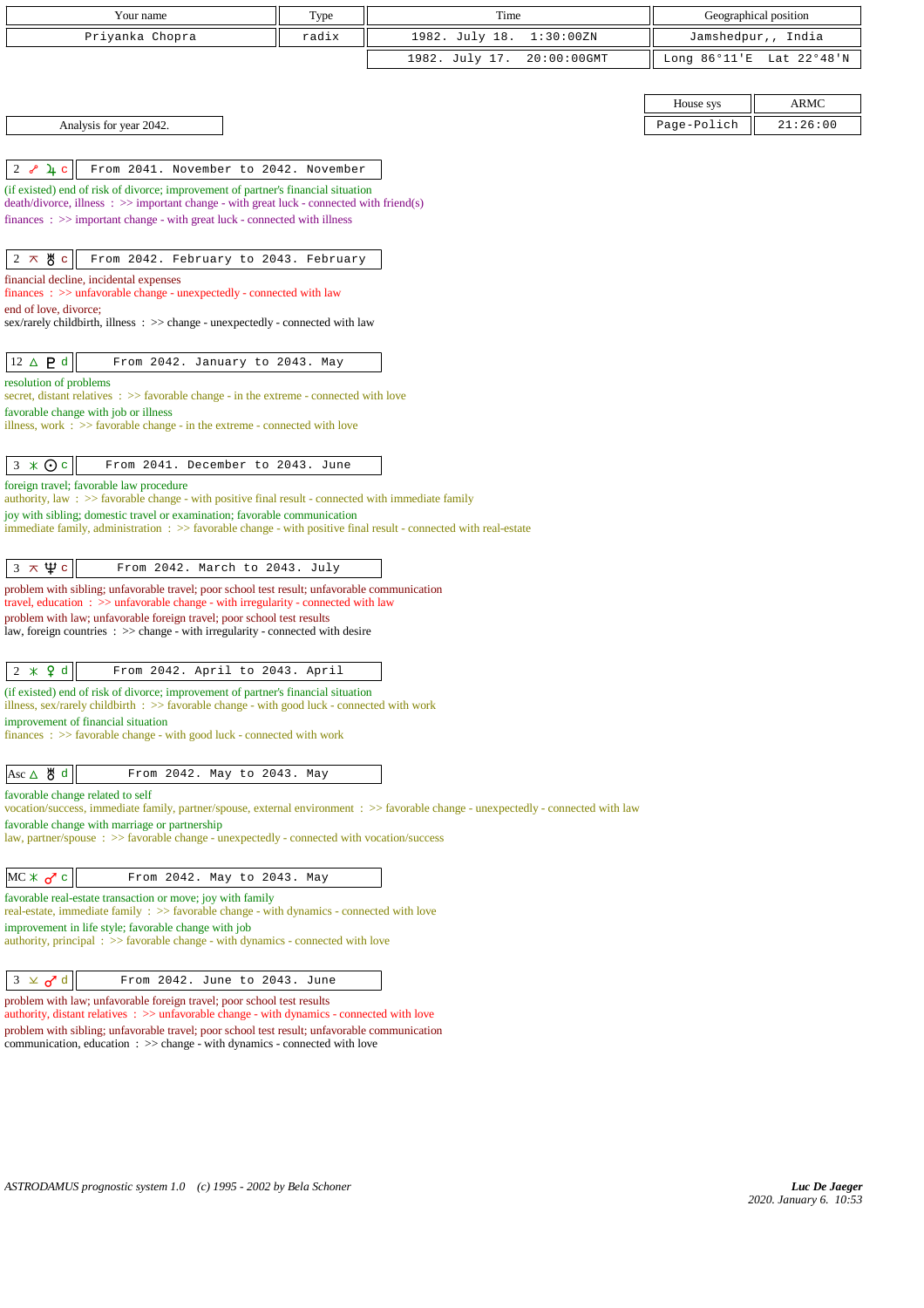| Your name                                                                                                                                                                                          | Type  | Time                                                                                                                                             |                        | Geographical position |
|----------------------------------------------------------------------------------------------------------------------------------------------------------------------------------------------------|-------|--------------------------------------------------------------------------------------------------------------------------------------------------|------------------------|-----------------------|
| Priyanka Chopra                                                                                                                                                                                    | radix | 1982. July 18.<br>1:30:00ZN                                                                                                                      |                        | Jamshedpur,, India    |
|                                                                                                                                                                                                    |       | 1982. July 17.<br>20:00:00GMT                                                                                                                    | Long $86^{\circ}11$ 'E | Lat 22°48'N           |
|                                                                                                                                                                                                    |       |                                                                                                                                                  |                        |                       |
|                                                                                                                                                                                                    |       |                                                                                                                                                  | House sys              | <b>ARMC</b>           |
| Analysis for year 2043.                                                                                                                                                                            |       |                                                                                                                                                  | Page-Polich            | 21:26:00              |
|                                                                                                                                                                                                    |       |                                                                                                                                                  |                        |                       |
| $ Asc \Box \ \ \frac{\ }{4} d $<br>From 2042. August to 2043. August                                                                                                                               |       |                                                                                                                                                  |                        |                       |
| health problems; risk of accident or surgery, death/separation/divorce in immediate environment: (scale: 6)<br>risk of divorce, end of love; health problem of partner (scale: 6)                  |       | partner/spouse, external environment, accident/damage, surgery, death/divorce : >> unfavorable change - with great luck - connected with illness |                        |                       |
| sex/rarely childbirth, law: >> unfavorable change - with great luck - connected with death/divorce                                                                                                 |       |                                                                                                                                                  |                        |                       |
| 12 $\sqrt{4}$ d<br>From 2042. November to 2044. March                                                                                                                                              |       |                                                                                                                                                  |                        |                       |
| favorable change with job or illness<br>work, distant relatives $\Rightarrow$ important change - with irregularity - connected with law                                                            |       |                                                                                                                                                  |                        |                       |
| secret, distant relatives : >> important change - with irregularity - connected with law                                                                                                           |       |                                                                                                                                                  |                        |                       |
| $12 \times$ O d<br>From 2042. September to 2044. March                                                                                                                                             |       |                                                                                                                                                  |                        |                       |
| health problems, (possible hospitalization); unfavorable change with job                                                                                                                           |       |                                                                                                                                                  |                        |                       |
| illness, work : >> important change - with positive final result - connected with immediate family                                                                                                 |       |                                                                                                                                                  |                        |                       |
| problems; health problems, (possible hospitalization)<br>$death/div$ orce, surgery : $\gg$ change - with positive final result - connected with immediate family                                   |       |                                                                                                                                                  |                        |                       |
|                                                                                                                                                                                                    |       |                                                                                                                                                  |                        |                       |
| $3 \times P c$<br>From 2042. November to 2044. March                                                                                                                                               |       |                                                                                                                                                  |                        |                       |
| problem with sibling; unfavorable travel; poor school test result; unfavorable communication<br>communication, education $\Rightarrow$ > unfavorable change - in the extreme - connected with love |       |                                                                                                                                                  |                        |                       |
| problem with law; unfavorable foreign travel; poor school test results<br>law, authority : $\gg$ change - in the extreme - connected with love                                                     |       |                                                                                                                                                  |                        |                       |

## $\sqrt{4 \times 100}$  From 2043. January to 2044. July

events determining long term tendencies:

partner/spouse, external environment, accident/damage, surgery, death/divorce : >> important change - with great luck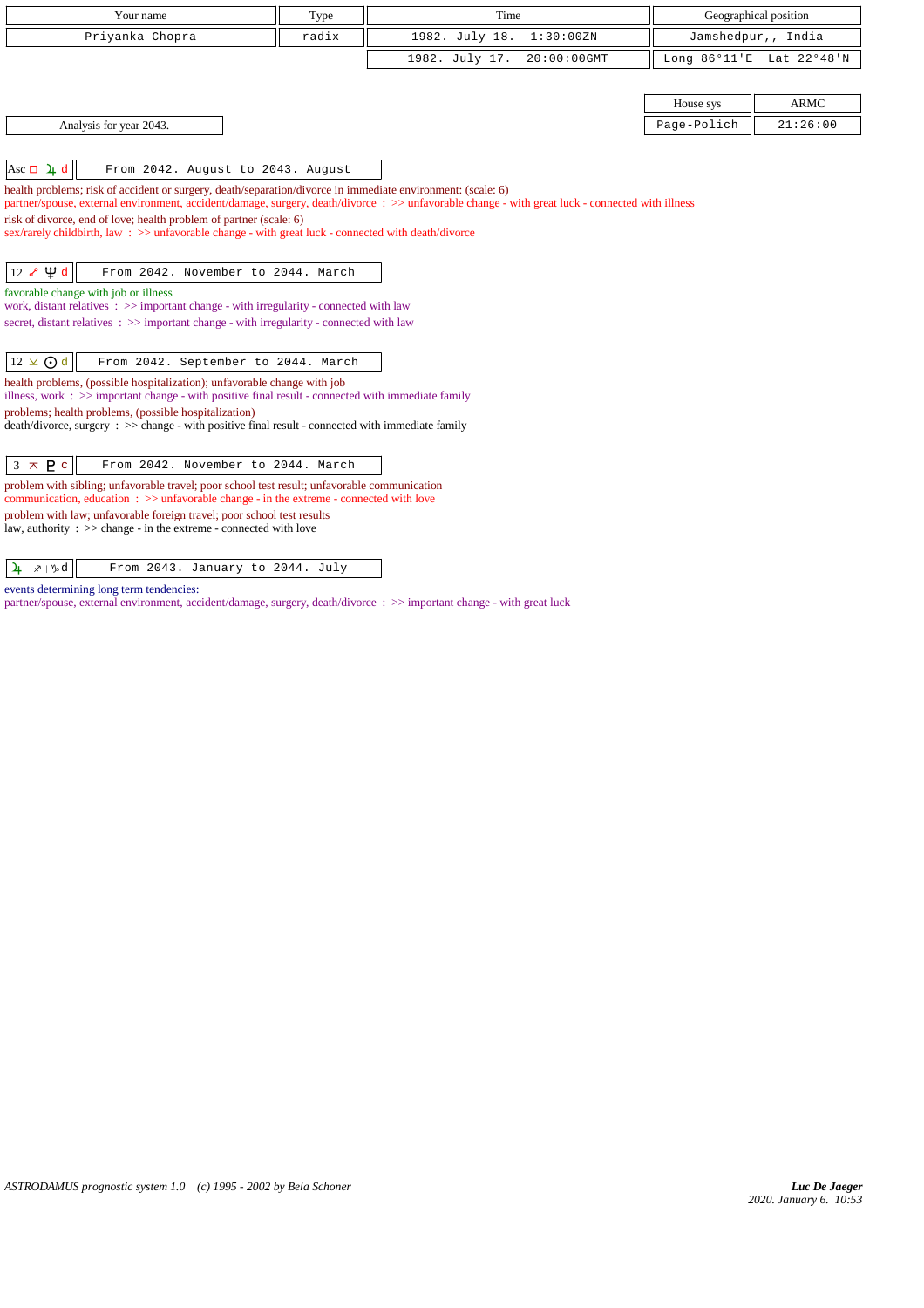|                                                | Your name                                                                                                                                                                                                                                                       | Type  | Time                     |             |                        | Geographical position |
|------------------------------------------------|-----------------------------------------------------------------------------------------------------------------------------------------------------------------------------------------------------------------------------------------------------------------|-------|--------------------------|-------------|------------------------|-----------------------|
|                                                | Priyanka Chopra                                                                                                                                                                                                                                                 | radix | 1982. July 18. 1:30:00ZN |             |                        | Jamshedpur,, India    |
|                                                |                                                                                                                                                                                                                                                                 |       | 1982. July 17.           | 20:00:00GMT | Long $86^{\circ}11$ 'E | Lat 22°48'N           |
|                                                |                                                                                                                                                                                                                                                                 |       |                          |             |                        |                       |
|                                                |                                                                                                                                                                                                                                                                 |       |                          |             | House sys              | <b>ARMC</b>           |
|                                                | Analysis for year 2044.                                                                                                                                                                                                                                         |       |                          |             | Page-Polich            | 21:26:00              |
|                                                |                                                                                                                                                                                                                                                                 |       |                          |             |                        |                       |
| $11 \Box \sigma$ <sup>c</sup>                  | From 2043. July to 2044. July                                                                                                                                                                                                                                   |       |                          |             |                        |                       |
|                                                | separation from friends; desires are fulfilled with great difficulties                                                                                                                                                                                          |       |                          |             |                        |                       |
|                                                | desire, friend(s) : $\gg$ unfavorable change - with dynamics - connected with love<br>gynecology problem; end of love; problem with child; unpleasantness<br>love, sex/rarely childbirth : >> unfavorable change - with dynamics - connected with death/divorce |       |                          |             |                        |                       |
| ₩<br>$\mathcal{V}_{\mathcal{D}}   \mathcal{L}$ | From 2043. April to 2044. October                                                                                                                                                                                                                               |       |                          |             |                        |                       |
|                                                | events determining long term tendencies:<br>vocation/success, immediate family, partner/spouse, external environment : >> important change - unexpectedly                                                                                                       |       |                          |             |                        |                       |

 $\boxed{12 \Delta$   $\large{9}$  c From 2044. January to 2045. January

resolution of problems

distant relatives, secret : >> favorable change - with good luck - connected with work favorable change with job or illness work, illness : >> favorable change - with good luck - connected with love

*ASTRODAMUS prognostic system 1.0 (c) 1995 - 2002 by Bela Schoner*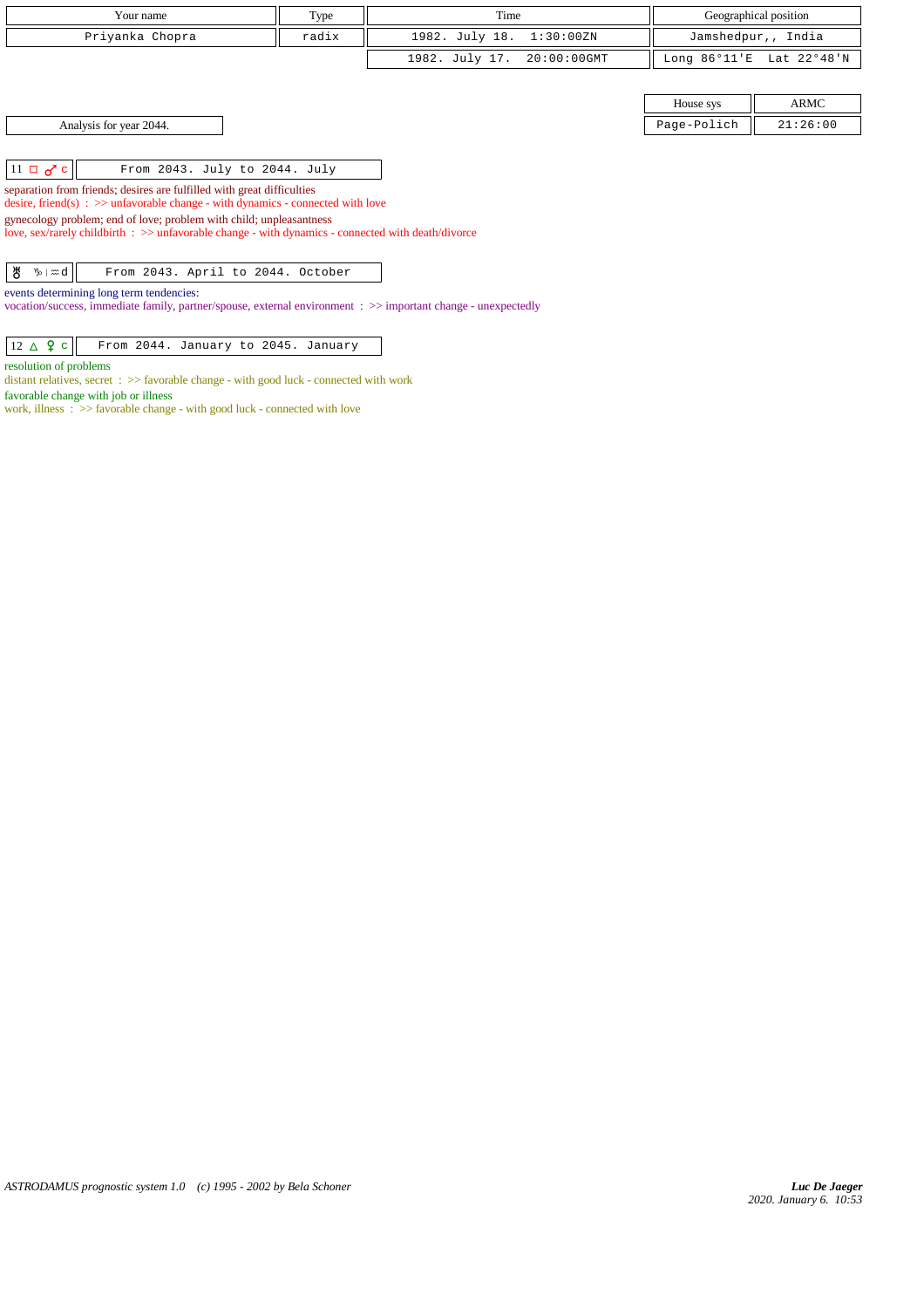| Your name       | Type  | Time                       | Geographical position    |
|-----------------|-------|----------------------------|--------------------------|
| Priyanka Chopra | radix | 1982. July 18. 1:30:00ZN   | Jamshedpur,, India       |
|                 |       | 1982. July 17. 20:00:00GMT | Long 86°11'E Lat 22°48'N |

12 d From 2044. September to 2045. September

resolution of problems

distant relatives, secret : >> important change - with good luck - connected with work

work, illness : >> important change - with good luck - connected with love

| ∣ ਲ<br>$\mathbf{A} \parallel \mathbf{w} \parallel$<br>From 2044. November to 2046. May |  |
|----------------------------------------------------------------------------------------|--|
|----------------------------------------------------------------------------------------|--|

events determining long term tendencies:

vocation/success, immediate family, partner/spouse, external environment : >> important change - unexpectedly

| $11 \times d$ d | From 2045. March to 2046. March |  |  |  |
|-----------------|---------------------------------|--|--|--|
|-----------------|---------------------------------|--|--|--|

separation from friends; desires are fulfilled with great difficulties desire, friend(s) :  $\gg$  unfavorable change - with dynamics - connected with love gynecology problem; end of love; problem with child; unpleasantness

love, sex/rarely childbirth : >> change - with dynamics - connected with death/divorce

 $\sqrt{\frac{1}{2} \sqrt{\pi \sqrt{c}}}$  From 2045. February to 2046. August

events determining long term tendencies:

partner/spouse, external environment, accident/damage, surgery, death/divorce : >> important change - with great luck

House sys  $\parallel$  ARMC Page-Polich  $\parallel$  21:26:00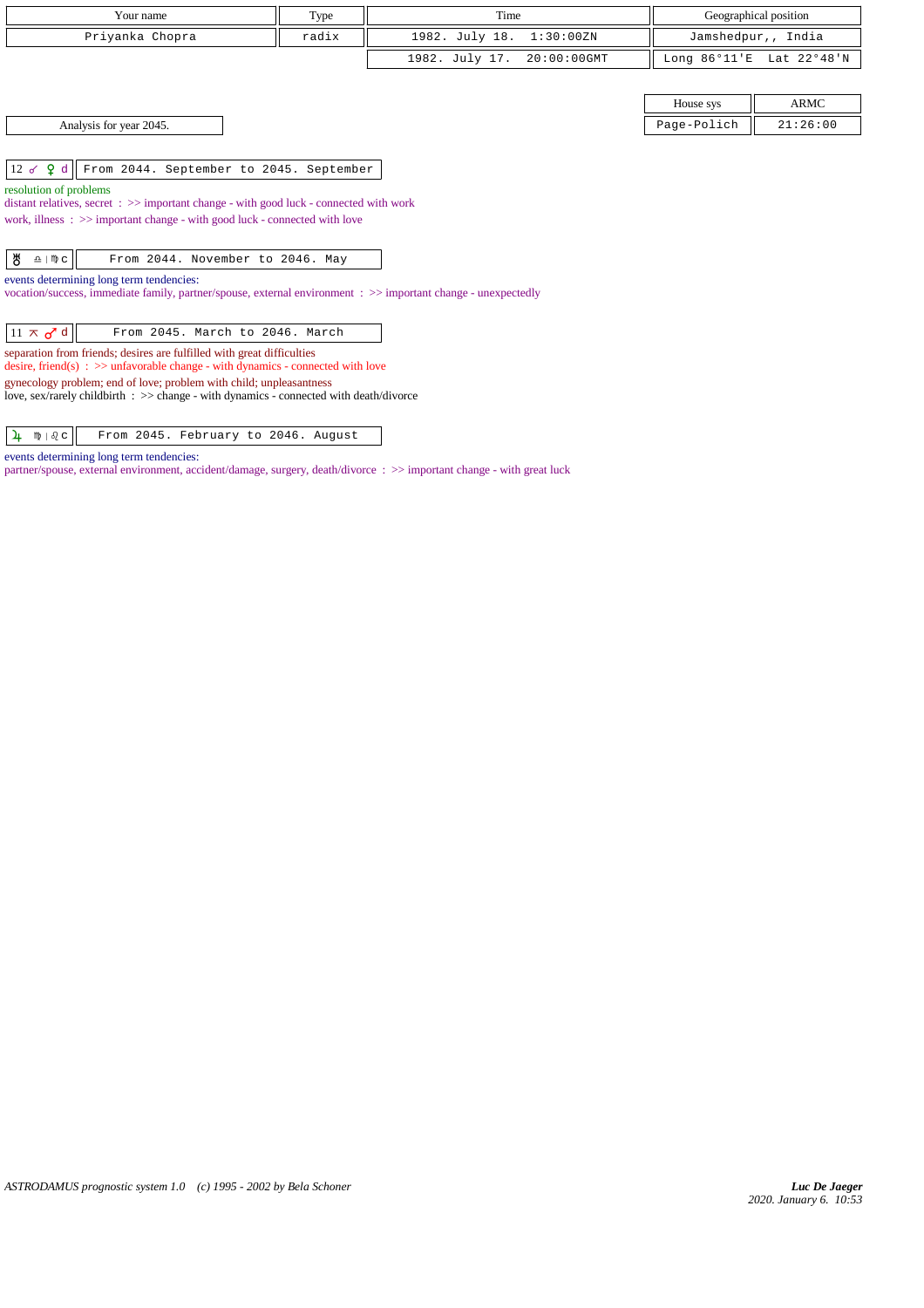| Your name                                                                                                                                                                                          | Type                                 | Time                                                                                                                                             | Geographical position    |  |
|----------------------------------------------------------------------------------------------------------------------------------------------------------------------------------------------------|--------------------------------------|--------------------------------------------------------------------------------------------------------------------------------------------------|--------------------------|--|
| Priyanka Chopra                                                                                                                                                                                    | radix<br>1982. July 18.<br>1:30:00ZN |                                                                                                                                                  | Jamshedpur,, India       |  |
|                                                                                                                                                                                                    |                                      | 1982. July 17.<br>20:00:00GMT                                                                                                                    | Long 86°11'E Lat 22°48'N |  |
|                                                                                                                                                                                                    |                                      |                                                                                                                                                  |                          |  |
|                                                                                                                                                                                                    |                                      |                                                                                                                                                  | <b>ARMC</b><br>House sys |  |
| Analysis for year 2046.                                                                                                                                                                            |                                      |                                                                                                                                                  | Page-Polich<br>21:26:00  |  |
|                                                                                                                                                                                                    |                                      |                                                                                                                                                  |                          |  |
| $3 \times P d$<br>From 2045. July to 2046. November                                                                                                                                                |                                      |                                                                                                                                                  |                          |  |
| problem with law; unfavorable foreign travel; poor school test results<br>law, authority : $\gg$ unfavorable change - in the extreme - connected with love                                         |                                      |                                                                                                                                                  |                          |  |
| problem with sibling; unfavorable travel; poor school test result; unfavorable communication                                                                                                       |                                      |                                                                                                                                                  |                          |  |
| communication, education $\Rightarrow$ >> change - in the extreme - connected with love                                                                                                            |                                      |                                                                                                                                                  |                          |  |
|                                                                                                                                                                                                    |                                      |                                                                                                                                                  |                          |  |
| $12 \times Qc$<br>From 2045. July to 2047. January                                                                                                                                                 |                                      |                                                                                                                                                  |                          |  |
| problems; health problems, (possible hospitalization)<br>$death/divorce, surgery : >> important change - with positive final result - connected with immediate family$                             |                                      |                                                                                                                                                  |                          |  |
| health problems, (possible hospitalization); unfavorable change with job                                                                                                                           |                                      |                                                                                                                                                  |                          |  |
| illness, work $\Rightarrow$ $\Rightarrow$ change - with positive final result - connected with immediate family                                                                                    |                                      |                                                                                                                                                  |                          |  |
| $12 \times \Psi$ c<br>From 2045. September to 2047. January                                                                                                                                        |                                      |                                                                                                                                                  |                          |  |
| favorable change with job or illness                                                                                                                                                               |                                      |                                                                                                                                                  |                          |  |
| work, distant relatives : >> favorable change - with irregularity - connected with law                                                                                                             |                                      |                                                                                                                                                  |                          |  |
| resolution of problems<br>secret, distant relatives $\Rightarrow$ Savorable change - with irregularity - connected with law                                                                        |                                      |                                                                                                                                                  |                          |  |
|                                                                                                                                                                                                    |                                      |                                                                                                                                                  |                          |  |
| Asc $\pi$ $\mu$ c<br>From 2046. January to 2047. January                                                                                                                                           |                                      |                                                                                                                                                  |                          |  |
| health problems; risk of accident or surgery, death/separation/divorce in immediate environment: (scale: 6)                                                                                        |                                      |                                                                                                                                                  |                          |  |
| risk of divorce, end of love; health problem of partner (scale: 6)                                                                                                                                 |                                      | partner/spouse, external environment, accident/damage, surgery, death/divorce : >> unfavorable change - with great luck - connected with illness |                          |  |
| sex/rarely childbirth, law: >> change - with great luck - connected with death/divorce                                                                                                             |                                      |                                                                                                                                                  |                          |  |
|                                                                                                                                                                                                    |                                      |                                                                                                                                                  |                          |  |
| From 2046. April to 2047. April<br>$3 \times \sigma$ c                                                                                                                                             |                                      |                                                                                                                                                  |                          |  |
| problem with sibling; unfavorable travel; poor school test result; unfavorable communication<br>communication, education $\Rightarrow$ >> unfavorable change - with dynamics - connected with love |                                      |                                                                                                                                                  |                          |  |
| problem with law; unfavorable foreign travel; poor school test results                                                                                                                             |                                      |                                                                                                                                                  |                          |  |
| authority, distant relatives $\Rightarrow$ > $\Rightarrow$ change - with dynamics - connected with love                                                                                            |                                      |                                                                                                                                                  |                          |  |
| MC of d<br>From 2046. April to 2047. April                                                                                                                                                         |                                      |                                                                                                                                                  |                          |  |
| favorable real-estate transaction or move; joy with family                                                                                                                                         |                                      |                                                                                                                                                  |                          |  |
| accident/damage, surgery : >> important change - with dynamics - connected with love                                                                                                               |                                      |                                                                                                                                                  |                          |  |
| authority, principal $\Rightarrow$ important change - with dynamics - connected with love                                                                                                          |                                      |                                                                                                                                                  |                          |  |
| $\text{Asc } \Delta \text{ } \overset{\text{M}}{\circ} \text{ } \subset$<br>From 2046. April to 2047. April                                                                                        |                                      |                                                                                                                                                  |                          |  |
| favorable change related to self                                                                                                                                                                   |                                      |                                                                                                                                                  |                          |  |
|                                                                                                                                                                                                    |                                      | vocation/success, immediate family, partner/spouse, external environment : >> favorable change - unexpectedly - connected with law               |                          |  |
| favorable change with marriage or partnership<br>law, partner/spouse : >> favorable change - unexpectedly - connected with vocation/success                                                        |                                      |                                                                                                                                                  |                          |  |
|                                                                                                                                                                                                    |                                      |                                                                                                                                                  |                          |  |
| $2 * 9 c$<br>From 2046. May to 2047. May                                                                                                                                                           |                                      |                                                                                                                                                  |                          |  |
| (if existed) end of risk of divorce; improvement of partner's financial situation                                                                                                                  |                                      |                                                                                                                                                  |                          |  |
| illness, sex/rarely childbirth $\therefore$ >> favorable change - with good luck - connected with work<br>improvement of financial situation                                                       |                                      |                                                                                                                                                  |                          |  |
| $finances : \gg$ favorable change - with good luck - connected with work                                                                                                                           |                                      |                                                                                                                                                  |                          |  |
| $3 \Box \Psi d$                                                                                                                                                                                    |                                      |                                                                                                                                                  |                          |  |
| From 2046. May to 2047. September<br>problem with sibling; unfavorable travel; poor school test result; unfavorable communication                                                                  |                                      |                                                                                                                                                  |                          |  |
| travel, education $\Rightarrow$ > $\Rightarrow$ unfavorable change - with irregularity - connected with law                                                                                        |                                      |                                                                                                                                                  |                          |  |
| problem with law; unfavorable foreign travel; poor school test results<br>law, foreign countries : >> unfavorable change - with irregularity - connected with desire                               |                                      |                                                                                                                                                  |                          |  |
|                                                                                                                                                                                                    |                                      |                                                                                                                                                  |                          |  |
| $3 \times 0d$<br>From 2046. March to 2047. September                                                                                                                                               |                                      |                                                                                                                                                  |                          |  |
| foreign travel; favorable law procedure                                                                                                                                                            |                                      |                                                                                                                                                  |                          |  |
| authority, law: >> favorable change - with positive final result - connected with immediate family<br>joy with sibling; domestic travel or examination; favorable communication                    |                                      |                                                                                                                                                  |                          |  |
| immediate family, administration $\Rightarrow$ > favorable change - with positive final result - connected with real-estate                                                                        |                                      |                                                                                                                                                  |                          |  |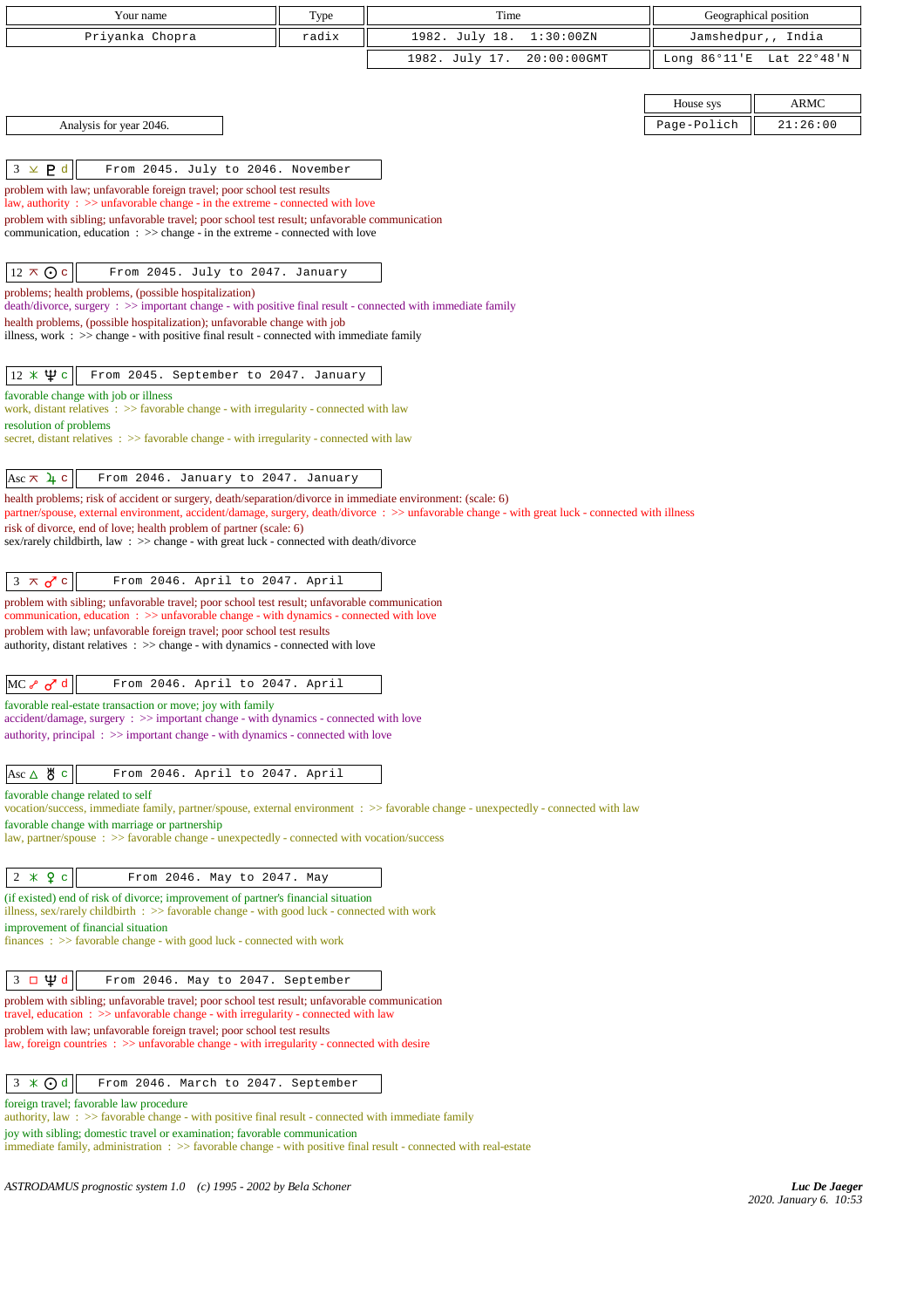| Your name                                                                                                                                                   | Type  | Time                          | Geographical position |                          |  |
|-------------------------------------------------------------------------------------------------------------------------------------------------------------|-------|-------------------------------|-----------------------|--------------------------|--|
| Priyanka Chopra                                                                                                                                             | radix | 1982. July 18.<br>1:30:00ZN   | Jamshedpur,, India    |                          |  |
|                                                                                                                                                             |       | 1982. July 17.<br>20:00:00GMT |                       | Long 86°11'E Lat 22°48'N |  |
|                                                                                                                                                             |       |                               |                       |                          |  |
|                                                                                                                                                             |       |                               | House sys             | ARMC                     |  |
| Analysis for year 2047.                                                                                                                                     |       |                               | Page-Polich           | 21:26:00                 |  |
|                                                                                                                                                             |       |                               |                       |                          |  |
| 12 $\triangle$ <b>P</b> $\subset$<br>From 2046. May to 2047. September                                                                                      |       |                               |                       |                          |  |
| resolution of problems                                                                                                                                      |       |                               |                       |                          |  |
| secret, distant relatives $\Rightarrow$ favorable change - in the extreme - connected with love<br>favorable change with job or illness                     |       |                               |                       |                          |  |
| illness, work $\Rightarrow$ >> favorable change - in the extreme - connected with love                                                                      |       |                               |                       |                          |  |
|                                                                                                                                                             |       |                               |                       |                          |  |
| $2$ 口 当 d<br>From 2046. August to 2047. August                                                                                                              |       |                               |                       |                          |  |
| financial decline, incidental expenses                                                                                                                      |       |                               |                       |                          |  |
| $finances : \gg$ unfavorable change - unexpectedly - connected with law<br>end of love, divorce:                                                            |       |                               |                       |                          |  |
| sex/rarely childbirth, illness : >> unfavorable change - unexpectedly - connected with law                                                                  |       |                               |                       |                          |  |
|                                                                                                                                                             |       |                               |                       |                          |  |
| $2 \times 4$ d<br>From 2046. November to 2047. November                                                                                                     |       |                               |                       |                          |  |
| (if existed) end of risk of divorce; improvement of partner's financial situation                                                                           |       |                               |                       |                          |  |
| illness, $sex/rarely childbirth$ : $>>$ favorable change - with great luck - connected with law<br>improvement of financial situation                       |       |                               |                       |                          |  |
| $finances : \gg$ favorable change - with great luck - connected with illness                                                                                |       |                               |                       |                          |  |
|                                                                                                                                                             |       |                               |                       |                          |  |
| $MC \times$<br>From 2047. March to 2048. July<br>$\mathbf{C}$                                                                                               |       |                               |                       |                          |  |
| favorable real-estate transaction or move; joy with family                                                                                                  |       |                               |                       |                          |  |
| immediate family, real-estate $\Rightarrow$ favorable change - with obstacles - connected with love<br>improvement in life style; favorable change with job |       |                               |                       |                          |  |
| vocation/success, immediate family $\Rightarrow$ favorable change - with obstacles - connected with love                                                    |       |                               |                       |                          |  |
|                                                                                                                                                             |       |                               |                       |                          |  |
| $MC \times \xi$ c<br>From 2047. April to 2048. April                                                                                                        |       |                               |                       |                          |  |

(public) assault affecting life style; end of job; illness of parents immediate family, vocation/success : >> unfavorable change - with tension - connected with child

unfavorable real-estate transaction or move; losses; problem with family

immediate family, real-estate : >> change - with tension - connected with child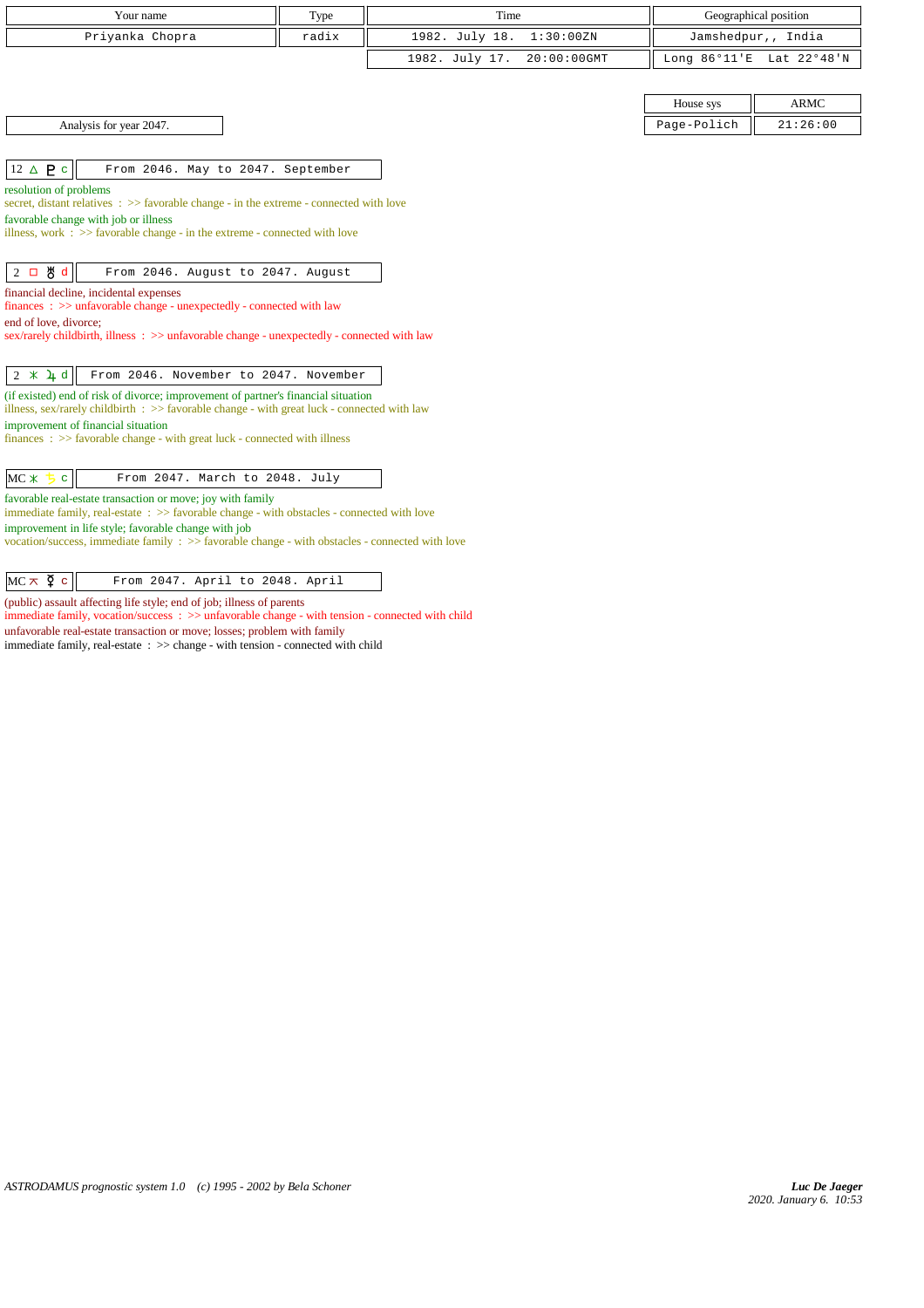| Your name                                                                                                                                                                                                         | Type                                                                                                                                                      | Time                          | Geographical position                |          |  |  |
|-------------------------------------------------------------------------------------------------------------------------------------------------------------------------------------------------------------------|-----------------------------------------------------------------------------------------------------------------------------------------------------------|-------------------------------|--------------------------------------|----------|--|--|
| Priyanka Chopra                                                                                                                                                                                                   | radix                                                                                                                                                     | 1982. July 18.<br>1:30:00ZN   | Jamshedpur,, India                   |          |  |  |
|                                                                                                                                                                                                                   |                                                                                                                                                           | 1982. July 17.<br>20:00:00GMT | Long $86^{\circ}11$ E<br>Lat 22°48'N |          |  |  |
|                                                                                                                                                                                                                   |                                                                                                                                                           |                               |                                      |          |  |  |
|                                                                                                                                                                                                                   |                                                                                                                                                           |                               | House sys                            | ARMC     |  |  |
| Analysis for year 2048.                                                                                                                                                                                           |                                                                                                                                                           |                               | Page-Polich                          | 21:26:00 |  |  |
|                                                                                                                                                                                                                   |                                                                                                                                                           |                               |                                      |          |  |  |
| ₽<br>$\Omega$   mp $d$<br>From 2047. August to 2049. February                                                                                                                                                     |                                                                                                                                                           |                               |                                      |          |  |  |
| events determining long term tendencies:<br>work, illness, important life events $\Rightarrow$ important change - with good luck                                                                                  |                                                                                                                                                           |                               |                                      |          |  |  |
| $\odot$ c<br>2<br>$\Box$<br>From 2047. November to 2049. May                                                                                                                                                      |                                                                                                                                                           |                               |                                      |          |  |  |
| financial decline, incidental expenses                                                                                                                                                                            |                                                                                                                                                           |                               |                                      |          |  |  |
| finances : >> important change - with positive final result - connected with immediate family<br>end of love, divorce; risk of accident or surgery, death/separation/divorce in immediate environment: (scale: 5) |                                                                                                                                                           |                               |                                      |          |  |  |
| death/divorce, surgery : >> important change - with positive final result - connected with immediate family                                                                                                       |                                                                                                                                                           |                               |                                      |          |  |  |
|                                                                                                                                                                                                                   |                                                                                                                                                           |                               |                                      |          |  |  |
| $2\Delta\Psi c$<br>From 2048. January to 2049. May                                                                                                                                                                |                                                                                                                                                           |                               |                                      |          |  |  |
| improvement of financial situation<br>finances: >> favorable change - with irregularity - connected with law                                                                                                      |                                                                                                                                                           |                               |                                      |          |  |  |
| (if existed) end of risk of divorce; improvement of partner's financial situation<br>sex/rarely childbirth, illness : >> favorable change - with irregularity - connected with law                                |                                                                                                                                                           |                               |                                      |          |  |  |
|                                                                                                                                                                                                                   |                                                                                                                                                           |                               |                                      |          |  |  |
| $3 \Box 9 d$<br>From 2048. March to 2049. March                                                                                                                                                                   |                                                                                                                                                           |                               |                                      |          |  |  |
| problem with sibling; unfavorable travel; poor school test result; unfavorable communication<br>education, immediate family : >> unfavorable change - with good luck - connected with work                        |                                                                                                                                                           |                               |                                      |          |  |  |
| problem with law; unfavorable foreign travel; poor school test results                                                                                                                                            |                                                                                                                                                           |                               |                                      |          |  |  |
| distant relatives, law $\Rightarrow$ > unfavorable change - with good luck - connected with work                                                                                                                  |                                                                                                                                                           |                               |                                      |          |  |  |
| $11$ $\Box$<br>From 2048. April to 2049. August                                                                                                                                                                   |                                                                                                                                                           |                               |                                      |          |  |  |
| separation from friends; desires are fulfilled with great difficulties                                                                                                                                            |                                                                                                                                                           |                               |                                      |          |  |  |
| desire, friend(s) : $\gg$ unfavorable change - with obstacles - connected with love                                                                                                                               |                                                                                                                                                           |                               |                                      |          |  |  |
|                                                                                                                                                                                                                   | gynecology problem; end of love; problem with child; unpleasantness<br>love, luck : >> unfavorable change - with obstacles - connected with death/divorce |                               |                                      |          |  |  |
|                                                                                                                                                                                                                   |                                                                                                                                                           |                               |                                      |          |  |  |
| $11 e^{\theta}$ $\frac{5}{2}$ c<br>From 2048. June to 2049. June                                                                                                                                                  |                                                                                                                                                           |                               |                                      |          |  |  |
| beginning of love; joy with child; pleasantness<br>child, love $\Rightarrow$ important change - with tension - connected with immediate family                                                                    |                                                                                                                                                           |                               |                                      |          |  |  |
| desire, friend(s) : $\gg$ important change - with tension - connected with child                                                                                                                                  |                                                                                                                                                           |                               |                                      |          |  |  |
|                                                                                                                                                                                                                   |                                                                                                                                                           |                               |                                      |          |  |  |
| $11 \times P d$<br>From 2048. April to 2049. August                                                                                                                                                               |                                                                                                                                                           |                               |                                      |          |  |  |
| separation from friends; desires are fulfilled with great difficulties<br>desire, friend(s) : $\gg$ unfavorable change - in the extreme - connected with love                                                     |                                                                                                                                                           |                               |                                      |          |  |  |
| gynecology problem; end of love; problem with child; unpleasantness                                                                                                                                               |                                                                                                                                                           |                               |                                      |          |  |  |
| love, sex/rarely childbirth : >> change - in the extreme - connected with luck                                                                                                                                    |                                                                                                                                                           |                               |                                      |          |  |  |
|                                                                                                                                                                                                                   |                                                                                                                                                           |                               |                                      |          |  |  |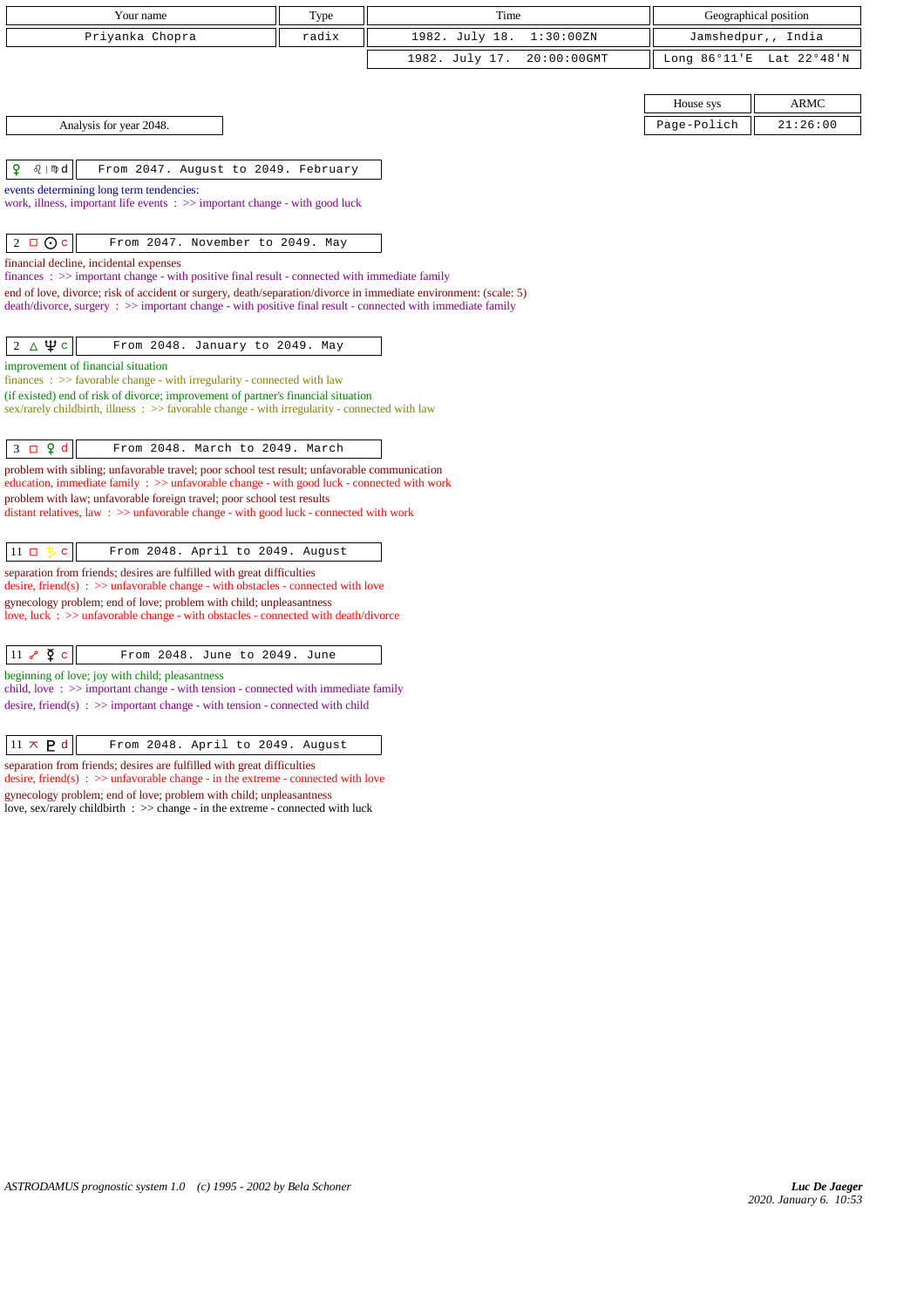|                                                                                                           | Your name                                                                                                                                                              | Type  | Time           |             | Geographical position  |             |
|-----------------------------------------------------------------------------------------------------------|------------------------------------------------------------------------------------------------------------------------------------------------------------------------|-------|----------------|-------------|------------------------|-------------|
|                                                                                                           | Priyanka Chopra                                                                                                                                                        | radix | 1982. July 18. | 1:30:00ZN   | Jamshedpur,, India     |             |
|                                                                                                           |                                                                                                                                                                        |       | 1982. July 17. | 20:00:00GMT | Long $86^{\circ}11$ 'E | Lat 22°48'N |
|                                                                                                           |                                                                                                                                                                        |       |                |             |                        |             |
|                                                                                                           |                                                                                                                                                                        |       |                |             | House sys              | <b>ARMC</b> |
|                                                                                                           | Analysis for year 2049.                                                                                                                                                |       |                |             | Page-Polich            | 21:26:00    |
|                                                                                                           |                                                                                                                                                                        |       |                |             |                        |             |
| P <sub>c</sub><br>$2\delta$                                                                               | From 2048. September to 2050. January                                                                                                                                  |       |                |             |                        |             |
|                                                                                                           | (if existed) end of risk of divorce; improvement of partner's financial situation                                                                                      |       |                |             |                        |             |
|                                                                                                           | sex/rarely childbirth, illness: >> important change - in the extreme - connected with love<br>$finances : \gg important change - in the extreme - connected with love$ |       |                |             |                        |             |
|                                                                                                           |                                                                                                                                                                        |       |                |             |                        |             |
| $12 \times$ 5 d                                                                                           | From 2048. December to 2049. December                                                                                                                                  |       |                |             |                        |             |
|                                                                                                           | problems; health problems, (no hospitalization)                                                                                                                        |       |                |             |                        |             |
|                                                                                                           | distant relatives, secret : >> unfavorable change - unexpectedly - connected with law                                                                                  |       |                |             |                        |             |
|                                                                                                           | health problems, (no hospitalization); unfavorable change with job<br>work, distant relatives : >> change - unexpectedly - connected with law                          |       |                |             |                        |             |
|                                                                                                           |                                                                                                                                                                        |       |                |             |                        |             |
| $11 \times \Psi d$                                                                                        | From 2049. February to 2050. June                                                                                                                                      |       |                |             |                        |             |
|                                                                                                           | separation from friends; desires are fulfilled with great difficulties<br>desire, friend(s) : $\gg$ unfavorable change - with irregularity - connected with law        |       |                |             |                        |             |
|                                                                                                           | gynecology problem; end of love; problem with child; unpleasantness                                                                                                    |       |                |             |                        |             |
|                                                                                                           | luck, love: $\gg$ change - with irregularity - connected with law                                                                                                      |       |                |             |                        |             |
|                                                                                                           |                                                                                                                                                                        |       |                |             |                        |             |
| $11 \times 0d$                                                                                            | From 2048. December to 2050. June                                                                                                                                      |       |                |             |                        |             |
|                                                                                                           | beginning of love; joy with child; pleasantness<br>love, luck $\Rightarrow$ Savorable change - with positive final result - connected with immediate family            |       |                |             |                        |             |
| beginning of new friendship; $desire(s)$ , pleasantness                                                   |                                                                                                                                                                        |       |                |             |                        |             |
| desire, friend(s) : $\gg$ favorable change - with positive final result - connected with immediate family |                                                                                                                                                                        |       |                |             |                        |             |
|                                                                                                           |                                                                                                                                                                        |       |                |             |                        |             |
| $12 \triangle 4d$                                                                                         | From 2049. March to 2050. March                                                                                                                                        |       |                |             |                        |             |

beginning of secret love (or attempt); resolution of problems

distant relatives, secret : >> favorable change - with great luck - connected with illness favorable change with job or illness

illness, work :  $>$  favorable change - with great luck - connected with sex/rarely childbirth